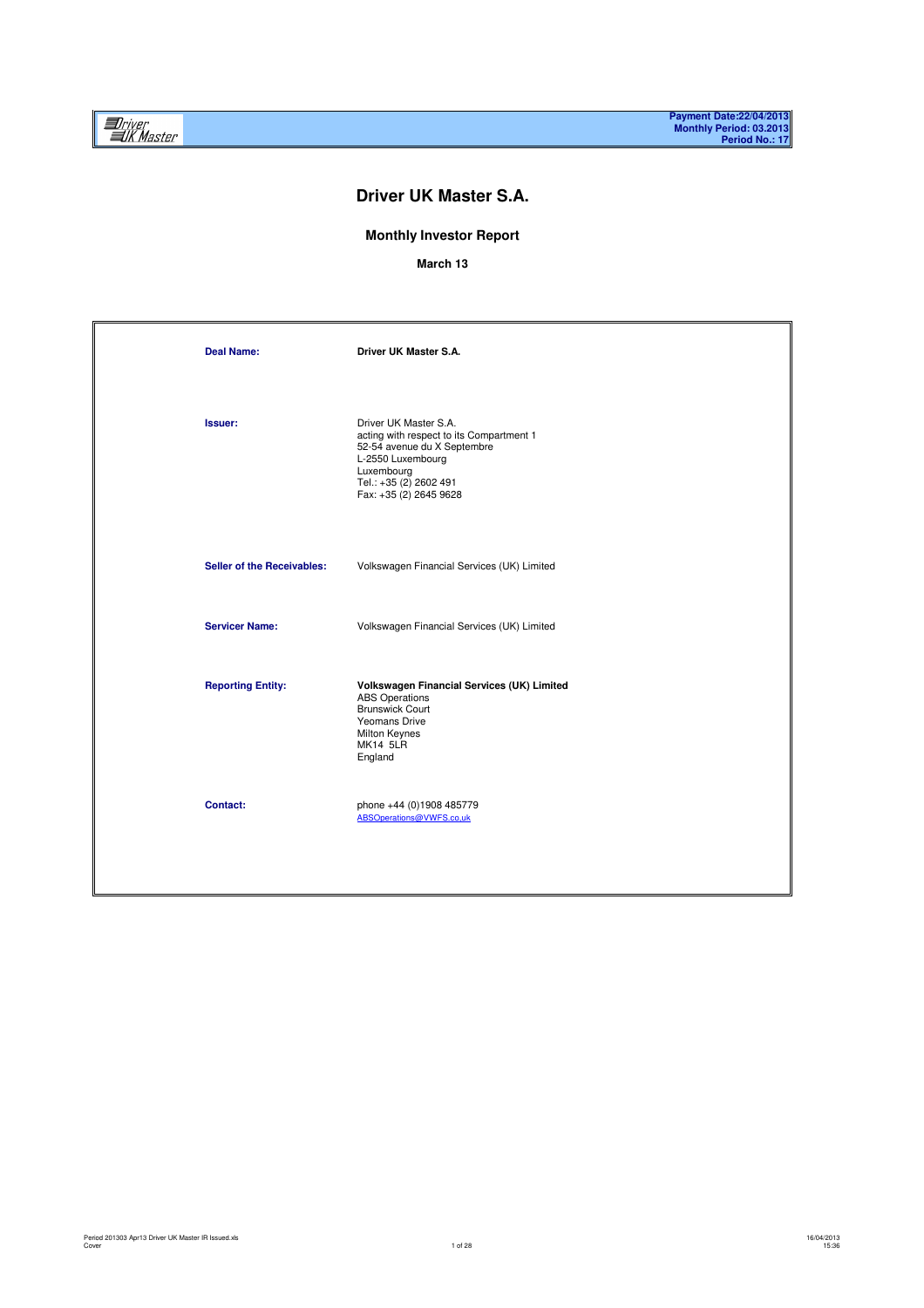

| Page                    | <b>Table of Contents</b>             |  |  |  |  |  |  |  |  |
|-------------------------|--------------------------------------|--|--|--|--|--|--|--|--|
| 1                       | Cover                                |  |  |  |  |  |  |  |  |
| $\overline{c}$          | Content                              |  |  |  |  |  |  |  |  |
| 3                       | <b>Deal Overview</b>                 |  |  |  |  |  |  |  |  |
| $\overline{\mathbf{4}}$ | Events & Triggers                    |  |  |  |  |  |  |  |  |
| 5                       | Ratings                              |  |  |  |  |  |  |  |  |
| 6                       | Counterparties                       |  |  |  |  |  |  |  |  |
| $\overline{7}$          | Notes I                              |  |  |  |  |  |  |  |  |
| 8                       | Notes II                             |  |  |  |  |  |  |  |  |
| 9                       | Order of Priority                    |  |  |  |  |  |  |  |  |
| 10                      | Collections                          |  |  |  |  |  |  |  |  |
| 11                      | <b>Amortisation Profile</b>          |  |  |  |  |  |  |  |  |
| 12                      | Run Out Schedule                     |  |  |  |  |  |  |  |  |
| 13                      | Pool Concentration                   |  |  |  |  |  |  |  |  |
| 14                      | <b>Outstanding Contracts</b>         |  |  |  |  |  |  |  |  |
| 15                      | Information Contract Pool 0          |  |  |  |  |  |  |  |  |
| 16                      | <b>Information Contract Pool 1</b>   |  |  |  |  |  |  |  |  |
| 17                      | <b>Information Contrac Pool 2</b>    |  |  |  |  |  |  |  |  |
| 18                      | <b>Information Contract Pool 3</b>   |  |  |  |  |  |  |  |  |
| 19                      | Information Contract Pool 4          |  |  |  |  |  |  |  |  |
| 20                      | <b>Information Contract Pool 5</b>   |  |  |  |  |  |  |  |  |
| 21                      | <b>Contract in Arrears</b>           |  |  |  |  |  |  |  |  |
| 22                      | <b>Hostile Terminated Recoveries</b> |  |  |  |  |  |  |  |  |
| 23                      | <b>PCP Terminated Recoveries</b>     |  |  |  |  |  |  |  |  |
| 24                      | Write-offs                           |  |  |  |  |  |  |  |  |
| 25                      | Retention                            |  |  |  |  |  |  |  |  |
| 26                      | Fitch                                |  |  |  |  |  |  |  |  |
| 27                      | Invoice Log                          |  |  |  |  |  |  |  |  |
| 28                      | <b>Bank Account Reconciliation</b>   |  |  |  |  |  |  |  |  |
|                         |                                      |  |  |  |  |  |  |  |  |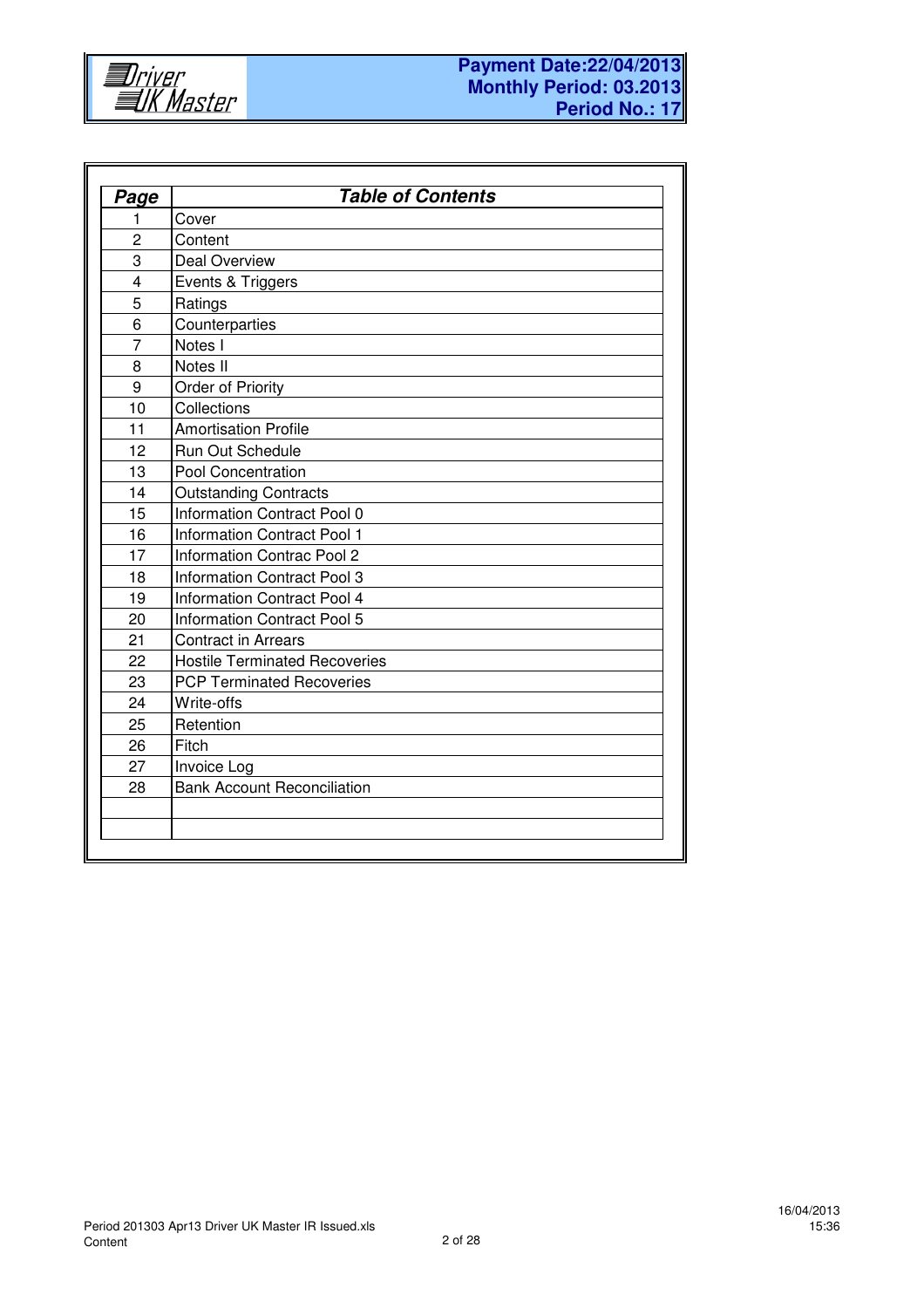*Iniver*<br>*IIK Master* 

**Payment Date:22/04/2013 Monthly Period: 03.2013 Period No.: 17**

**Deal Overview**

| <b>Cut-Off Date prior to Closing Date</b>                                                                                                                          | 31/10/2012                                  |                                               |                                                          |
|--------------------------------------------------------------------------------------------------------------------------------------------------------------------|---------------------------------------------|-----------------------------------------------|----------------------------------------------------------|
| <b>Issue Date:</b>                                                                                                                                                 | 22/04/2013                                  | <b>Legal Maturity Date:</b>                   | 20/10/2021                                               |
| <b>Monthly Period:</b>                                                                                                                                             | 01/03/2013 to 31/03/2013                    |                                               |                                                          |
| <b>Monthly Investor Report Performance Date</b>                                                                                                                    | 16/04/2013                                  |                                               |                                                          |
| <b>Reporting Frequency:</b>                                                                                                                                        | Monthly                                     |                                               |                                                          |
| <b>Period No.:</b>                                                                                                                                                 | 17                                          |                                               |                                                          |
| <b>Payment Date:</b>                                                                                                                                               | 22/04/2013                                  |                                               |                                                          |
| <b>Next Payment Date:</b>                                                                                                                                          | 21/05/2013                                  |                                               |                                                          |
| <b>Available Distribution Amount for the Monthly Period:</b>                                                                                                       | 01/03/2013 to 31/03/2013                    |                                               |                                                          |
| <b>Interest Accrual Period:</b>                                                                                                                                    | 20/03/2013                                  | 22/04/2013                                    | Days accrued: 33                                         |
| <b>Series Revolving Period Expiration Date (all Series of Notes)</b>                                                                                               | 20/10/2013                                  |                                               |                                                          |
| <b>Pool Information at Pool Cut</b>                                                                                                                                |                                             |                                               |                                                          |
|                                                                                                                                                                    | <b>No of Contracts</b>                      | <b>Included</b><br><b>Receivables Balance</b> |                                                          |
| Pool Information at Closing Date                                                                                                                                   | 243,581                                     | £2,350,468,577.37                             |                                                          |
| Repurchase Amount in the Monthly Period                                                                                                                            | 0                                           | £0.00                                         |                                                          |
| Cumulative Repurchase Amount since Closing Date                                                                                                                    | 10                                          | £193,397.57                                   |                                                          |
| If a repurchase of receivables occurred, it would only result from non-eligibility as of the respective Cut Off Date (which has been discovered at a later stage). |                                             |                                               |                                                          |
| <b>Financing Contract</b>                                                                                                                                          | Percentage of No<br>of Contracts (%)        | Included<br><b>Receivables Balance</b>        | <b>Percentage of Included</b><br>Receivables Balance (%) |
| Hire Purchase                                                                                                                                                      | 42.70%                                      | £592,735,450.91                               | 25.22%                                                   |
| <b>PCP</b> Agreement                                                                                                                                               | 57.17%                                      | £1,755,825,586.24                             | 74.70%                                                   |
| Lease Purchase<br><b>Total</b>                                                                                                                                     | 0.13%<br>100.00%                            | £1,907,540.22<br>2,350,468,577.37<br>£        | 0.08%<br>100.00%                                         |
|                                                                                                                                                                    |                                             |                                               |                                                          |
| <b>Type of Vehicle</b>                                                                                                                                             | <b>Percentage of No</b><br>of Contracts (%) | <b>Included</b><br>Receivables Balance        | Percentage of Included<br>Receivables Balance (%)        |
| New                                                                                                                                                                | 57.74%                                      | £1,573,147,413.25                             | 66.93%                                                   |
| Used                                                                                                                                                               | 42.26%                                      | £777,321,164.12                               | 33.07%<br>100.00%                                        |
| <b>Total</b>                                                                                                                                                       | 100.00%                                     | £ 2,350,468,577.37                            |                                                          |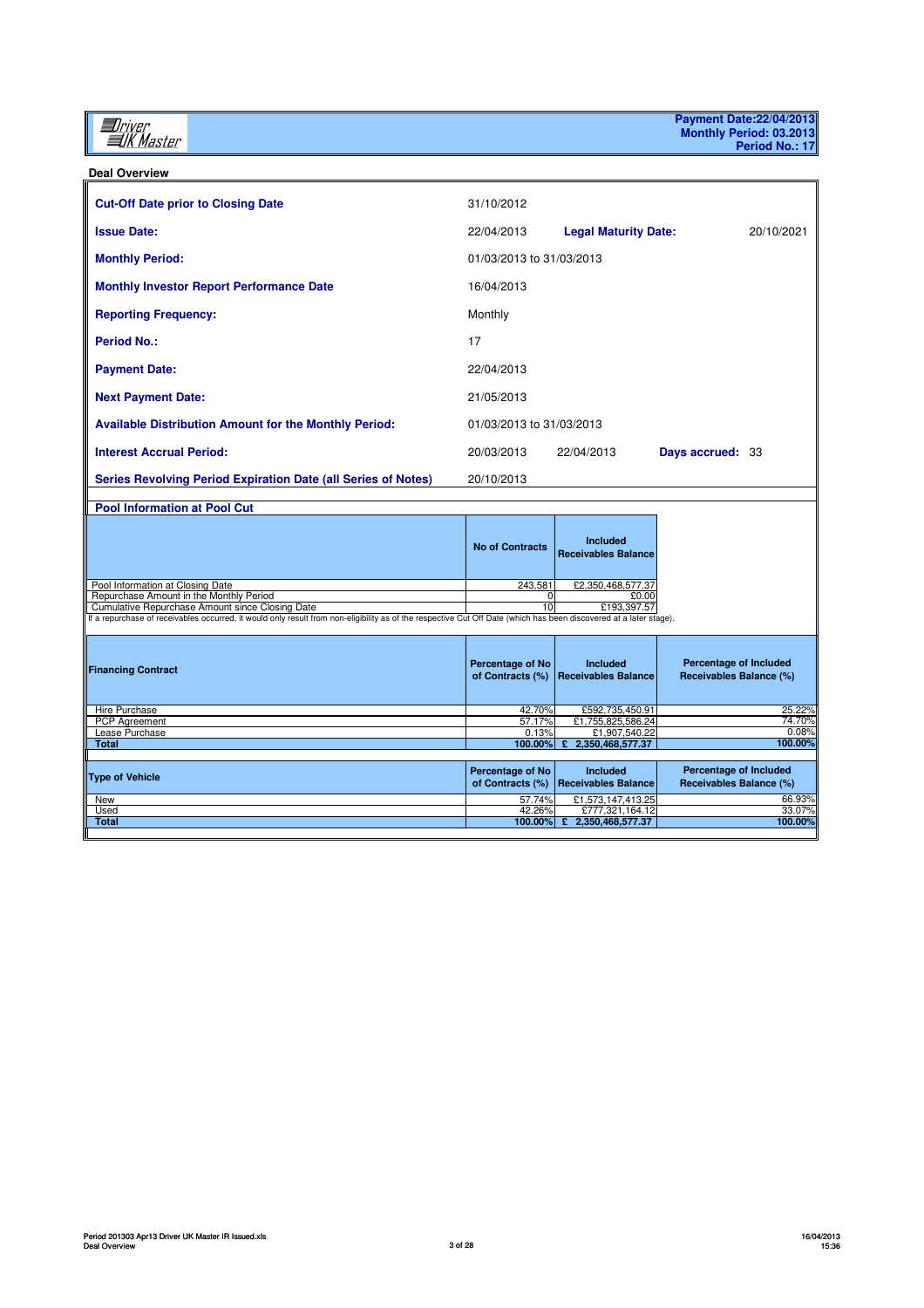### **Events & Triggers**

| <b>Administrative Call Option (clause 12 of RPA)</b> |                                |                                                                                        |                                  |                          |                                                         |                                          |                          |                    |  |
|------------------------------------------------------|--------------------------------|----------------------------------------------------------------------------------------|----------------------------------|--------------------------|---------------------------------------------------------|------------------------------------------|--------------------------|--------------------|--|
| <b>Overcollateralisation Amount</b>                  |                                |                                                                                        | £23,504,273.50                   |                          |                                                         | <b>Administrative Call Option Notice</b> | <b>No</b>                |                    |  |
| As per clause 12 of RPA                              |                                |                                                                                        | £25,000,000.00<br>£48,504,273.50 |                          |                                                         |                                          |                          |                    |  |
| <b>Total</b>                                         |                                |                                                                                        |                                  |                          |                                                         |                                          |                          |                    |  |
| <b>Accumulation Balance</b>                          |                                |                                                                                        |                                  |                          |                                                         |                                          |                          |                    |  |
|                                                      |                                |                                                                                        |                                  |                          |                                                         |                                          |                          |                    |  |
|                                                      |                                |                                                                                        |                                  |                          |                                                         |                                          |                          |                    |  |
|                                                      |                                | <b>Monthly Period</b>                                                                  | <b>Accumulation Balance</b>      |                          |                                                         | in %                                     |                          |                    |  |
| Amounts not Invested for                             |                                | Monthly Period                                                                         |                                  |                          |                                                         |                                          |                          |                    |  |
| the purchase of Additional<br>Receivables            |                                | Previous Monthly Period 1                                                              |                                  |                          |                                                         |                                          |                          |                    |  |
|                                                      |                                | Previous Monthly Period 2                                                              |                                  |                          |                                                         |                                          |                          |                    |  |
|                                                      |                                |                                                                                        |                                  |                          |                                                         |                                          |                          |                    |  |
|                                                      |                                |                                                                                        |                                  |                          |                                                         |                                          |                          |                    |  |
| <b>Credit Enhancement Increase Conditions</b>        |                                |                                                                                        |                                  |                          |                                                         |                                          |                          |                    |  |
| <b>Weighted Average Seasoning</b>                    |                                |                                                                                        | 16.03                            |                          |                                                         |                                          |                          |                    |  |
|                                                      |                                |                                                                                        |                                  |                          |                                                         | 25 - 36 Months                           |                          |                    |  |
| <b>Dynamic Net Loss Ratio</b>                        |                                | <b>Weighted Average Seasoning</b><br><b>Monthly Period</b>                             | in $%$                           | $<$ 12 Months<br>> 0.25% | 12 - 24 Months<br>>0.45%                                | $>2.0\%$                                 | > 36 Months<br>N/A       |                    |  |
|                                                      |                                | Monthly Period                                                                         | 0.0144%                          | $\sim$                   | No                                                      |                                          | N/A                      |                    |  |
|                                                      |                                | Previous Monthly Period 1                                                              | 0.0283%                          | $\sim$<br>$\sim$         | $\overline{N}$                                          | $\sim$<br>$\sim$                         | N/A                      |                    |  |
|                                                      |                                | Previous Monthly Period 2                                                              | 0.0222%                          |                          | No                                                      |                                          | N/A                      |                    |  |
|                                                      |                                |                                                                                        |                                  |                          |                                                         |                                          |                          |                    |  |
| <b>Cumulative Net Loss Ratio</b>                     |                                | <b>Weighted Average Seasoning</b><br><b>Monthly Period</b>                             | in %                             | < 12 Months<br>$> 0.6\%$ | 12 - 24 Months<br>$>1.2\%$                              | 25 - 36 Months<br>$>2.3\%$               | > 36 Months<br>$> 3.5\%$ |                    |  |
|                                                      |                                | <b>Monthly Period</b>                                                                  | 0.1087%                          | $\sim$                   | <b>No</b>                                               |                                          |                          |                    |  |
|                                                      |                                | Previous Monthly Period 1                                                              | 0.1002%                          | $\sim$                   | No                                                      | $\sim$                                   | $\sim$                   |                    |  |
|                                                      |                                | Previous Monthly Period 2                                                              | 0.0783%                          |                          | <b>No</b>                                               |                                          |                          |                    |  |
|                                                      |                                | Included Receivables Balance at Cut Off Date plus Additional Receivables since Cut Off | £2,760,742,223.92                |                          |                                                         |                                          |                          |                    |  |
|                                                      |                                |                                                                                        |                                  | $> 0.7\%$                |                                                         |                                          |                          |                    |  |
| <b>Late Delinquency Ratio</b>                        |                                |                                                                                        | 0.0320%                          |                          |                                                         |                                          |                          |                    |  |
|                                                      |                                |                                                                                        |                                  |                          |                                                         |                                          |                          |                    |  |
|                                                      |                                |                                                                                        |                                  |                          |                                                         |                                          |                          |                    |  |
| <b>Insolvency Event</b>                              |                                |                                                                                        | <b>No</b>                        |                          |                                                         |                                          |                          |                    |  |
| <b>Enforcement Event</b>                             |                                |                                                                                        |                                  |                          | <b>Enforcement Notice</b>                               |                                          |                          |                    |  |
|                                                      |                                |                                                                                        | No.                              |                          |                                                         |                                          | <b>No</b>                |                    |  |
|                                                      |                                |                                                                                        |                                  |                          |                                                         |                                          |                          |                    |  |
| <b>Cash Collateral Account</b>                       |                                | Account Balance                                                                        |                                  |                          | 19,800,000.00 Specified Cash Collateral Account Balance |                                          | 19,800,000.00            | No                 |  |
|                                                      |                                |                                                                                        |                                  |                          |                                                         |                                          |                          |                    |  |
|                                                      |                                |                                                                                        |                                  |                          |                                                         |                                          |                          |                    |  |
| <b>Transaction Parties replacement</b>               |                                |                                                                                        |                                  |                          |                                                         |                                          |                          |                    |  |
|                                                      | <b>Capacity of Transaction</b> | Date of Servicer Replacement Event                                                     |                                  |                          | <b>Servicer Replacement Event</b>                       |                                          | <b>Replaced Party</b>    | <b>Replaced by</b> |  |
|                                                      | <b>Parties</b>                 |                                                                                        |                                  |                          |                                                         |                                          |                          |                    |  |
|                                                      |                                |                                                                                        |                                  |                          |                                                         |                                          |                          |                    |  |
|                                                      |                                |                                                                                        |                                  |                          |                                                         |                                          |                          |                    |  |
|                                                      |                                |                                                                                        |                                  |                          |                                                         |                                          |                          |                    |  |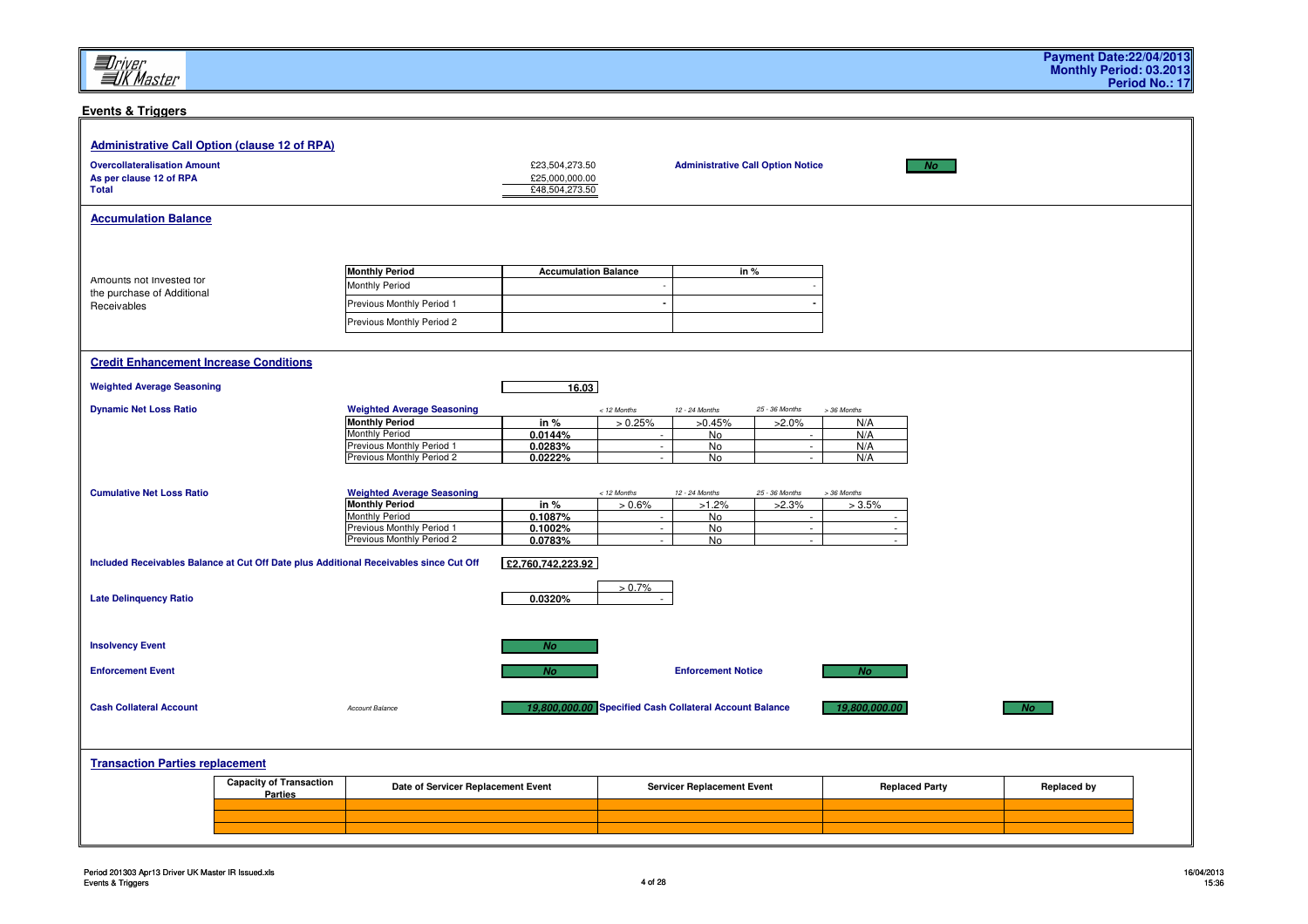# **El**river<br>EIK Master

| <b>Rating Information on relevant Transaction Parties</b>                                                     |                                                                                                                                                                                                                                                                                                        |                                                                              |                |                                                                                                                                                                                                                                                                                                                                                                                                                                                                                                                                                                                                                                 |                   |         |                  |                   |         |                                      |
|---------------------------------------------------------------------------------------------------------------|--------------------------------------------------------------------------------------------------------------------------------------------------------------------------------------------------------------------------------------------------------------------------------------------------------|------------------------------------------------------------------------------|----------------|---------------------------------------------------------------------------------------------------------------------------------------------------------------------------------------------------------------------------------------------------------------------------------------------------------------------------------------------------------------------------------------------------------------------------------------------------------------------------------------------------------------------------------------------------------------------------------------------------------------------------------|-------------------|---------|------------------|-------------------|---------|--------------------------------------|
|                                                                                                               |                                                                                                                                                                                                                                                                                                        | <b>DBRS</b>                                                                  |                |                                                                                                                                                                                                                                                                                                                                                                                                                                                                                                                                                                                                                                 | Fitch             |         |                  | S&P               |         |                                      |
|                                                                                                               | <b>Long Term</b>                                                                                                                                                                                                                                                                                       | <b>Short Term</b>                                                            | Outlook        | <b>Long Term</b>                                                                                                                                                                                                                                                                                                                                                                                                                                                                                                                                                                                                                | <b>Short Term</b> | Outlook | <b>Long Term</b> | <b>Short Term</b> | Outlook |                                      |
| <b>Account Bank:</b><br><b>BNP Paribas Securities Services</b><br><b>Current Rating*</b>                      |                                                                                                                                                                                                                                                                                                        |                                                                              |                |                                                                                                                                                                                                                                                                                                                                                                                                                                                                                                                                                                                                                                 |                   |         |                  |                   |         |                                      |
| <b>Minimum required Rating</b>                                                                                |                                                                                                                                                                                                                                                                                                        |                                                                              |                |                                                                                                                                                                                                                                                                                                                                                                                                                                                                                                                                                                                                                                 |                   |         |                  |                   |         |                                      |
| (if no short to<br>g term rating is ap                                                                        |                                                                                                                                                                                                                                                                                                        |                                                                              |                |                                                                                                                                                                                                                                                                                                                                                                                                                                                                                                                                                                                                                                 |                   |         |                  |                   |         |                                      |
|                                                                                                               | If the Account Bank ceases to have the Account Bank Required Rating it shall, at its own cost, (i) transfer the accounts to an Eligible Collateral Bank, or<br>(ii) transfer the accounts to an Eligible Guarantor, or<br>(Please refer to the Prospectus for a complete description of the mechanism) | (iii) take any other action in order to maintain the rating of the Notes.    |                | If none of the measures is taken within a given timespan, the Issuer may enter into new banking arrangements at its own initiative with another Account Bank                                                                                                                                                                                                                                                                                                                                                                                                                                                                    |                   |         |                  |                   |         | <b>Required Rating:</b><br>fulfilled |
|                                                                                                               |                                                                                                                                                                                                                                                                                                        | DBRS                                                                         |                |                                                                                                                                                                                                                                                                                                                                                                                                                                                                                                                                                                                                                                 | Fitch             |         |                  | S&P               |         |                                      |
|                                                                                                               | <b>Long Term</b>                                                                                                                                                                                                                                                                                       | <b>Short Term</b>                                                            | Outlook        | <b>Long Term</b>                                                                                                                                                                                                                                                                                                                                                                                                                                                                                                                                                                                                                | <b>Short Term</b> | Outlook | <b>Long Term</b> | <b>Short Term</b> | Outlook |                                      |
| <b>Swap Counterparty:</b><br><b>HSBC Bank PLC</b><br><b>Current Rating*</b><br><b>Minimum required Rating</b> |                                                                                                                                                                                                                                                                                                        |                                                                              |                |                                                                                                                                                                                                                                                                                                                                                                                                                                                                                                                                                                                                                                 |                   |         |                  |                   |         |                                      |
|                                                                                                               |                                                                                                                                                                                                                                                                                                        |                                                                              |                |                                                                                                                                                                                                                                                                                                                                                                                                                                                                                                                                                                                                                                 |                   |         |                  |                   |         | <b>Required Rating:</b>              |
|                                                                                                               |                                                                                                                                                                                                                                                                                                        | (Please refer to the Prospectus for a complete description of the mechanism) |                | If the Swap Bank ceases to have the even lower Rating as an Eligible Swap Counterparty (Level B) it shall, at its own cost, additionly<br>(i) stander all rights and obligations under the Swap Agreement to another Eligible Swa<br>If none of the measures is taken within a given timespan, the Issuer may enter into new arrangements at its own initiative with another Swap Bank                                                                                                                                                                                                                                          |                   |         |                  |                   |         |                                      |
|                                                                                                               | <b>Long Term</b>                                                                                                                                                                                                                                                                                       | <b>Short Term</b>                                                            | Outlook        | <b>Long Term</b>                                                                                                                                                                                                                                                                                                                                                                                                                                                                                                                                                                                                                | <b>Short Term</b> | Outlook | <b>Long Term</b> | <b>Short Term</b> | Outlook |                                      |
| <b>Swap Counterparty:</b><br>Mitsubishi UFJ Securities International Plc<br><b>Current Rating*</b>            |                                                                                                                                                                                                                                                                                                        |                                                                              |                |                                                                                                                                                                                                                                                                                                                                                                                                                                                                                                                                                                                                                                 |                   |         |                  |                   |         |                                      |
| <b>Minimum required Rating</b>                                                                                |                                                                                                                                                                                                                                                                                                        |                                                                              |                |                                                                                                                                                                                                                                                                                                                                                                                                                                                                                                                                                                                                                                 |                   |         |                  |                   |         |                                      |
|                                                                                                               |                                                                                                                                                                                                                                                                                                        |                                                                              |                | If the Swap Bank falls below the above mentioned Minimum Rating (Level I) it shall provide Eligible Credit Support by means of Cash or certain types of Prime Debt Obligations<br>If the Swap Bank ceases to have the even lower Rating as an Eligible Swap Counterparty (Level II) it shall, at its own cost, additionly<br>(i) transfer all rights and obligations under the Swap Agreement to another Eligible S                                                                                                                                                                                                             |                   |         |                  |                   |         | <b>Required Rating:</b>              |
|                                                                                                               |                                                                                                                                                                                                                                                                                                        | se refer to the Prospectus for a complete description of the mechanism)      |                | www.w.w.wington.com/windows/windows/windows/windows/windows/windows/windows/windows/windows/windows/windows/win<br>Inche of the measures is taken within a given timespan, the Issuer may enter into new arrangements at its own                                                                                                                                                                                                                                                                                                                                                                                                |                   |         |                  |                   |         |                                      |
|                                                                                                               | <b>Long Term</b>                                                                                                                                                                                                                                                                                       | <b>Short Term</b>                                                            | <b>Outlook</b> | <b>Long Term</b>                                                                                                                                                                                                                                                                                                                                                                                                                                                                                                                                                                                                                | <b>Short Term</b> | Outlook | <b>Long Term</b> | <b>Short Term</b> | Outlook |                                      |
| Swap Counterparty:<br>ROYAL BANK OF CANADA<br><b>Current Rating*</b>                                          |                                                                                                                                                                                                                                                                                                        | (High)                                                                       |                |                                                                                                                                                                                                                                                                                                                                                                                                                                                                                                                                                                                                                                 |                   |         |                  |                   |         |                                      |
| <b>Minimum required Rating</b>                                                                                |                                                                                                                                                                                                                                                                                                        |                                                                              |                |                                                                                                                                                                                                                                                                                                                                                                                                                                                                                                                                                                                                                                 |                   |         |                  |                   |         |                                      |
|                                                                                                               |                                                                                                                                                                                                                                                                                                        |                                                                              |                |                                                                                                                                                                                                                                                                                                                                                                                                                                                                                                                                                                                                                                 |                   |         |                  |                   |         |                                      |
|                                                                                                               | (Please refer to the Prospectus for a complete description of the mechanism)                                                                                                                                                                                                                           |                                                                              |                | If the Swap Bank falls below the above mentioned Minimum Rating (Level I) it shall provide Eligible Credit Support by means of Cash or certain types of Prime Debt Obligations<br>If the Swap Bank ceases to have the even lower Rating as an Eligible Swap Counterparty (Level II) it shall, at its own cost, additionly<br>(i) transfer all rights and obligations under the Swap Agreement to another Eligible S<br>(ii) provide a guarantee from an Eligible Guarantor.<br>I none of the measures is taken within a given timespan, the Issuer may enter into new arrangements at its own initiative with another Swap Bank |                   |         |                  |                   |         | <b>Required Rating:</b><br>fulfille  |
|                                                                                                               |                                                                                                                                                                                                                                                                                                        | DBRS                                                                         |                |                                                                                                                                                                                                                                                                                                                                                                                                                                                                                                                                                                                                                                 | Fitch             |         |                  | S&F               |         |                                      |
|                                                                                                               | <b>Long Term</b>                                                                                                                                                                                                                                                                                       | <b>Short Term</b>                                                            | Outlook        | <b>Long Term</b>                                                                                                                                                                                                                                                                                                                                                                                                                                                                                                                                                                                                                | <b>Short Term</b> | Outlook | <b>Long Term</b> | <b>Short Term</b> | Outlook |                                      |
| Servicer                                                                                                      |                                                                                                                                                                                                                                                                                                        |                                                                              |                |                                                                                                                                                                                                                                                                                                                                                                                                                                                                                                                                                                                                                                 |                   |         |                  |                   |         |                                      |
| <b>VWFS</b>                                                                                                   |                                                                                                                                                                                                                                                                                                        |                                                                              |                |                                                                                                                                                                                                                                                                                                                                                                                                                                                                                                                                                                                                                                 |                   |         |                  |                   |         |                                      |
| <b>Current Rating*</b>                                                                                        |                                                                                                                                                                                                                                                                                                        |                                                                              |                |                                                                                                                                                                                                                                                                                                                                                                                                                                                                                                                                                                                                                                 |                   |         |                  |                   |         |                                      |
| (Volkswagen Financial Services AG)                                                                            |                                                                                                                                                                                                                                                                                                        |                                                                              |                |                                                                                                                                                                                                                                                                                                                                                                                                                                                                                                                                                                                                                                 |                   |         |                  |                   |         |                                      |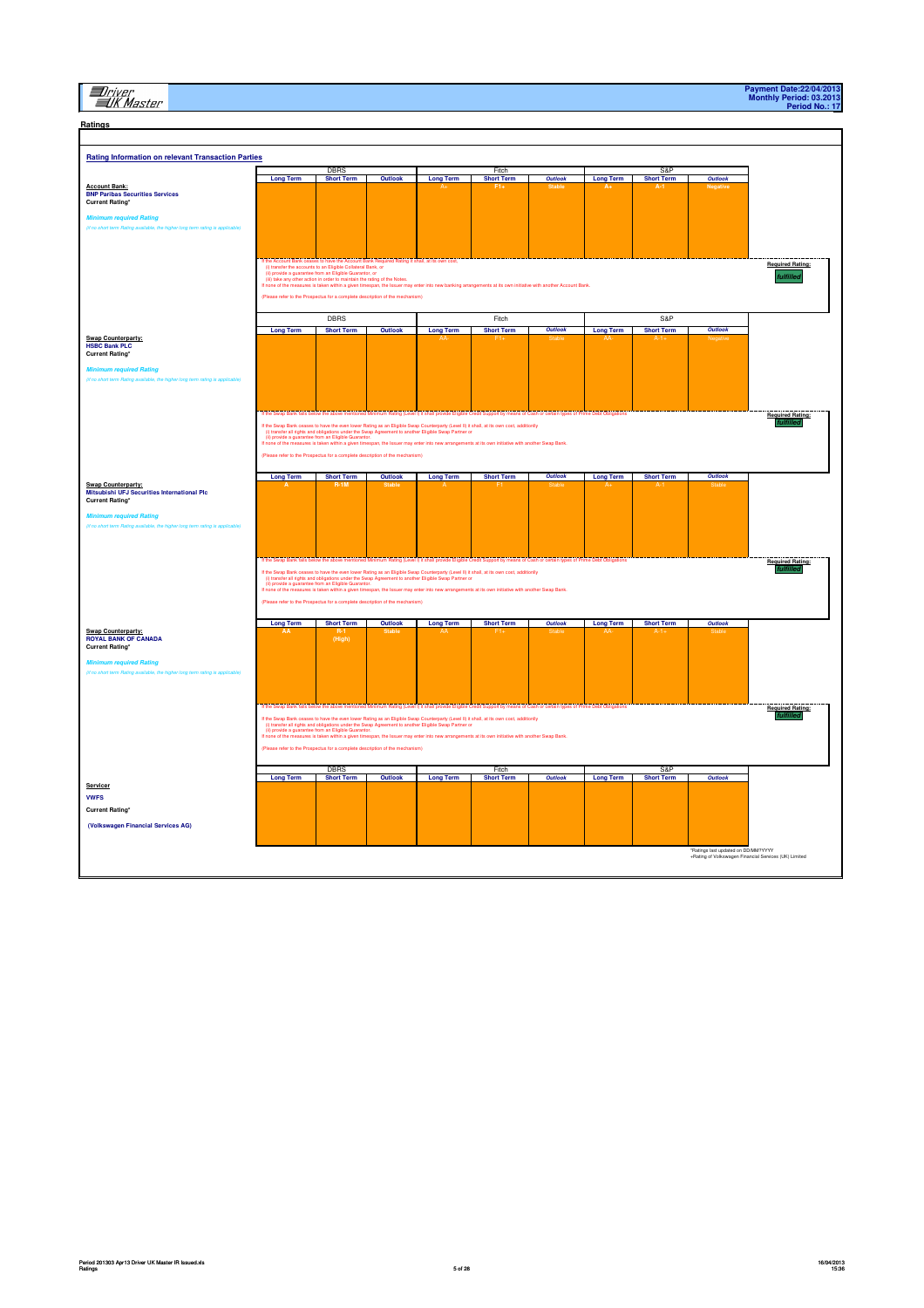*Driver*<br>Alk Master

# **Payment Date:22/04/2013 Monthly Period: 03.2013 Period No.: 17**

#### **Deal Overview: Counterparties**

| The Royal Bank of Scotland PLC<br>135 Bishopsgate<br>London, EC2M 3UR<br>email: secsupportconduit@rbs.com                                                                                                                                                                                                                                                              | <b>Corporate Services Provider:</b> | Wilmington Trust SP Services (Luxembourg) S.A.<br>52-54 Avenue du X Septembre<br>L-2550 Luxembourg<br>Luxembourg<br>email: VCL@WilmingtonTrust.com                                                               |
|------------------------------------------------------------------------------------------------------------------------------------------------------------------------------------------------------------------------------------------------------------------------------------------------------------------------------------------------------------------------|-------------------------------------|------------------------------------------------------------------------------------------------------------------------------------------------------------------------------------------------------------------|
| Volkswagen Financial Services A.G<br>Gifhorner Strasse 57<br>38112 Braunschweig<br>Germany                                                                                                                                                                                                                                                                             | <b>Security Trustee:</b>            | Wilmington Trust (London) Limited<br><b>Third Floor</b><br>1 King's Arms Yard<br>London, EC2R 7AF                                                                                                                |
| Volkswagen Financial Services (UK) Limited<br><b>ABS Operations</b><br><b>Brunswick Court</b><br>Yeomans Drive<br>Milton Keynes<br><b>MK14 5LR</b><br>England<br>email: ABSOperations@vwfs.co.uk<br><b>BNP Paribas Securities Services</b><br>Luxembourg Branch 33<br>rue de Gaperich, Howald - Hesperange<br>L-2085 Luxembourg<br>email: alain.hammann@bnpparibas.com | <b>Clearing Systems:</b>            | Clearstream Banking S.A.<br>42 Avenue JF Kennedy<br>L-1885 Luxembourg<br>Luxembourg<br>email: web@clearstream.com<br>Euroclear Banking S.A./ N.V.<br>1 Boulevard du Roi Albert II.<br>B-1210 Brussels<br>Belgium |
| <b>BNP Paribas Securities Services</b><br>Luxembourg Branch 33<br>rue de Gaperich, Howald - Hesperange<br>L-2085 Luxembourg<br>email: alain.hammann@bnpparibas.com                                                                                                                                                                                                     | <b>Rating Agencies:</b>             | <b>DBRS</b><br>1 Minister Court, 10th Floor<br>Mincing Lane<br>London, EC3R 7AA                                                                                                                                  |
| <b>HSBC Bank Plc</b><br>8 Canada Square<br>London<br>E14 5HQ<br>email: vanillasettlements@hsbc.com                                                                                                                                                                                                                                                                     |                                     | Fitch<br>30 North Colonnade<br>London<br>E14 5GN                                                                                                                                                                 |
| <b>Royal Bank of Canada</b><br><b>Riverbank House</b><br>2 Swan Lane<br>London<br>EC4R 3BF<br>email: collateral@rbccm.com                                                                                                                                                                                                                                              |                                     | S&P<br>20 Canada Square<br>Canary Wharf<br>London, E14 5LH                                                                                                                                                       |
| Mitsubishi UFJ Securities International Plc<br>Ropemaker Place<br>25 Ropemaker Street<br>London, EC2Y 9AJ<br>email: docsconfirms@int.sc.mufg.jp                                                                                                                                                                                                                        |                                     |                                                                                                                                                                                                                  |
|                                                                                                                                                                                                                                                                                                                                                                        |                                     |                                                                                                                                                                                                                  |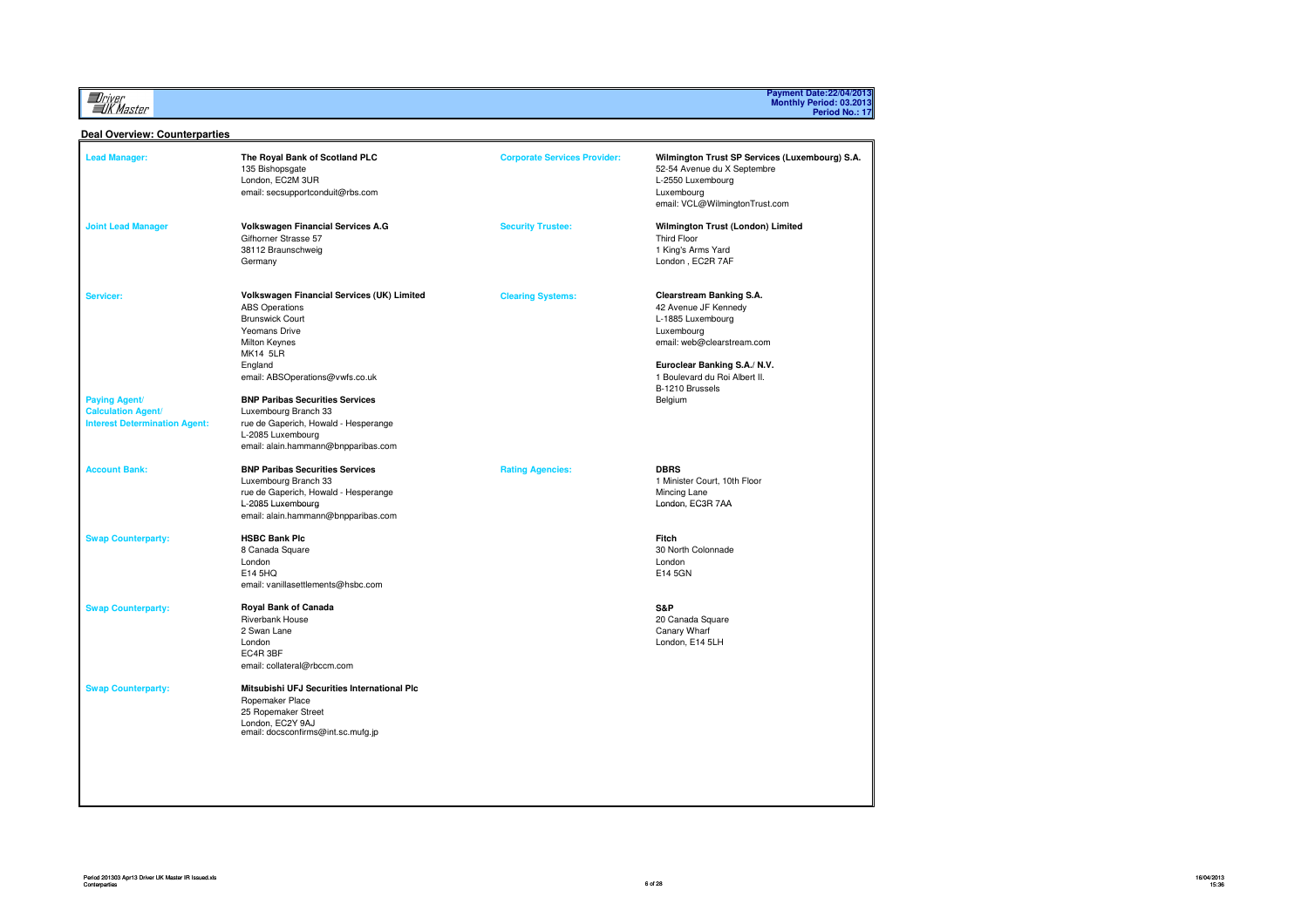# **ED**river<br>EUK Master

### **Notes I**

| Rating Details (DBRS / Fitch / S&P)                                         | <b>Series 2011-1</b>         | <b>Series 2011-2</b> | <b>Series 2011-3</b> | Series 2011-5     | <b>Series 2012-1</b> | <b>Series 2012-2</b> | <b>Series 20xx-x</b> | <b>Series 20xx-x</b> |  |
|-----------------------------------------------------------------------------|------------------------------|----------------------|----------------------|-------------------|----------------------|----------------------|----------------------|----------------------|--|
| Rating at Issue Date<br><b>DBRS</b><br>Fitch<br><b>Standard &amp; Poors</b> | AAA<br>AAA<br>AAA            | AAA<br>AAA<br>AAA    | AAA<br>AAA<br>AAA    | AAA<br>AAA<br>AAA | AAA<br>AAA<br>AAA    | AAA<br>AAA<br>AAA    |                      |                      |  |
| <b>Current Rating</b><br><b>DBRS</b><br>Fitch<br>Standard & Poors           | AAA<br>AAA<br>AAA            | AAA<br>AAA<br>AAA    | AAA<br>AAA<br>AAA    | AAA<br>AAA<br>AAA | AAA<br>AAA<br>AAA    | AAA<br>AAA<br>AAA    |                      |                      |  |
| <b>Information on Notes</b>                                                 | <b>Series 2011-1</b>         | <b>Series 2011-2</b> | <b>Series 2011-3</b> | Series 2011-5     | <b>Series 2012-1</b> | <b>Series 2012-2</b> | <b>Series 20xx-x</b> | Series 20xx-x        |  |
| <b>ISIN</b>                                                                 | XS0856652192                 | XS0856944482         | XS0856944722         | XS0856945026      | XS0856945299         | XS0856945372         |                      |                      |  |
| Common Code                                                                 | 085665219                    | 085694448            | 085694472            | 085694502         | 085694529            | 085694537            |                      |                      |  |
| Original Face Value                                                         | 300,000,000.00               | 300,000,000.00       | 375,000,000.00       | 375,000,000.00    | 150,000,000.00       | 150,000,000.00       |                      |                      |  |
| <b>Information on Interest</b>                                              | <b>Class A-Series</b>        |                      |                      |                   |                      |                      |                      |                      |  |
| <b>Scheduled Repayment</b>                                                  | Payment Date in October 2019 |                      |                      |                   |                      |                      |                      |                      |  |
| Legal Maturity Date:                                                        | Payment Date in October 2021 |                      |                      |                   |                      |                      |                      |                      |  |
| Spread/Margin                                                               | 60<br>bps                    |                      |                      |                   |                      |                      |                      |                      |  |
| <b>Index Rate</b>                                                           | 1-Month-Libor                |                      |                      |                   |                      |                      |                      |                      |  |
| Fixed/Floating                                                              | floating                     |                      |                      |                   |                      |                      |                      |                      |  |
| Current Coupon                                                              | $1-M-Libor + 60 bps$         |                      |                      |                   |                      |                      |                      |                      |  |
| Day Count Convention                                                        | actual/365                   |                      |                      |                   |                      |                      |                      |                      |  |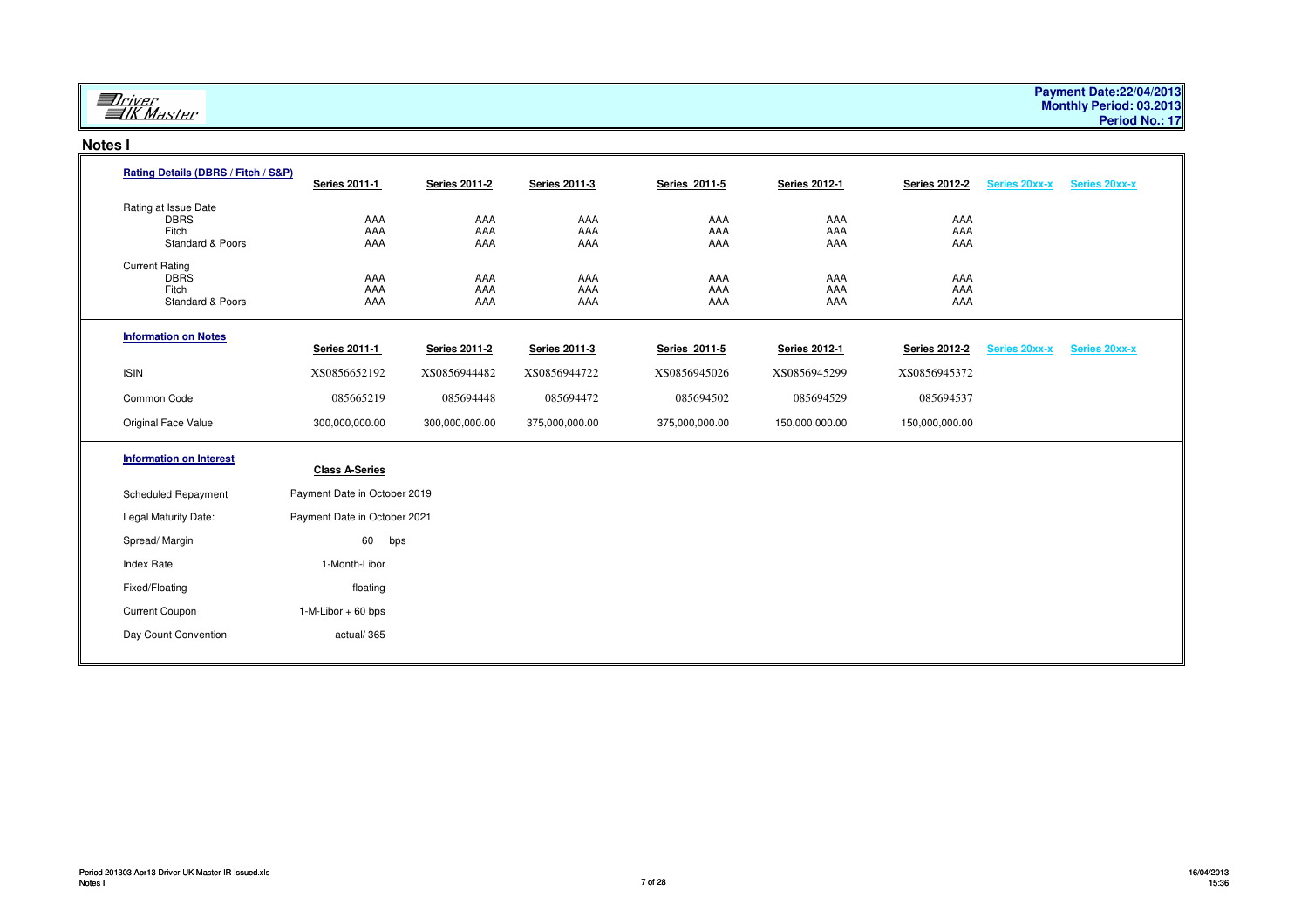**El**river<br>ElK Master

#### **Notes II**

| <b>Note Balance</b>                                                                                                                                                                                                                                                                                                                                                                                                                                     |                  |                                                                                                                    |        |                                                    |                                                                                                                                             |                                                              |                    |                                             |                                                                                      |        |                                                    |                      |                      |
|---------------------------------------------------------------------------------------------------------------------------------------------------------------------------------------------------------------------------------------------------------------------------------------------------------------------------------------------------------------------------------------------------------------------------------------------------------|------------------|--------------------------------------------------------------------------------------------------------------------|--------|----------------------------------------------------|---------------------------------------------------------------------------------------------------------------------------------------------|--------------------------------------------------------------|--------------------|---------------------------------------------|--------------------------------------------------------------------------------------|--------|----------------------------------------------------|----------------------|----------------------|
| During Revolving Period - Increase of Notes                                                                                                                                                                                                                                                                                                                                                                                                             |                  | <b>Total Notes</b>                                                                                                 |        | Series 2011-1                                      | <b>Series 2011-2</b>                                                                                                                        | Series 2011-3                                                |                    | Series 2011-5                               | Series 2012-1                                                                        |        | <b>Series 2012-2</b>                               | <b>Series 20xx-x</b> | Series 20xx-x        |
| Balance as of the Beginning of the Period<br>Add. Issue Amount                                                                                                                                                                                                                                                                                                                                                                                          | £<br>£           | 1,650,000,000.00<br>$\bar{\mathbf{r}}$                                                                             | £<br>£ | 300,000,000.00<br>$\sim$                           | £<br>300,000,000.00 £<br>£<br>$\sim$                                                                                                        | 375,000,000.00<br>£<br>$\sim$                                | £<br>£             | 375,000,000.00<br>$\sim$                    | £<br>150,000,000.00 £<br>£<br>$\sim$                                                 | £      | 150,000,000.00                                     |                      |                      |
| Term Take Out Redemption<br>Balance as of the End of Period                                                                                                                                                                                                                                                                                                                                                                                             | £<br>£           | in 19<br>1,650,000,000.00 £                                                                                        | £      | $\sim$                                             | $\pounds$<br>$\sim$<br>300,000,000.00 £ 300,000,000.00 £ 375,000,000.00 £                                                                   | £<br>$\sim$                                                  | £                  | $\sim$                                      | £<br>$\sim$<br>375,000,000.00 £ 150,000,000.00 £                                     | £      | 150,000,000.00                                     |                      |                      |
|                                                                                                                                                                                                                                                                                                                                                                                                                                                         |                  | <b>Total Notes</b>                                                                                                 |        | Series 2011-1                                      | <b>Series 2011-2</b>                                                                                                                        | Series 2011-3                                                |                    | Series 2011-5                               | Series 2012-1                                                                        |        | <b>Series 2012-2</b>                               | Series 20xx-x        | Series 20xx-x        |
| Balance as of the Beginning of the Period                                                                                                                                                                                                                                                                                                                                                                                                               | £                | 1,650,000,000.00 £                                                                                                 |        |                                                    | 300,000,000.00 £ 300,000,000.00 £ 375,000,000.00 £ 375,000,000.00 £ 150,000,000.00 £                                                        |                                                              |                    |                                             |                                                                                      |        | 150,000,000.00                                     |                      |                      |
| Unallocated Redemption Amount of<br>the previous Period                                                                                                                                                                                                                                                                                                                                                                                                 | £                |                                                                                                                    |        |                                                    |                                                                                                                                             |                                                              |                    |                                             |                                                                                      |        |                                                    |                      |                      |
| Available Redemption Amount for the<br>Reporting Period                                                                                                                                                                                                                                                                                                                                                                                                 | £                |                                                                                                                    |        |                                                    |                                                                                                                                             |                                                              |                    |                                             |                                                                                      |        |                                                    |                      |                      |
| <b>Total Available Redemption Amount</b>                                                                                                                                                                                                                                                                                                                                                                                                                | £                |                                                                                                                    |        |                                                    |                                                                                                                                             |                                                              |                    |                                             |                                                                                      |        |                                                    |                      |                      |
| Redemption Amount per Note                                                                                                                                                                                                                                                                                                                                                                                                                              |                  |                                                                                                                    | £      |                                                    | £                                                                                                                                           | £                                                            | £                  |                                             | $\mathbf{f}$                                                                         | £      |                                                    |                      |                      |
| Redemption Amount per Series                                                                                                                                                                                                                                                                                                                                                                                                                            |                  |                                                                                                                    | ¢      |                                                    | £                                                                                                                                           | $\mathbf{f}$                                                 | $\mathbf{f}$       |                                             | $\mathbf{c}$                                                                         | £      |                                                    |                      |                      |
| <b>Unallocated Redemption Amount</b><br>from current Period                                                                                                                                                                                                                                                                                                                                                                                             |                  |                                                                                                                    | £      |                                                    | £                                                                                                                                           | £                                                            | £                  |                                             | $\mathbf{c}$                                                                         | £      |                                                    |                      |                      |
| Add. Issue Amount/<br>Term Take Out Redemption                                                                                                                                                                                                                                                                                                                                                                                                          | £                |                                                                                                                    | £      |                                                    | £                                                                                                                                           | £                                                            | £                  |                                             | £                                                                                    | £      |                                                    |                      |                      |
| Class Balance as of the End of the Period                                                                                                                                                                                                                                                                                                                                                                                                               | £                |                                                                                                                    |        |                                                    | $1,650,000,000.00$ £ 300,000,000.00 £ 300,000,000.00 £ 375,000,000.00 £ 375,000,000.00 £ 150,000,000.00 £ 150,000,000.00                    |                                                              |                    |                                             |                                                                                      |        |                                                    |                      |                      |
| <b>Payments to Investors</b><br>1-m-Libor for the Monthly period<br>Interest (1-m-Libor + Margin 60 bps), for the Monthly Period<br><b>Amortising Series</b><br>Amortising Amount                                                                                                                                                                                                                                                                       |                  | 0.49375%<br>£1,631,635.28 £                                                                                        | £      | <b>Series 2011-1</b><br>296,660.96<br>No<br>$\sim$ | <b>Series 2011-2</b><br>£<br>296,660.96<br>No<br>$\mathbf{E}$<br>$\sim$                                                                     | <b>Series 2011-3</b><br>£<br>370,826.20<br>No<br>£<br>$\sim$ | E<br>£             | Series 2011-5<br>370,826.20<br>No<br>$\sim$ | <b>Series 2012-1</b><br>148,330.48 £<br>£<br>No<br>£<br>$\sim$                       | £      | <b>Series 2012-2</b><br>148,330.48<br>No<br>$\sim$ | <b>Series 20xx-x</b> | <b>Series 20xx-x</b> |
| Series Nominal Amount                                                                                                                                                                                                                                                                                                                                                                                                                                   |                  |                                                                                                                    | £      |                                                    |                                                                                                                                             |                                                              |                    |                                             | 300,000,000.00 £ 300,000,000.00 £ 375,000,000.00 £ 375,000,000.00 £ 150,000,000.00 £ |        | 150,000,000.00                                     |                      |                      |
|                                                                                                                                                                                                                                                                                                                                                                                                                                                         |                  |                                                                                                                    |        |                                                    |                                                                                                                                             |                                                              |                    |                                             |                                                                                      |        |                                                    |                      |                      |
| Series Percentage                                                                                                                                                                                                                                                                                                                                                                                                                                       |                  |                                                                                                                    |        | 0.0000%                                            | 0.0000%                                                                                                                                     | 0.0000%                                                      |                    | 0.0000%                                     | 0.0000%                                                                              |        | 0.0000%                                            |                      |                      |
| <b>Interest Shortfall</b>                                                                                                                                                                                                                                                                                                                                                                                                                               |                  |                                                                                                                    |        | <b>Series 2011-1</b>                               | <b>Series 2011-2</b>                                                                                                                        | <b>Series 2011-3</b>                                         |                    | Series 2011-5                               | <b>Series 2012-1</b>                                                                 |        | <b>Series 2012-2</b>                               | Series 20xx-x        | Series 20xx-x        |
|                                                                                                                                                                                                                                                                                                                                                                                                                                                         |                  | Interest Shortfall in the Monthly Period £<br>Cumulative Interest Shortfall £                                      |        | $\sim$                                             | £<br>$\sim$<br>£                                                                                                                            | £<br>$\sim$<br>£                                             | $_{\rm f}^{\rm c}$ | $\sim$                                      | £<br>£                                                                               | £<br>£ |                                                    |                      |                      |
| <b>Credit Enhancement for Notes</b>                                                                                                                                                                                                                                                                                                                                                                                                                     |                  | Opening                                                                                                            |        | <b>Movement</b>                                    | Closing                                                                                                                                     |                                                              |                    |                                             |                                                                                      |        |                                                    |                      |                      |
| Cash Collateral Amount<br>Specified Cash Collateral Account Balance<br>Cash Collateral Amount as a percentage of the Notes balance<br>Overcollateralisation Amount<br>Overcollateralisation Percentage<br>Overcollateralisation Amount divided by Included Receivables Balance<br>Subordinated Loan Balance excluding CCA Amount (see above)<br>Subordinated Loan Target Percentage<br>Subordinated Loan Amount divided by Included Receivables Balance | £<br>£<br>£<br>£ | 19,800,000.00<br>19,800,000.00<br>1.20%<br>23,504,273.50<br>1.00%<br>1.00%<br>676,924,511.17 £<br>28.80%<br>28.80% |        |                                                    | 19,800,000.00<br>£<br>£<br>19,800,000.00<br>1.20%<br>£<br>23,504,273.50<br>1.00%<br>1.00%<br>42,331.12 £ 676,966,842.29<br>28.80%<br>28.80% |                                                              |                    |                                             |                                                                                      |        |                                                    |                      |                      |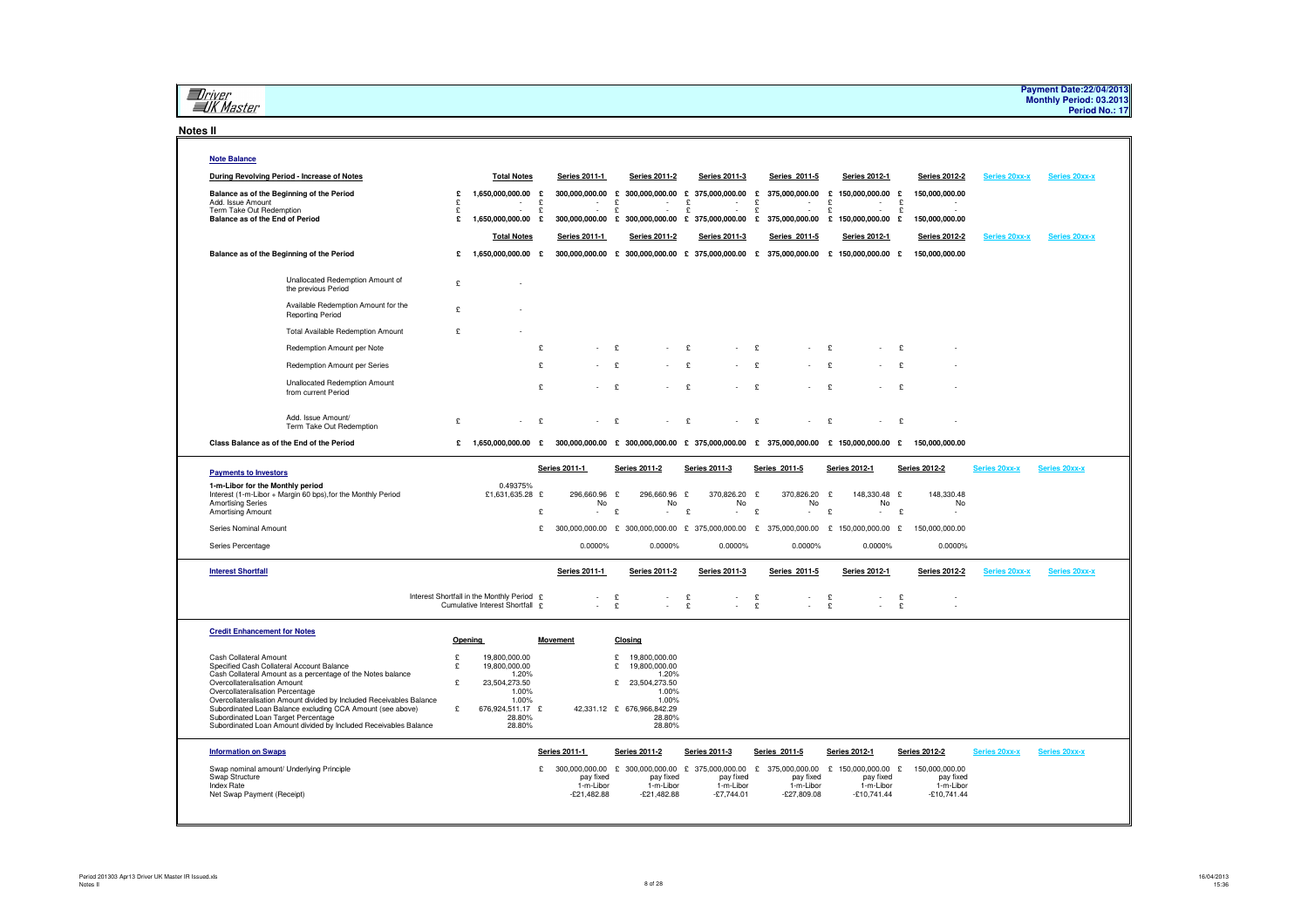

# **Order of Priority**

| <b>Order of Priority (waterfall)</b>                                                                                                                                                                                                                                                                                                                                                                                                                                                                                                                                                                                                                                                                                                                                            |                                                                                                                                               |                                                                                                                                                                                                                                                   |
|---------------------------------------------------------------------------------------------------------------------------------------------------------------------------------------------------------------------------------------------------------------------------------------------------------------------------------------------------------------------------------------------------------------------------------------------------------------------------------------------------------------------------------------------------------------------------------------------------------------------------------------------------------------------------------------------------------------------------------------------------------------------------------|-----------------------------------------------------------------------------------------------------------------------------------------------|---------------------------------------------------------------------------------------------------------------------------------------------------------------------------------------------------------------------------------------------------|
| <b>Purchased Receivables Collection Amount</b><br><b>Net Swap Receipts</b>                                                                                                                                                                                                                                                                                                                                                                                                                                                                                                                                                                                                                                                                                                      | £153,267,512.34<br>100,001.72                                                                                                                 |                                                                                                                                                                                                                                                   |
| <b>Available Collection Amount of the Period</b>                                                                                                                                                                                                                                                                                                                                                                                                                                                                                                                                                                                                                                                                                                                                | £ 153,367,514.06                                                                                                                              |                                                                                                                                                                                                                                                   |
| <b>Remaining Amount from Previous Period</b>                                                                                                                                                                                                                                                                                                                                                                                                                                                                                                                                                                                                                                                                                                                                    | £                                                                                                                                             | £153,367,514.06                                                                                                                                                                                                                                   |
| <b>Available Distribution Amount</b><br>Summary of the Order of Priority contained in clause 20.3 (a) of the Trust Agreement<br>1. Taxes<br>2. Payments to the Security Trustee<br>3. Corporate Services Provider/ Servicer Fee/ Rating Agencies fees/ Process Agent)<br>4. Costs relating to the listing of Notes<br>5. Account Bank fees<br>6. Swap Counterparties/ Net Swap Payments or Swap Termination Payments<br>7. Interest accrued/Interest Shortfalls on all Notes<br>8. Cash Collateral Account payments<br>9. Amortising Amount<br>10. Accumulation Account<br>11. Any payments under the respective Swap Agreements other than those made under 6<br>12. Interest Accrued/ Interest Shortfalls on the Subordinated Loan<br>13. Subordinated Loan Amortising Amount | 1,033.21<br>£.<br>2,045.63<br>,996,290.54<br>£<br>14.49<br>£<br>ç<br>1,631,635.28<br>£<br>ç<br>136,870,802.88<br>£.<br>£<br>1,413,372.48<br>£ | £153,366,480.85<br>£153,364,435.22<br>£151,368,144.68<br>£151,368,130.19<br>£151,368,130.19<br>£151,368,130.19<br>£149,736,494.91<br>£149,736,494.91<br>£149,736,494.91<br>£12,865,692.03<br>£12,865,692.03<br>£ 11,452,319.55<br>£ 11,452,319.55 |
| 14. Deferred Purchase Price/ Additional Deferred Purchase Price                                                                                                                                                                                                                                                                                                                                                                                                                                                                                                                                                                                                                                                                                                                 | £<br>11,452,319.55                                                                                                                            | £                                                                                                                                                                                                                                                 |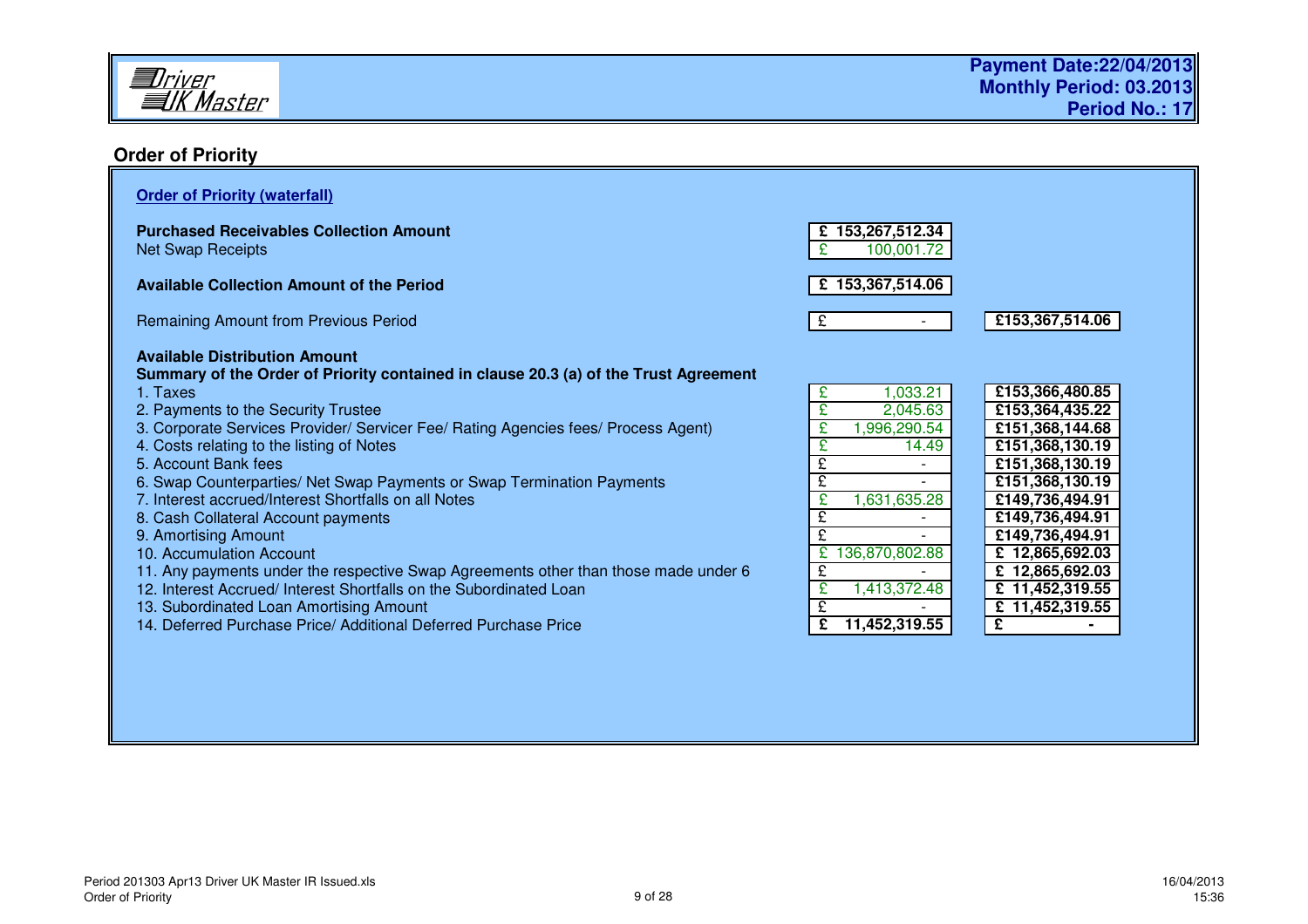

### **Collections**

| <b>Early settlements</b>                                                                                                                                                                                                                                                            |                              |                                                                            |                                                 |
|-------------------------------------------------------------------------------------------------------------------------------------------------------------------------------------------------------------------------------------------------------------------------------------|------------------------------|----------------------------------------------------------------------------|-------------------------------------------------|
|                                                                                                                                                                                                                                                                                     | No of Contracts              | Cash                                                                       | <b>Total Cash Amount</b>                        |
| Early settlements in the Monthly Period<br>Thereof<br>> Early settlements contracts<br>$\mathbf{1}$<br>2<br>> Voluntary terminations contracts<br>3<br>> Hostile terminations contracts<br>4<br>> Charged-off and Post Charged-off Recoveries Contracts<br><b>Total settlements</b> | 9,493<br>244<br>111<br>9,848 | £<br>71,532,661.30<br>£<br>424,823.38<br>£<br>53,303.75<br>£<br>152,493.16 | £<br>72,163,281.59                              |
| <b>Monthly collections</b>                                                                                                                                                                                                                                                          |                              | Cash                                                                       | Cash Amount                                     |
| <b>Schedules Payments in the Monthly Period</b><br>> Normal payments received<br>5<br>6<br>> Maturity cash received                                                                                                                                                                 |                              | £ 67,113,200.58<br>£ 13,991,030.17                                         | 81,104,230.75<br>£                              |
| Early settlements of the Monthly Period                                                                                                                                                                                                                                             |                              |                                                                            | £<br>72,163,281.59<br>153,267,512.34<br>£       |
| <b>Current prepayment rate</b>                                                                                                                                                                                                                                                      |                              | 3.21%                                                                      |                                                 |
| <b>Available Distribution Amount</b><br><b>Total collections of the Monthly Period</b>                                                                                                                                                                                              |                              |                                                                            | £ 153,267,512.34                                |
| <b>Calculation of Additional Receivables (Top-Up/Tap-Up)</b>                                                                                                                                                                                                                        |                              |                                                                            |                                                 |
| Brought forward from the above table                                                                                                                                                                                                                                                |                              |                                                                            | £ 153,267,512.34                                |
| Plus other Ineligible Funded Purchase Price in the Monthly Period                                                                                                                                                                                                                   |                              |                                                                            | £                                               |
| <b>Available Distribution Amount</b>                                                                                                                                                                                                                                                |                              |                                                                            | £153,267,512.34                                 |
| Less: (Pos 1 - 9) of the Waterfall                                                                                                                                                                                                                                                  |                              |                                                                            | £<br>3,631,019.15                               |
| Payments to the Accumulation Account (Pos. 10) of the Waterfall                                                                                                                                                                                                                     |                              |                                                                            | £ 136,870,802.88                                |
| <b>B/F Accumulation Balance</b><br><b>Accumulation Amount from this Monthly Period</b><br><b>B/F Replemishment Adjustment Drawing</b>                                                                                                                                               |                              |                                                                            | £<br>£ 136,870,802.88<br>£<br>1,434.26          |
| Additional Purchase Price this Monthly Period<br><b>C/F Accumulation Balance</b><br><b>Replemishment Adjustment Drawing</b><br><b>Replemishment Adjustment Payment</b>                                                                                                              |                              |                                                                            | £<br>136,913,134.00<br>£<br>£<br>42,331.12<br>£ |
| Check                                                                                                                                                                                                                                                                               |                              |                                                                            | -£<br>0.00                                      |
| C/F Replemishment Adjustment Drawing                                                                                                                                                                                                                                                |                              |                                                                            | £<br>43,765.38                                  |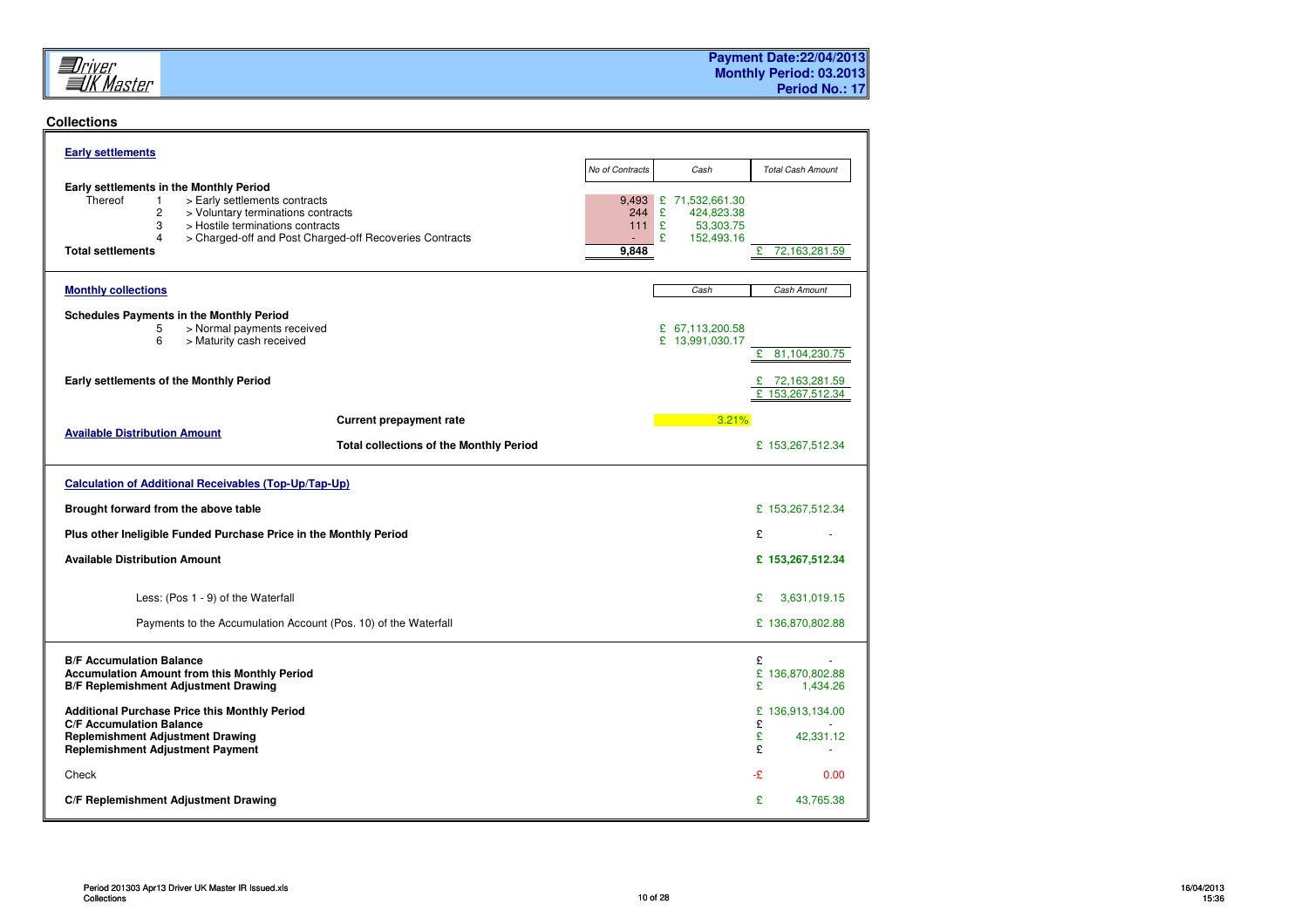**Payment Date:22/04/2013I**Driver<br>IIK Master **Monthly Period: 03.2013Period No.: 17**

# $\blacksquare$  and  $\blacksquare$  and  $\blacksquare$ 1E+091.5E+092E+092.5E+09in GBP**Forcasted Note Balance** Actual Note Balance0 500000000Reporting Month

# **(Expected) Amortisation Profile**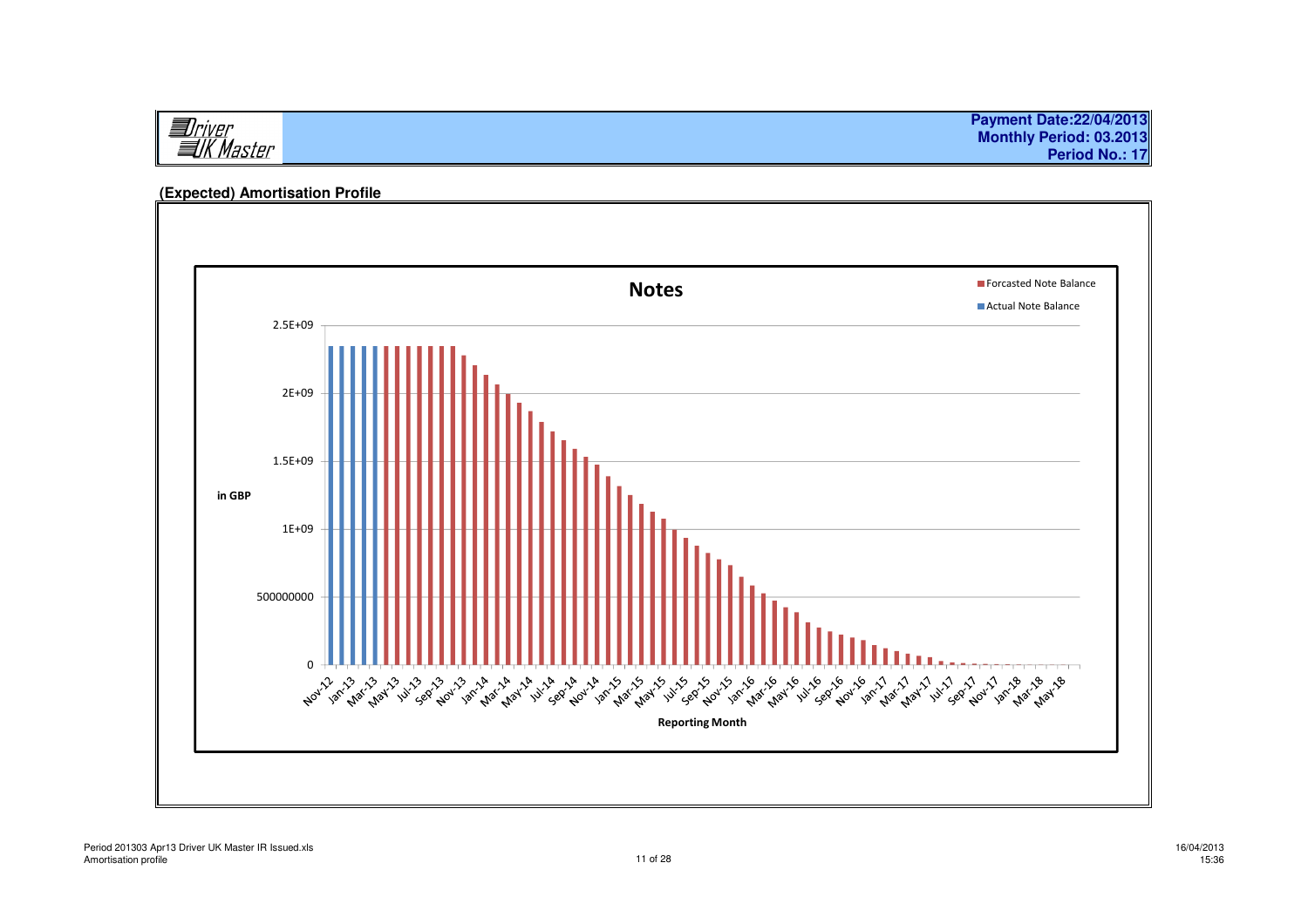#### **Run Out Schedule**

|                    |                                              |                                    | At the End of the previous Monthly Period - Post Top Up        |                                          |                    | At the end of the Monthly Period - Post Top Up and Term Take Out |                                                              |                                              |                                |  |  |  |
|--------------------|----------------------------------------------|------------------------------------|----------------------------------------------------------------|------------------------------------------|--------------------|------------------------------------------------------------------|--------------------------------------------------------------|----------------------------------------------|--------------------------------|--|--|--|
|                    |                                              |                                    |                                                                | <b>Included Receivables</b>              |                    |                                                                  |                                                              |                                              | <b>Included Receivables</b>    |  |  |  |
| <b>Month</b>       | Scheduled reduction   Scheduled Interest     |                                    | Receivable                                                     | <b>Balance reduction</b>                 | <b>Month</b>       | Scheduled reduction Scheduled Interest                           |                                                              | Receivable                                   | <b>Balance reduction</b>       |  |  |  |
| 03.2013            | 69.791.477.28 £<br>£                         | 15.364.979.27                      | 85.156.456.55<br>١£                                            | 77.286.008.89<br>£                       | 04.2013            | 65.818.963.31 £<br>£                                             | 15.259.907.28                                                | 81.078.870.59 £<br>$\mathbf{F}$              | 79.037.631.54                  |  |  |  |
| 04.2013            | 70,553,224.33<br>£                           | 14,904,107.99<br>£                 | 85,457,332.32<br>١£                                            | 70,553,224.33<br>£                       | 05.2013            | £<br>66,867,125.86                                               | £<br>14,826,871.37                                           | £<br>81,693,997.23 £                         | 66,867,125.86                  |  |  |  |
| 05.2013<br>06.2013 | ç<br>69,330,261.52 £<br>£<br>70,828,003.12 £ | 14,432,481.24 £<br>13,970,487.49 £ | 83,762,742.76<br>84,798,490.61                                 | 69,330,261.52<br>70,828,003.12           | 06.2013<br>07.2013 | £<br>69,160,809.65<br>£<br>64,721,526.69                         | £<br>14,383,548.04<br>13,927,245.23 £<br>£                   | £<br>83,544,357.69 £<br>78,648,771.92 £      | 69,160,809.65<br>64,721,526.69 |  |  |  |
| 07.2013            | 65,265,092.48<br>£                           | £<br>13,502,360.43                 | 78,767,452.91<br>Ι£                                            | 65,265,092.48                            | 08.2013            | £<br>61,438,757.56                                               | 13,495,542.78                                                | 74,934,300.34 £                              | 61,438,757.56                  |  |  |  |
| 08.2013            | £<br>61.301.884.19                           | 13,065,687.00<br>£                 | 74.367.571.19<br>١£                                            | 61.301.884.19                            | 09.2013            | £<br>79.973.141.76                                               | 13.082.233.05<br>$\mathbf{c}$                                | 93,055,374.81<br>ç                           | 79.973.141.76                  |  |  |  |
| 09.2013            | 80,916,838.77 £<br>£                         | 12,651,164.34 £                    | 93,568,003.11                                                  | 80,916,838.77                            | 10.2013            | £<br>68,843,029.49                                               | £<br>12,563,960.97                                           | 81,406,990.46 £<br>£                         | 68,843,029.49                  |  |  |  |
| 10.2013            | 69,210,466.62 £<br>£                         | 12,126,490.99 £                    | 81,336,957.61                                                  | 69,210,466.62<br>£                       | 11.2013            | £<br>66,690,341.95                                               | 12,108,673.10<br>£                                           | 78,799,015.05 £<br>£                         | 66,690,341.95                  |  |  |  |
| 11.2013<br>12.2013 | 66,494,181.84 £<br>£<br>£<br>63,633,385.26 £ | 11,667,537.98 £<br>11,227,797.68 £ | 78,161,719.82<br>74.861.182.94                                 | 66,494,181.84<br>63,633,385.26           | 12.2013<br>01.2014 | £<br>63,961,378.27<br>£<br>61,017,714.46                         | 11,669,242.00 £<br>£<br>11,245,129.87<br>£                   | 75,630,620.27 £<br>72,262,844.33 £           | 63,961,378.27<br>61,017,714.46 |  |  |  |
| 01.2014            | 60,521,289.66<br>£                           | 10.804.713.61<br>£                 | 71.326.003.27<br>١£                                            | 60.521.289.66                            | 02.2014            | £<br>58,406,216.83                                               | 10.836.304.37                                                | 69.242.521.20 £                              | 58,406,216.83                  |  |  |  |
| 02.2014            | £<br>57,723,260.05 £                         | 10,397,744.38 £                    | 68,121,004.43                                                  | 57,723,260.05                            | 03.2014            | 85,869,001.78<br>£                                               | 10,443,040.14 £<br>£                                         | 96,312,041.92 £                              | 85.869.001.78                  |  |  |  |
| 03.2014            | £<br>86,596,608.75 £                         | 10,007,439.83 £                    | 96,604,048.58                                                  | 86,596,608.75<br>£                       | 04.2014            | £<br>71,561,608.24                                               | 9,886,363.68 £<br>£                                          | 81,447,971.92 £                              | 71,561,608.24                  |  |  |  |
| 04.2014            | £<br>71,430,476.48 £                         | 9,444,971.77 £                     | 80,875,448.25                                                  | 71,430,476.48                            | 05.2014            | £<br>68,063,102.35                                               | £<br>$9,413,443.65$ £                                        | 77,476,546.00 £                              | 68,063,102.35                  |  |  |  |
| 05.2014            | 67,190,489.22 £<br>£                         | 8,971,141.49 £                     | 76,161,630.71                                                  | 67,190,489.22                            | 06.2014            | £<br>67,840,380.96                                               | $\mathbf{f}$<br>8,962,449.12                                 | 76,802,830.08 £<br>£                         | 67,840,380.96                  |  |  |  |
| 06.2014<br>07.2014 | 67,056,652.56<br>£<br>£<br>60,528,335.25 £   | 8,524,081.15<br>£<br>8,080,175.85  | 75,580,733.71<br>١£<br>68,608,511.10<br>Ι£                     | 67,056,652.56<br>60,528,335.25<br>£      | 07.2014<br>08.2014 | 61,662,029.28<br>£<br>£<br>52,171,264.61                         | 8,514,518.18<br>£<br>8,103,873.50                            | 70,176,547.46 £<br>£<br>£<br>60,275,138.11 £ | 61,662,029.28<br>52,171,264.61 |  |  |  |
| 08.2014            | £<br>51,007,209.19 £                         | 7,675,377.93 £                     | 58,682,587.12                                                  | 51,007,209.19<br>£                       | 09.2014            | £<br>82,189,249.72                                               | 7,747,993.65<br>£                                            | 89,937,243.37 £<br>£                         | 82,189,249.72                  |  |  |  |
| 09.2014            | 81,411,321.32 £<br>£                         | 7,325,798.13 £                     | 88,737,119.45                                                  | 81,411,321.32                            | 10.2014            | £<br>64,060,268.34                                               | 7,225,167.73 £<br>£                                          | 71,285,436.07 £                              | 64,060,268.34                  |  |  |  |
| 10.2014            | 62,772,564.84 £<br>£                         | 6,806,878.10 £                     | 69,579,442.94                                                  | 62,772,564.84                            | 11.2014            | £<br>60,192,674.83                                               | £<br>6,808,854.64                                            | 67,001,529.47 £<br>£                         | 60,192,674.83                  |  |  |  |
| 11.2014            | 58.480.628.75 £<br>ç                         | 6.397.966.78 £                     | 64.878.595.53                                                  | 58.480.628.75                            | 12.2014            | 55.234,024.31<br>£                                               | 6.425.458.06                                                 | 61.659.482.37 £<br>£                         | 55.234.024.31                  |  |  |  |
| 12.2014<br>01.2015 | £<br>53,589,976.70 £<br>49,419,232.16 £<br>£ | 6,024,605.40 £<br>5,679,607.05 £   | 59,614,582.10<br>55,098,839.21                                 | 53,589,976.70<br>49,419,232.16           | 01.2015<br>02.2015 | £<br>51,120,782.32<br>£<br>46,727,433.38                         | £<br>6,071,454.40<br>5,738,040.46<br>$\mathbf{f}$            | £<br>57,192,236.72 £<br>£<br>52,465,473.84 £ | 51,120,782.32<br>46,727,433.38 |  |  |  |
| 02.2015            | £<br>45,110,798.61 £                         | $5,356,042.69$ £                   | 50,466,841.30                                                  | 45,110,798.61                            | 03.2015            | £<br>88,316,350.06                                               | 5,428,789.63 £                                               | 93,745,139.69 £                              | 88,316,350.06                  |  |  |  |
| 03.2015            | £<br>86,682,017.61                           | £<br>5,056,899.35                  | ١£<br>91,738,916.96                                            | 86,682,017.61                            | 04.2015            | £<br>67,442,667.73                                               | 4,921,630.32<br>£                                            | £<br>72,364,298.05                           | 67,442,667.73<br>£             |  |  |  |
| 04.2015            | 65,673,914.16 £<br>£                         | 4,558,717.45 £                     | 70,232,631.61                                                  | 65,673,914.16                            | 05.2015            | 61,669,933.64<br>£                                               | 4,521,223.26<br>£                                            | 66,191,156.90 £<br>ç                         | 61,669,933.64                  |  |  |  |
| 05.2015            | £<br>59,401,426.23 £                         | 4,167,127.78 £                     | 63,568,554.01                                                  | 59,401,426.23                            | 06.2015            | £<br>58,659,660.70                                               | 4,151,199.29<br>£                                            | 62,810,859.99 £<br>£                         | 58,659,660.70                  |  |  |  |
| 06.2015            | 56,513,089.91 £<br>£                         | 3,810,266.32                       | 60,323,356.23<br>Ι£                                            | 56,513,089.91                            | 07.2015            | 52,860,500.43<br>£                                               | 3,789,504.84<br>£                                            | 56,650,005.27 £<br>£                         | 52,860,500.43                  |  |  |  |
| 07.2015            | 50,724,292.39 £<br>£                         | 3,460,932.55 £                     | 54, 185, 224. 94                                               | 50,724,292.39<br>£                       | 08.2015            | 39,360,067.94 £<br>£                                             | 3,449,463.18 £                                               | 42,809,531.12   £                            | 39,360,067.94                  |  |  |  |
| 08.2015<br>09.2015 | £<br>37.207.340.28 £<br>78,041,274.94 £<br>£ | $3.133.410.74$ £<br>2,888,012.77 £ | 40.340.751.02<br>80,929,287.71                                 | 37.207.340.28<br>78,041,274.94           | 09.2015<br>10.2015 | £<br>81,442,092.88 £<br>45,971,806.78 £<br>£                     | $3.192.511.66$   £<br>2,694,762.86                           | 84.634.604.54 £<br>48,666,569.64 £           | 81.442.092.88<br>45,971,806.78 |  |  |  |
| 10.2015            | £<br>41,393,660.22 £                         | 2,410,288.00                       | Γ£<br>43,803,948.22                                            | 41,393,660.22                            | 11.2015            | £<br>38,449,737.64                                               | £<br>2,392,827.17                                            | ç<br>40,842,564.81 £                         | 38,449,737.64                  |  |  |  |
| 11.2015            | £<br>34,256,482.00 £                         | 2,134,749.20 £                     | 36,391,231.20                                                  | 34,256,482.00                            | 12.2015            | £<br>30,880,840.43                                               | £<br>2,144,249.14                                            | 33,025,089.57 £                              | 30,880,840.43                  |  |  |  |
| 12.2015            | 27,369,987.39 £<br>£                         | 1,908,057.02                       | 29,278,044.41<br>Ι£                                            | 27,369,987.39                            | 01.2016            | 28,816,285.57<br>£                                               | 1,936,222.28 £                                               | 30,752,507.85 £                              | 28,816,285.57                  |  |  |  |
| 01.2016            | £<br>24,719,611.49 £                         | 1,720,135.54 £                     | 26,439,747.03                                                  | 24.719.611.49<br>£                       | 02.2016            | £<br>24,226,346.69                                               | 1.738.424.14<br>£                                            | 25,964,770.83 £<br>Ι£                        | 24,226,346.69                  |  |  |  |
| 02.2016<br>03.2016 | £<br>19,908,972.99 £<br>38,294,035.67 £<br>£ | 1,545,207.59 £<br>1,405,624.47     | 21,454,180.58<br>39,699,660.14<br>١£                           | 19,908,972.99<br>£<br>38,294,035.67<br>£ | 03.2016<br>04.2016 | £<br>40,276,658.67<br>£<br>26,610,209.59                         | £<br>1,572,171.34 £<br>1,309,015.17<br>£                     | 41,848,830.01 £<br>27,919,224.76 £<br>£      | 40,276,658.67<br>26,610,209.59 |  |  |  |
| 04.2016            | 25,032,896.55<br>£                           | 1,156,696.51<br>£                  | 26,189,593.06<br>Ι£                                            | 25,032,896.55                            | 05.2016            | 23,281,810.88<br>£                                               | 1,128,223.01<br>£                                            | 24,410,033.89 £<br>£                         | 23,281,810.88                  |  |  |  |
| 05.2016            | 21,675,929.80<br>£                           | 985,528.98 £<br>£                  | 22,661,458.78                                                  | 21,675,929.80                            | 06.2016            | £<br>21,422,102.86                                               | 968,882.33                                                   | 22,390,985.19 £                              | 21,422,102.86                  |  |  |  |
| 06.2016            | 19,871,142.22<br>£                           | 836,999.06 £<br>£                  | 20,708,141.28                                                  | 19,871,142.22<br>£                       | 07.2016            | £<br>19,412,247.47                                               | 823,735.92<br>£                                              | 20,235,983.39 £<br>Ι£                        | 19,412,247.47                  |  |  |  |
| 07.2016            | 17,917,443.91<br>ç                           | £<br>701,902.36 £                  | 18,619,346.27                                                  | 17,917,443.91                            | 08.2016            | £<br>13,382,540.67                                               | £<br>686,595.56                                              | £<br>14,069,136.23 £                         | 13,382,540.67                  |  |  |  |
| 08.2016<br>09.2016 | £<br>11,611,515.76 £<br>27,930,305.59<br>£   | 574,573.66 £<br>494,342.51 £<br>£  | 12,186,089.42<br>28,424,648.10                                 | 11,611,515.76<br>27.930.305.59           | 09.2016            | £<br>29,684,615.81<br>£                                          | 594,412.28<br>£<br>396,554.63 £<br>£                         | 30,279,028.09 £<br>£<br>13,975,283.44 £      | 29,684,615.81                  |  |  |  |
| 10.2016            | 11,545,009.23<br>£                           | £<br>307,482.04                    | 11,852,491.27<br>Ι£                                            | 11,545,009.23                            | 10.2016<br>11.2016 | 13,578,728.81<br>10,047,741.79<br>£                              | 297,205.98                                                   | 10,344,947.77                                | 13,578,728.81<br>10,047,741.79 |  |  |  |
| 11.2016            | £<br>8,070,062.33                            | 221,583.31<br>£                    | 8,291,645.64<br>Ι£                                             | 8,070,062.33<br>£                        | 12.2016            | £<br>7,291,188.08                                                | 227,376.41<br>£                                              | 7,518,564.49 £<br>Ι£                         | 7.291.188.08                   |  |  |  |
| 12.2016            | £<br>5,450,950.94 £                          | 164,233.22                         | 5,615,184.16<br>l £                                            | 5,450,950.94<br>ç                        | 01.2017            | £<br>5,844,857.78                                                | 171,819.66<br>£                                              | £<br>6,016,677.44 £                          | 5,844,857.78                   |  |  |  |
| 01.2017            | 3,676,933.00 £<br>£                          | 120,103.97 £                       | 3.797.036.97                                                   | 3,676,933.00                             | 02.2017            | 4,749,973.36 £<br>£                                              | 130,276.45                                                   | 4,880,249.81 £<br>Ι£                         | 4,749,973.36                   |  |  |  |
| 02.2017            | 2,040,461.21 £<br>£                          | 90,563.83 £                        | 2,131,025.04                                                   | 2,040,461.21                             | 03.2017            | 2,232,104.40 £<br>£                                              | 92,724.98 £                                                  | 2,324,829.38 £                               | 2,232,104.40                   |  |  |  |
| 03.2017<br>04.2017 | £<br>1,713,472.28 £<br>£<br>1,427,444.78 £   | 72,310.12 £<br>59,105.44 £         | 1,785,782.40<br>1,486,550.22                                   | 1,713,472.28<br>1,427,444.78             | 04.2017<br>05.2017 | £<br>1,645,766.88 £<br>£<br>1,425,924.45 £                       | 74,444.38 £<br>62,202.21 £                                   | 1,720,211.26   £<br>1,488,126.66 £           | 1,645,766.88<br>1,425,924.45   |  |  |  |
| 05.2017            | ç<br>1,212,411.32 £                          | 48,165.00                          | £<br>1,260,576.32                                              | 1,212,411.32                             | 06.2017            | £<br>1,215,443.01   £                                            | 47,927.32 £                                                  | 1,263,370.33 £                               | 1,215,443.01                   |  |  |  |
| 06.2017            | £<br>1,006,920.82 £                          | 36,562.31 £                        | $1,043,483.13$ £                                               | 1,006,920.82                             | 07.2017            | £<br>1,007,618.21   £                                            | 37,049.73 £                                                  | 1,044,667.94   £                             | 1,007,618.21                   |  |  |  |
| 07.2017            | 806,760.74 £<br>£                            | 27,174.57                          | 833,935.31<br>Ι£                                               | 806,760.74<br>£                          | 08.2017            | £<br>792,990.46                                                  | 27,341.32<br>£                                               | 820,331.78 £<br>£                            | 792,990.46                     |  |  |  |
| 08.2017            | £<br>604,467.46                              | £<br>18,951.24                     | 623,418.70<br>Ι£                                               | 604,467.46<br>£                          | 09.2017            | £<br>623,589.16                                                  | $20,087.53$ £<br>£                                           | 643,676.69                                   | 623,589.16<br>£                |  |  |  |
| 09.2017            | 452,460.43 £<br>£<br>£<br>277.711.18 £       | 13,158.80 £                        | 465,619.23                                                     | 452,460.43<br>£<br>277,711.18            | 10.2017            | £<br>428,102.37<br>£                                             | £<br>14,192.66                                               | 442,295.03 £<br>£<br>£                       | 428,102.37                     |  |  |  |
| 10.2017<br>11.2017 | 159,334.96   £<br>£                          | 8,494.32<br>4,353.07 £             | 286,205.50<br>Ι£<br>163,688.03                                 | £<br>159,334.96<br>£                     | 11.2017<br>12.2017 | 284,652.98<br>175,079.20<br>£                                    | 8,069.63<br>£<br>$4,725.63$   £<br>£                         | 292,722.61 £<br>179,804.83 £                 | 284,652.98<br>175,079.20       |  |  |  |
| 12.2017            | £<br>72,422.59                               | £<br>2,040.87                      | Ι£<br>74,463.46                                                | 72,422.59<br>£                           | 01.2018            | £<br>105,703.17                                                  | £<br>$2,856.91$ £                                            | 108,560.08 £                                 | 105,703.17                     |  |  |  |
| 01.2018            | £<br>28.247.44                               | ç<br>980.50                        | 29.227.94<br>$\mathbf{F}$                                      | 28.247.44<br>£                           | 02.2018            | £<br>45.524.04                                                   | 2.062.32<br>$\mathbf{f}$                                     | 47,586.36<br>£                               | 45.524.04<br>$\mathbf{F}$      |  |  |  |
| 02.2018            | £<br>184.30                                  | £<br>59.20                         | £<br>243.50                                                    | £<br>184.30                              | 03.2018            | £<br>157.03                                                      | £<br>36.84                                                   | 193.87 £<br>£                                | 157.03                         |  |  |  |
|                    | £                                            | £<br>£                             |                                                                | £                                        |                    | £                                                                | £                                                            |                                              | £                              |  |  |  |
|                    | £<br>£                                       | $\sim$<br>£                        |                                                                | £<br>$\sim$<br>£                         |                    | £<br>£                                                           | £<br>in 1999.<br>£                                           |                                              | £<br>$\sim$<br>£               |  |  |  |
|                    | £                                            |                                    |                                                                | £                                        |                    | £                                                                | £                                                            |                                              | $\mathbf{c}$                   |  |  |  |
|                    | $\mathbf{f}$                                 | £                                  |                                                                |                                          |                    |                                                                  | $\mathbf{f}$                                                 |                                              | £                              |  |  |  |
| <b>Total</b>       | £                                            |                                    | $2,342,934,253.07$   £ 288,554,432.24   £ 2,631,488,685.31   £ | 2,350,428,784.68                         | Total              |                                                                  | £ 2,337,252,447.57 £ 287,800,113.24   £ 2,625,052,560.81   £ |                                              | 2,350,471,115.80               |  |  |  |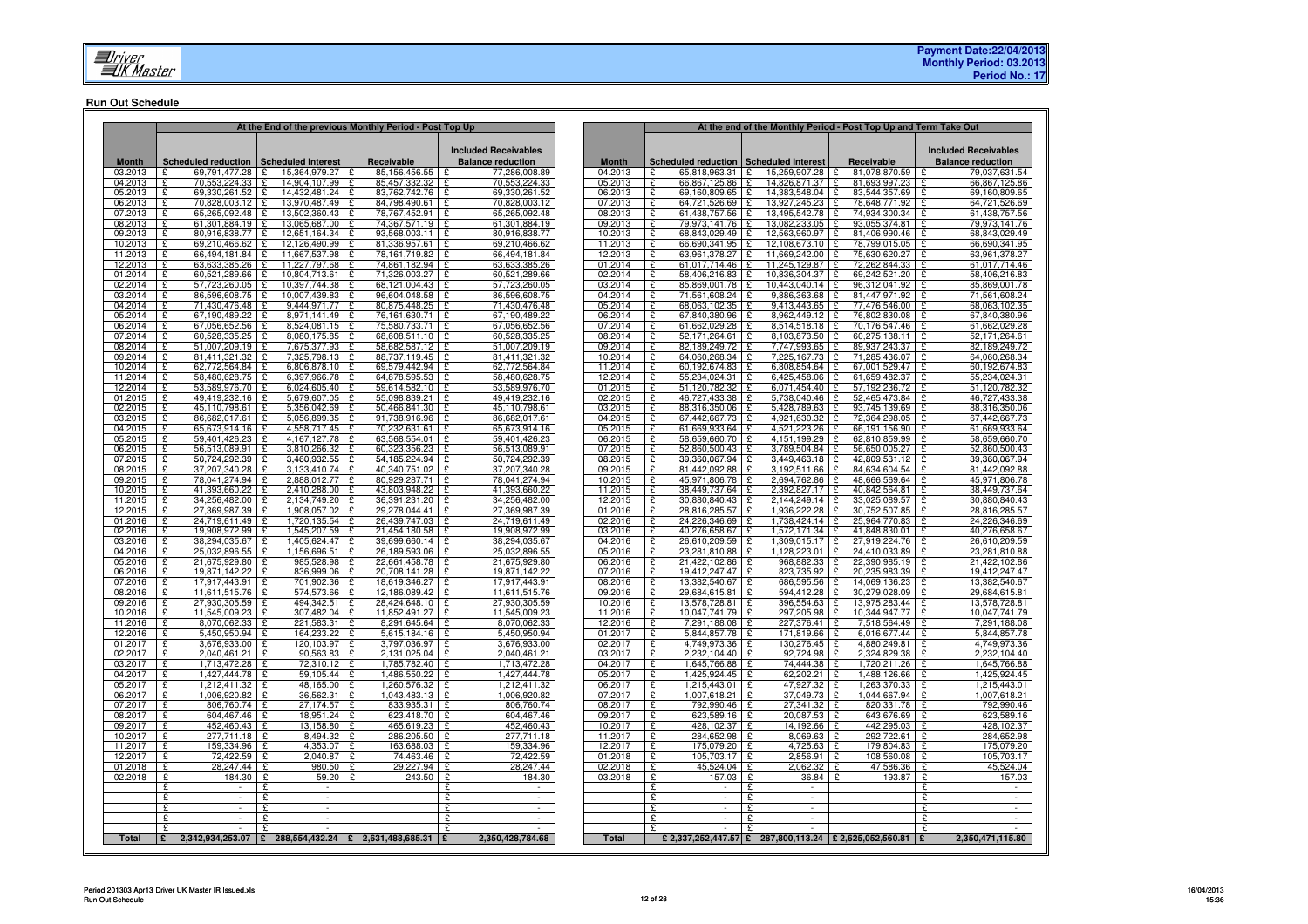## **Pool concentration**

|                           | New/Used Vehicles in the initital Pool Cut |                  |                                                            |                                                                            | EoP after origination of additional Included Receivables |                  |                                           |                                                                           |  |  |
|---------------------------|--------------------------------------------|------------------|------------------------------------------------------------|----------------------------------------------------------------------------|----------------------------------------------------------|------------------|-------------------------------------------|---------------------------------------------------------------------------|--|--|
| Type of<br><b>Vehicle</b> | <b>No of Contracts</b>                     | (%) of Contracts | Aggregate Included<br><b>Receivables</b><br><b>Balance</b> | $%$ of<br><b>AggregateIncluded</b><br><b>Receivables</b><br><b>Balance</b> | <b>No of Contracts</b>                                   | (%) of Contracts | Aggregate Included<br>Receivables Balance | % of Aggregate<br><b>Included</b><br><b>Receivables</b><br><b>Balance</b> |  |  |
| New                       | 140.644                                    | 57.74%           | £1,573,147,413.25                                          | 66.93%                                                                     | 143,779                                                  | 58.46%           | £1.597.375.417.67                         | 67.96%                                                                    |  |  |
| Used                      | 102.937                                    | 42.26%           | £777.321.164.12                                            | 33.07%                                                                     | 102.157                                                  | 41.54%           | £753.095.698.13                           | 32.04%                                                                    |  |  |
| Total                     | 243.581                                    | 100.00%          | £2.350.468.577.37                                          | 100.00%                                                                    | 245.936                                                  | 100.00%          | £2.350.471.115.80                         | 100.00%                                                                   |  |  |

# **Limit on used cars:**

| <b>Exposure as<br/>of Initial Pool</b><br>Cut | <b>Current Exposure</b><br>in $%$ | Limit in % of<br><b>Aggregate Included</b><br><b>Receivables Balance</b> |
|-----------------------------------------------|-----------------------------------|--------------------------------------------------------------------------|
| 33.07%                                        | 32.04%                            | 50.00%                                                                   |

| <b>PCP and Lease Purchase Contracts in initial Pool Cut</b> |            |                        |                  | <b>EoP after origination of additional Included Receivables</b> |                                                                           |                        |                  |                                                  |                                                                           |
|-------------------------------------------------------------|------------|------------------------|------------------|-----------------------------------------------------------------|---------------------------------------------------------------------------|------------------------|------------------|--------------------------------------------------|---------------------------------------------------------------------------|
| <b>Financing</b><br><b>Contract</b>                         |            | <b>No of Contracts</b> | (%) of Contracts | Aggregate Included<br><b>Receivables</b><br><b>Balance</b>      | % of Aggregate<br><b>Included</b><br><b>Receivables</b><br><b>Balance</b> | <b>No of Contracts</b> | (%) of Contracts | Aggregate Included<br><b>Receivables Balance</b> | % of Aggregate<br><b>Included</b><br><b>Receivables</b><br><b>Balance</b> |
|                                                             | <b>PCP</b> | 139,258                | 57.17%           | £1.755.825.586.24                                               | 74.70%                                                                    | 144.774                | 58.87%           | £1.790.787.786.65                                | 76.19%                                                                    |
| Lease Purchase                                              |            | 315                    | 0.13%            | £1.907.540.22                                                   | 0.08%                                                                     | 126                    | 0.05%            | £519,270,44                                      | 0.02%                                                                     |
|                                                             | Total      | 139.573                | 57.30%           | £1,757,733,126.46                                               | 74.78%                                                                    | 144.900                | 58.92%           | £1,791,307,057.09                                | 76.21%                                                                    |

### **Limit on PCP and Lease Purchase Contracts**

| <b>Financing</b><br><b>Contract</b> | <b>Exposure as of</b><br><b>Initial Pool Cut</b> | <b>Current Exposure in</b><br>% | Limit in % of<br><b>Aggregate</b><br><b>Included</b><br><b>Receivables</b><br><b>Ralance</b> |
|-------------------------------------|--------------------------------------------------|---------------------------------|----------------------------------------------------------------------------------------------|
| <b>PCP</b>                          | 74.70%                                           | 76.19%                          | <b>No limit</b>                                                                              |
| Lease Purchase                      | 0.08%                                            | 0.02%                           | 5.00%                                                                                        |

|                       | <b>PCP balloons in initial Pool Cut</b><br><b>EoP after origination of additional Included Receivables</b> |                  |                                                                                  |                                                                           |                        |                  |                                                                        |                                                                           |
|-----------------------|------------------------------------------------------------------------------------------------------------|------------------|----------------------------------------------------------------------------------|---------------------------------------------------------------------------|------------------------|------------------|------------------------------------------------------------------------|---------------------------------------------------------------------------|
| Financing<br>Contract | <b>No of Contracts</b>                                                                                     | (%) of Contracts | Aggregate Included<br><b>Receivables</b><br><b>Balance of</b><br><b>Balloons</b> | % of Aggregate<br><b>Included</b><br><b>Receivables</b><br><b>Balance</b> | <b>No of Contracts</b> | (%) of Contracts | <b>Aggregate Included</b><br><b>Receivables Balance</b><br>of Balloons | % of Aggregate<br><b>Included</b><br><b>Receivables</b><br><b>Balance</b> |
| <b>PCP</b>            | 139.258                                                                                                    | 57.17%           | £1,030,514,744.08                                                                | 43.84%                                                                    | 144.774                | 58.87%           | £1.080.917.791.13                                                      | 45.99%                                                                    |

## **Limit on PCP balloons**

| <b>Exposure as</b><br>of Initial Pool<br>cut | <b>Current Exposure</b><br>in $%$ | Limit in % of<br><b>Aggregate Included</b><br><b>Receivables Balance</b> |
|----------------------------------------------|-----------------------------------|--------------------------------------------------------------------------|
| 43.84%                                       | 45.99%                            | <b>No limit</b>                                                          |

#### **Non VW Group Vehicles as of initial Pool Cut EoP after origination of additional Included Receivables**

| <b>Type of</b><br><b>Vehicle</b> | <b>No of Contracts</b> | (%) of Contracts | <b>Aggregate Included</b><br><b>Receivables</b><br><b>Balance</b> | % of Aggregate<br><b>Included</b><br><b>Receivables</b><br><b>Balance</b> | <b>No of Contracts</b> | (%) of Contracts | Aggregate Included<br>Receivables Balance | % of Aggregate<br>Receivable<br><b>Balance</b> |
|----------------------------------|------------------------|------------------|-------------------------------------------------------------------|---------------------------------------------------------------------------|------------------------|------------------|-------------------------------------------|------------------------------------------------|
| New                              | 63                     | 0.03%            | £374.355.63                                                       | 0.02%                                                                     | 57                     | 0.02%            | £328.663.86                               | 0.01%                                          |
| Used                             | 5.684                  | 2.33%            | £28.676.601.34                                                    | .22%                                                                      | 5,733                  | 2.33%            | £27.993.711.72                            | .19%                                           |
| Total                            | 5,747                  | 2.36%            | £29.050.956.97                                                    | .24%                                                                      | 5,790                  | 2.35%            | £28,322,375.58                            | 1.20%                                          |

| <b>Limit on Non VW Group Vehicles</b>               |                                   |                                                                          |  |  |  |  |  |  |  |
|-----------------------------------------------------|-----------------------------------|--------------------------------------------------------------------------|--|--|--|--|--|--|--|
| <b>Exposure as</b><br>of <i>Initial</i> Pool<br>Cut | <b>Current Exposure</b><br>in $%$ | Limit in % of<br><b>Aggregate Included</b><br><b>Receivables Balance</b> |  |  |  |  |  |  |  |
| 1.24%                                               | 1.20%                             | <b>No limit</b>                                                          |  |  |  |  |  |  |  |

|                            | <b>Monthly Period Concentration as of initial Pool Cut</b> |                                                  | <b>EoP after origination of additional Included Receivables</b>           |                 |                                                               |                                                                    |
|----------------------------|------------------------------------------------------------|--------------------------------------------------|---------------------------------------------------------------------------|-----------------|---------------------------------------------------------------|--------------------------------------------------------------------|
| Number 1<br><b>Obligor</b> | <b>No of Contracts</b>                                     | Aggregate Included<br><b>Receivables Balance</b> | % of Aggregate<br><b>Included</b><br><b>Receivables</b><br><b>Balance</b> | No of Contracts | Aggregate<br>Included<br><b>Receivables</b><br><b>Balance</b> | % of Aggregate<br>Included<br><b>Receivables</b><br><b>Balance</b> |
| <b>No.1</b>                | <b>20</b>                                                  | £86.023.77                                       | 0.0037%                                                                   |                 | £81.102.40                                                    | 0.0035%                                                            |

### **Limit on D & Z Credit Bands**

| of Initial Pool<br>Cut | Exposure as Current Exposure<br>in % | Limit in % of<br>Aggregate | <b>At Initial Pool Cut</b> | <b>Current %</b> | $Current + 2.5%$ | <b>Weighted Average</b><br><b>IRR</b> | <b>Headroom</b> |
|------------------------|--------------------------------------|----------------------------|----------------------------|------------------|------------------|---------------------------------------|-----------------|
| 1.15%                  | .03%                                 | 5.00%                      | .09%                       | .09%             | 3.59%            | 7.84%                                 | 4.25%           |

|                           | <b>Excess Spread 8.1(g) Weighted Hedge Rate</b> |           |                   |                                |                 |
|---------------------------|-------------------------------------------------|-----------|-------------------|--------------------------------|-----------------|
| imit in % of<br>Aggregate | <b>At Initial Pool Cut</b>                      | Current % | $Current + 2.5\%$ | <b>Weighted Average</b><br>IRR | <b>Headroom</b> |

|                     | <b>Limit of Aggregate Receivable Balance</b> |  |
|---------------------|----------------------------------------------|--|
| Current<br>Exposure | <b>Limit Exposure</b>                        |  |
| £81.102.40          | £150,000.00                                  |  |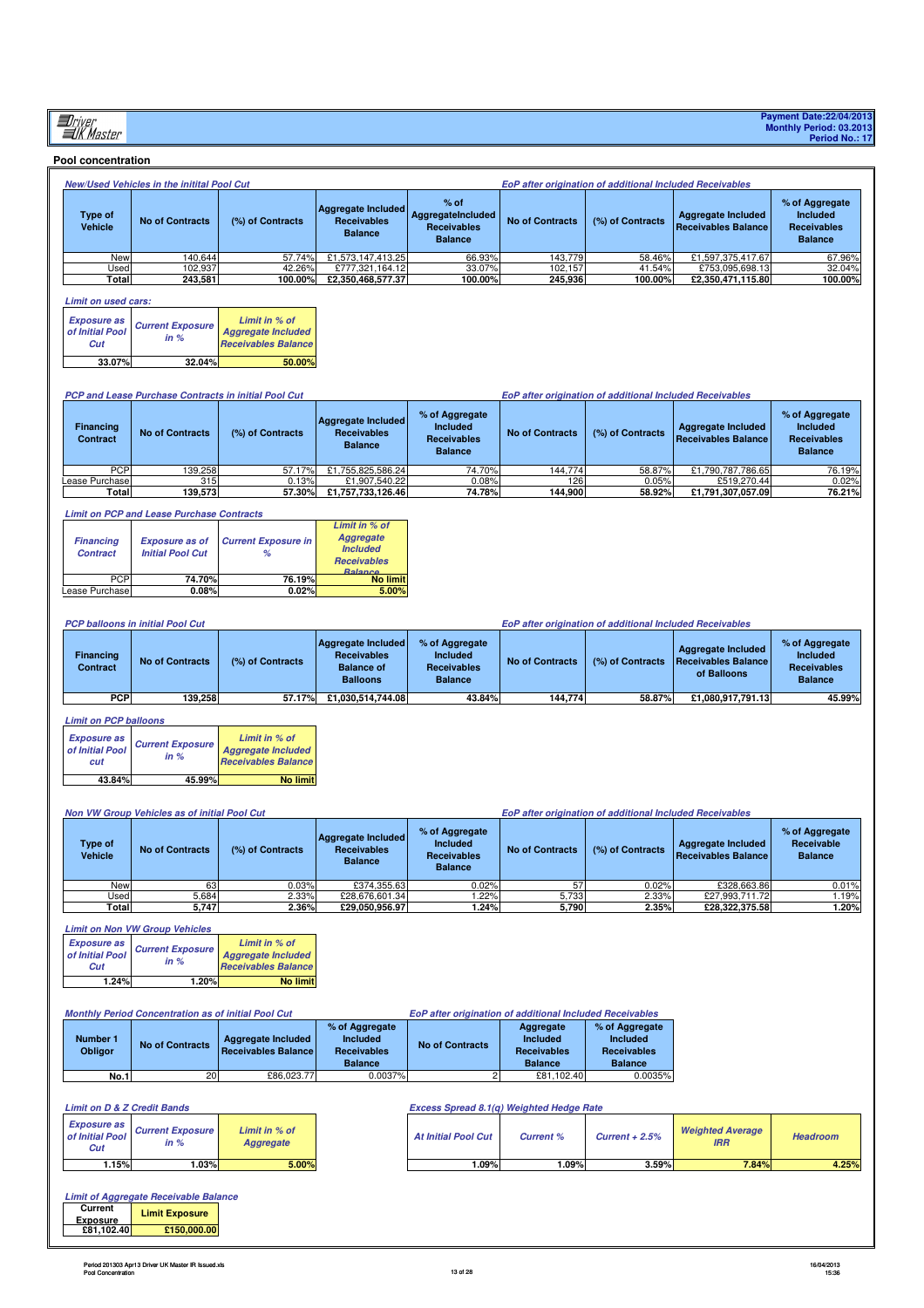#### **Outstanding Contracts**

| <b>Summary Information</b>                                                                                                   |         | No of Contracts Included Receivables |
|------------------------------------------------------------------------------------------------------------------------------|---------|--------------------------------------|
| Initial VWFS Included Receivables Balance at the Initial Cut-Off Date                                                        | 243.581 | 2.350.468.577.37                     |
| Included Receivables Balance for the previous Monthly Period Prior to Top Up                                                 | 238.142 | 2.244.668.850.63                     |
| Included Receivables Balance added in the Previous Monthly Period                                                            | 8.660   | 105.759.934.05                       |
| Included Receivables Balance Post Top Up for the Previous Monthly Period                                                     | 246,809 | 2,350,428,784.68                     |
| Principle Collections in the Monthly Period/Defaulted Receivable & other Ineligible Receivables                              | N/A     | 136.870.802.88                       |
| Included Receivables Balance at the end of the Monthly Period - before purchase of Additional Receivables                    | 234,743 | 2.213.557.981.80                     |
| Additional Receivables at this Cut-Off Date (where Funding remains constant)                                                 | 11.193  | 136.913.134.00                       |
| Additional Receivables at this Cut-Off Date (where the Funding increases)                                                    |         |                                      |
| Reduction in Included Receivables Balance (Sale of Receivables to other Secured Vehicles at this Cut-Off Date (redeemable an |         |                                      |
| Included Receivables Balance at this Cut-Off Date                                                                            | 245,936 | 2.350.471.115.80                     |

|                                                           |                            |                                 |            | Status of Financing Contracts for theMonthly Period         |                              |                              |        |                        |                            |                                 | <b>Financing Contract</b>    |                                |                              |                                 |                              |                              | Person                       |                                 |           | <b>Vehicle Status</b>                           |           |                                                 |
|-----------------------------------------------------------|----------------------------|---------------------------------|------------|-------------------------------------------------------------|------------------------------|------------------------------|--------|------------------------|----------------------------|---------------------------------|------------------------------|--------------------------------|------------------------------|---------------------------------|------------------------------|------------------------------|------------------------------|---------------------------------|-----------|-------------------------------------------------|-----------|-------------------------------------------------|
| Cut-Off Date prior to Closing Date (31/10/2012)           |                            |                                 |            |                                                             | <b>Monthly Period</b>        |                              |        |                        |                            | <b>Hire Purchase</b>            |                              | <b>PCP Agreements</b>          |                              | <b>Lease Purchase</b>           |                              | Corporate                    |                              | <b>Retail</b>                   |           |                                                 |           | Used                                            |
| <b>Contract Status</b>                                    | Number of N<br>of Contract | Included Receivables<br>Balance | % of Total | Contract status                                             | Number of No of<br>Contracts | Included Receivables Balance |        | % of Total change in % | Number of No<br>of Contrac | Included Receivables<br>Balance | Number of No of<br>Contracts | Included Receivable<br>Balance | Number of No<br>of Contracts | Included<br>Receivables Balance | Number of No of<br>Contracts | cluded Receivable<br>Balance | Number of No of<br>Contracts | Included Receivables<br>Balance | Contracts | Number of No of Included Receivables<br>Balance | Contracts | Number of No of Included Receivable:<br>Balance |
|                                                           | 238.907                    | 2,319,978,772.4                 |            | 98.7% Current                                               | 230.787                      | 2.228.862.691.5              | 94.8   |                        | 94.41                      | 525, 154, 161                   | 136,302                      | 1,703,298,224                  |                              | 410.307                         | 8,037                        | 1.484.932                    | 222,750                      | 2,157,377,760                   | 135.871   | 1.523.680.276                                   | 94.916    | 705,182,415                                     |
| Delinquent (All Types)                                    | 3,525                      | 26,517,465.41                   |            | 1.1% Delinquent (All Types)                                 | 3,549                        | 118,691,345.9                |        |                        | 6,123                      | 33.695.854                      | 7.402                        | 84,877,69                      |                              | 117,800                         | 512                          | 4.599.32                     | 13,037                       | 114,092,024                     | 6.938     | 71,770.421                                      | 6.611     | 46,920,925                                      |
| Terminated Receivable (excluding Hostile<br>Terminations) | 324 I                      | 3,070,509.0                     |            | 0.1% Terminated Receivable (excluding Hostile Terminations) | 310                          | 2.913.542.                   |        |                        |                            | 317.132                         | 262                          | 2.596.41                       |                              |                                 |                              | 4.941                        | 308                          | 2.908.601                       |           | 1.910.301                                       |           | 1,003,241                                       |
| End of Term - Paid in Full                                |                            |                                 |            | 0.0% End of term - paid in full                             |                              |                              |        |                        |                            |                                 |                              |                                |                              |                                 |                              |                              |                              |                                 |           |                                                 |           |                                                 |
| End of Term - Not Paid in Full                            |                            | 723,062.20                      |            | 0.0% End of term - not paid in full                         |                              | 2.941.                       |        |                        |                            |                                 |                              |                                |                              | 2.942                           |                              |                              |                              | 2.942                           |           | 2,048                                           |           |                                                 |
| Early Settlement - Paid in Full                           |                            |                                 |            | 0.0% Early settlement - paid in full                        |                              |                              |        |                        |                            |                                 |                              |                                |                              |                                 |                              |                              |                              |                                 |           |                                                 |           |                                                 |
| Early Settlement - Not Paid in Full                       |                            | 178,768.3                       |            | 0.0% Early settlement - not paid in full                    | 1.218                        | 594                          |        |                        |                            | 3.089                           |                              | 15.461                         |                              | 11.778                          |                              |                              | 1 1 4 3                      |                                 | $-2$      | 12.372                                          |           | 11,778                                          |
| <b>Terminated Receivable</b>                              |                            |                                 |            | 0.0% Defaulted Receivable                                   |                              |                              |        |                        |                            |                                 |                              |                                |                              |                                 |                              |                              |                              |                                 |           |                                                 |           |                                                 |
| Charged-off                                               |                            |                                 |            | 0.0% Charged-off                                            |                              |                              |        |                        |                            |                                 |                              |                                |                              |                                 |                              |                              |                              |                                 |           |                                                 |           |                                                 |
|                                                           | 243.581                    | 2.350.468.577.3                 |            | Total                                                       | 245.936                      | 2.350.471.115.80             | 100.09 | $0.0\%$                | 101.036                    | 559.164.058.7                   | 144,774                      | 1.790.787.786.65               |                              | 519,270.44                      | $8.630$ £                    | 76.089.195.41                | 237.306                      | 2.274.381.920.39                | 143.779   | 1.597.375.417.67                                | 102.157   | 753,095,698.13                                  |

|                        |                            |                                                 |            | <b>Original Term of Contracts</b> |                              |                              |                      |                           |                                        | <b>Financing Contract</b>    |                                 |             |                                             |                             |                               | Person                       |                                      |                             | <b>Vehicle Status</b>         |                              |                              |
|------------------------|----------------------------|-------------------------------------------------|------------|-----------------------------------|------------------------------|------------------------------|----------------------|---------------------------|----------------------------------------|------------------------------|---------------------------------|-------------|---------------------------------------------|-----------------------------|-------------------------------|------------------------------|--------------------------------------|-----------------------------|-------------------------------|------------------------------|------------------------------|
|                        |                            | Cut-Off Date prior to Closing Date (31/10/2012) |            |                                   | <b>Monthly Period</b>        |                              |                      |                           | <b>Hire Purchase</b>                   |                              | <b>PCP Agreements</b>           |             | <b>Lease Purchase</b>                       | Corporate                   |                               |                              | Retai                                |                             | New                           |                              | Used                         |
| Rem. Terms of Contract | Number of No<br>of Contrac | Included Receivables<br>Balance                 | % of Total | Rem. Terms of Contract            | Number of No of<br>Contracts | Included Receivables Balance | % of Total change in | Number of<br>of Contracts | <b>Included Receivables</b><br>Balance | Number of No of<br>Contracts | Included Receivables<br>Balance | Number of N | Include<br>of Contracts Receivables Balance | Number of No o<br>Contracts | cluded Receivables<br>Balance | Number of No of<br>Contracts | <b>cluded Receivables</b><br>Balance | lumber of No c<br>Contract. | cluded Receivables<br>Balance | Number of No of<br>Contracts | ncluded Receivabl<br>Balance |
|                        |                            |                                                 |            |                                   |                              |                              |                      |                           |                                        |                              |                                 |             |                                             |                             |                               |                              |                                      |                             |                               |                              |                              |
|                        |                            | 29,701                                          |            | $6 - 10$                          |                              | 10,049.32                    | 0.0% II              |                           | 2,502.5                                |                              | 7,546.8                         |             |                                             |                             | 2,502.52                      |                              | 7,546.8                              |                             |                               |                              | 10,049.3.                    |
|                        | 46.                        | 834,068.                                        |            | $11 - 15$                         | 542                          | 793,108.23                   |                      | 540                       | 776,685.9                              |                              | 6,422.3                         |             |                                             |                             | 57,996.03                     |                              | 735,112.2                            | 363                         | 413,044.3                     |                              | 380,063.89                   |
|                        | 887                        | 6,958,417.                                      |            | $16 - 20$                         | 864                          | 5,723,198.5                  |                      | 342                       | 922,888.                               | 522                          | 4,800,309.8                     |             |                                             |                             | 305,729.00                    |                              | 5,417,469.5                          | 563                         | 1,718,059.8                   |                              | 1,005,138.7                  |
|                        | 14.048                     | 73.414.612.4                                    |            | 21 - 25                           | 13.484                       | 66,392,598.29                | 0.3%                 | 1,083                     | 35.829.845.2                           | 2,399                        | 30,562,753.02                   |             |                                             | 640                         | 3,555,171.96                  | 12.844                       | 62,837,426.3                         | 5.912                       | 37,762,526.7                  | .572                         | 28,630,071.53                |
| $26 - 30$              | 1,627                      | 8,953,671.5                                     |            | $26 - 30$                         | 1,520                        | 7,999,381.4                  | $0.0\%$              | 1,068                     | 3,495,349.5                            |                              | 4,504,031.9                     |             |                                             |                             | 314,754.78                    | 1,461                        | 7,684,626.6                          | 291                         | 2,400,484.3                   | .,229                        | 5,598,897.0                  |
|                        |                            | 9.004.241                                       |            |                                   | 1,022                        | 8.045.742.02                 | 0.0% II              | 313                       | 1.127.625.5                            | 709                          | 6.918.116.43                    |             |                                             |                             | 281,269.0                     |                              | 764,473.0                            | 124                         | 1,202,225.0                   | 898                          | 6,843,517.02                 |
|                        | 122,551                    | .155.830.725.                                   |            | $36 - 40$                         | 122,422                      | 1,140,143,156.69             |                      | 32,617                    | 136, 184, 097.7                        | 89,792                       | .003.954.642.5                  |             | 4.416.36                                    | 4.510                       | 36,600,172.89                 | 117,912                      | 1,103,542,983.6.                     | 91.003                      | 939.903.509.7                 | 31.419                       | 200,239,646.9                |
|                        | 20,367                     | 191.507.198.0                                   |            | $41 - 45$                         | 21.427                       | 195,438,147.00               | $-0.2%$              | 1,879                     | 8.549.923.0                            | 19.545                       | 186,879,459.32                  |             | 8.764.6                                     | 176                         | 1,792,822.8                   | 21,251                       | 193.645.324                          | 13.663                      | 126,432,931.1                 | .764                         | 69,005,215.90                |
|                        | 48,512                     | 635.776.184.0                                   |            | $46 - 50$                         | 60.490                       | 666,130,372.80               | .3%                  | 9.032                     | 12.493.790.0                           | 31.351                       | 553.133.963.2                   |             | 502.619.4                                   | 2,037                       | 20.682.841.                   | 48.453                       | 645,447,531.3                        | 26.949                      | 447,775,534.8                 |                              | 218,354,837.96               |
|                        | 1,016                      | 6,549,985                                       |            |                                   | .027                         | 6,417,896.24                 | 0.0% I               | 1,025                     | 6,403,885.0                            |                              | 10.541.2                        |             | 3,469.9                                     |                             | 184,773.1                     | 1,006                        | 6,233,123                            |                             | 450,219.8                     |                              | 5,967,676.39                 |
|                        | 30,584                     | 246.839.821.6                                   |            | $56 - 60$                         | 30.987                       | 241,273,998.23               | 2%                   | 30.987                    | 241,273,998.2                          |                              |                                 |             |                                             | 1.072                       | 12,280,226.9                  | 29.915                       | 228.993.771.                         | 4.493                       | 34.399.500.                   | 26,494                       | 206,874,497.53               |
|                        | 2.414                      | 14,769,951.                                     |            |                                   | 2,149                        | 12,103,466.9                 |                      | 2.149                     | 12,103,466.9.                          |                              |                                 |             |                                             |                             | 30,934.7                      | 2.146                        | 12,072,532.                          | 336                         | 1,917,381.                    | 813                          | 10,186,085.84                |
| <b>Total</b>           |                            | 2.350.468.577.3                                 |            | Total                             | 245.936                      | 2,350,471,115.80             | 0.00%                |                           | 559,164,058.7                          | 144.774                      | .790.787.786.65                 |             | 519,270.4                                   | 8.630                       |                               | 237.306                      | 2.274.381.920.                       | 43.779                      | 1.597.375.417.67              | 102.157                      | 753.095.698.13               |

|                                  |                              |                                                 |            | <b>Remaining Term of Financing Contract</b> |                              |                              |                        |      |                        |                                        | <b>Financing Contract</b>    |                                           |                              |                                |                              |                              | Person                       |                                |                                    | <b>Vehicle Status</b>           |                             |                               |
|----------------------------------|------------------------------|-------------------------------------------------|------------|---------------------------------------------|------------------------------|------------------------------|------------------------|------|------------------------|----------------------------------------|------------------------------|-------------------------------------------|------------------------------|--------------------------------|------------------------------|------------------------------|------------------------------|--------------------------------|------------------------------------|---------------------------------|-----------------------------|-------------------------------|
|                                  |                              | Cut-Off Date prior to Closing Date (31/10/2012) |            |                                             | <b>Monthly Period</b>        |                              |                        |      |                        | <b>Hire Purchase</b>                   |                              | <b>PCP Agreements</b>                     |                              | <b>Lease Purchase</b>          |                              | Corporate                    |                              | <b>Retail</b>                  |                                    |                                 |                             | Used                          |
| Rem. terms of Financing Contract | Number of No<br>of Contracts | Included Receivables<br>Balance                 | % of Total | Rem. Terms of Financing Contract            | Number of No of<br>Contracts | Included Receivables Balance | % of Total change in 9 |      | Number<br>of Contracts | <b>Included Receivables</b><br>Balance | Number of No of<br>Contracts | cluded Receivable <sup>®</sup><br>Balance | Number of No<br>of Contracts | Included<br>Receivables Baland | Number of No of<br>Contracts | cluded Receivable<br>Balance | Number of No of<br>Contracts | Included Receivable<br>Balance | <b>Jumber of No o</b><br>Contracts | Included Receivables<br>Balance | Number of No o<br>Contracts | ncluded Beceivable<br>Balance |
|                                  | 18,583                       | 70.832.649.                                     |            |                                             | 20,937                       | 83,932,665.                  |                        |      | 0.998                  | 9.063.434.                             | 9,838                        | 74,508,901.2                              | $\sim$                       | 360.330.1                      | 92                           | 2.509.054.5                  | 20,01                        | 81.423.611.                    | 11,635                             | 61,979,549.7                    |                             | 21,953,115.94                 |
|                                  | 24,081                       | 137,660,010.7                                   |            | $6 - 10$                                    | 26.563                       | 150.036.195.8                | 6.4%                   |      | 12.493                 | 26.577.162.7                           | 14.047                       | 123,315,878.49                            |                              | 143.154.6                      | 1.093                        | 5.218.353.2                  | 25,470                       | 144,817,842.5                  | 16.416                             | 111,906,078.61                  | 10.147                      | 38,130,117.20                 |
|                                  | 29,523                       | 206,452,581.                                    |            | $11 - 15$                                   | 32,876                       | 242,020,733.28               |                        |      | 13,298                 | 46,324,539.0                           | 19,576                       | 195,680,408.61                            |                              | .5,785.6                       | 1,224                        | 8,766,832.0                  | 31,652                       | 233, 253, 901.2                | 20,824                             | 182,201,727.7                   | 12.052                      | 59,819,005.5                  |
|                                  | 34,951                       | 298,715,457.7                                   |            | $16 - 20$                                   | 32,598                       | 282,119,521.                 |                        |      | 12,438                 | 58,489,715.3                           | 20,160                       | 223,629,805.8                             |                              |                                | 1,162                        | 9,828,877.                   | 31,436                       | 272,290,643.9                  | 19,662                             | 200,334,925.1                   | 12,93                       | 81,784,596.0                  |
|                                  | 32,169                       | 316,244,459.2                                   |            | $21 - 25$                                   | 34,070                       | 349,623,294.                 | 14.9%                  |      | 11,280                 | 64.779.522.5                           | 22,790                       | 284.843.771                               |                              |                                | 1,157                        | 1,370,881.                   | 32,913                       | 338,252,413.1                  | 22,448                             | 264,113,749.06                  | 11,622                      | 85,509,545.30                 |
|                                  | 32,167                       | 361,561,201.6                                   |            | $26 - 30$                                   | 37.413                       | 428,488,310.6                | 18.2%                  |      | 10,922                 | 74.371.408.7                           | 26,491                       | 354, 116, 901.9                           |                              |                                | 1,036                        | 1,902,681.                   | 36,377                       | 416,585,628.                   | 24,640                             | 317,835,024.2                   | 12.773                      | 110,653,286.4Ł                |
|                                  | 32,125                       | 402.598.105.                                    |            |                                             | 22.179                       | 268,028,702.43               |                        |      | 7,755                  | 60.051.696.2                           | 14,424                       | 207.977.006.2                             |                              |                                | 662                          | 729,869.                     | 21,517                       | 260,298,832.6                  | 12,205                             | 170,048,035.3                   | 9.974                       | 97,980,667.06                 |
|                                  | 12,959                       | 166,609,268.3                                   |            | $36 - 40$                                   |                              | 255,226,176.7                | 10.9%                  |      | 6,716                  | 59,697,398.                            | 11,285                       | 195,528,778.6                             |                              |                                | 452                          | 5,939,054.4                  | 17,549                       | 249,287,122.3                  | 9.868                              | 168,029,319.4                   |                             | 87,196,857.3                  |
|                                  | 14,369                       | 219,073,956.9                                   |            | $41 - 45$                                   | 11,279                       | 173,936,442.1                |                        |      | 5,710                  | 56,410,361.5                           | 5.569                        | 117.526.080                               |                              |                                | 396                          | 5.488.688.                   | 10,883                       | 168,447,753.7                  | 4.916                              | 100,811,890.3                   | 6.363                       | 73,124,551.84                 |
|                                  | 7,214                        | 07,299,005.                                     |            | $46 - 50$                                   |                              | 63,323,950.                  |                        |      | 4.747                  | 49,663,697.5                           | 594                          | 13,660,253.                               |                              |                                | 279                          | 3,752,980.                   | 5,062                        | 59,570,970.06                  |                                    | 15,666,565.8                    | 4.501                       | 47,657,385.0                  |
|                                  | 3,817                        | 43,258,764.                                     |            | $51 - 55$                                   |                              | 40,637,741.                  |                        |      |                        | 40,637,741.9                           |                              |                                           |                              |                                | 179                          | 2,518,004.0                  | 3,422                        | 38, 119, 737.87                | 263                                | 3,539,455.6                     |                             | 37,098,286.22                 |
|                                  | 1,623                        | 20,163,115.                                     |            | $56 - 60$                                   | 1,078                        | 13.097.380.                  |                        |      | 1,078                  | 13,097,380.6                           |                              |                                           |                              |                                |                              | 1,063,917.5                  | 1,009                        | 12,033,463.09                  |                                    | 909,096.4                       |                             | 12,188,284.2                  |
|                                  |                              |                                                 |            |                                             |                              |                              |                        |      |                        |                                        |                              |                                           |                              |                                |                              |                              |                              |                                |                                    |                                 |                             |                               |
|                                  | 243.581                      | 2,350,468,577.3                                 |            | Total                                       | 245,936                      | 2,350,471,115.80             |                        | 0.00 | 101.036                | 559,164,058.7                          | 144,774                      | 1.790.787.786.65                          | 126                          | 519,270.4                      | 8.630                        | 76,089,195.                  | 237.306                      | 2.274.381.920.3                | 143.779                            | 1.597.375.417.67                | 102.157                     | 753,095,698.1                 |
|                                  |                              |                                                 |            |                                             |                              |                              |                        |      |                        |                                        |                              |                                           |                              |                                |                              |                              |                              |                                |                                    |                                 |                             |                               |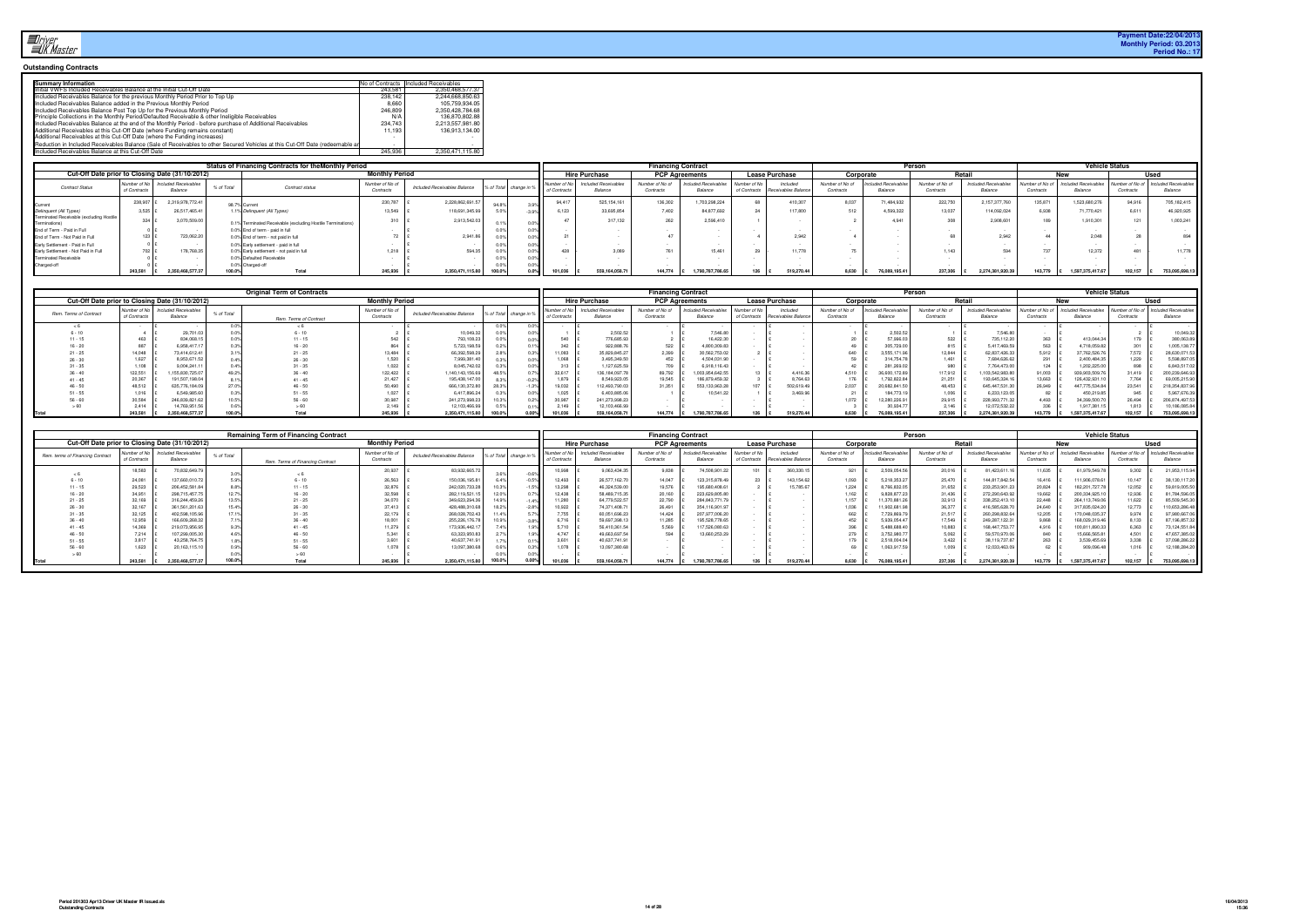| —                | <b>Payment Date:22/04/2013</b> |
|------------------|--------------------------------|
| <u> Alfiver</u>  | Monthly Period: 03.2013        |
| <b>IK Master</b> | Period No.: 17                 |

# **Stratification Tables Summary Information**

| <b>Contract Pool</b> | <b>Stratification Table Name</b>                          | <b>Maximum</b> | <b>Minimum</b> | <b>Weighted Average</b> |
|----------------------|-----------------------------------------------------------|----------------|----------------|-------------------------|
|                      | Remaining Term of Financing Contract                      | 60             |                | 26.25                   |
|                      | Original Term of Contracts                                | 62             |                | 42.25                   |
|                      | Distribution of Financing Contracts by Obligor            | £81,102.40     | £0.00          | N/A                     |
|                      | Distribution of Contracts by Included Receivables Balance | £77,361.68     | £ 0.00         | £13,779.35              |
|                      | Top 20 Obligor                                            | £81,102.40     | £62,668.71     | N/A                     |
|                      | Payment Type                                              | N/A            | N/A            | N/A                     |
|                      | Distribution of Financing Contract by Make and Model      | N/A            | N/A            | N/A                     |
|                      | Geographic distribution of Included Receivables Balance   | N/A            | N/A            | N/A                     |
|                      | Type of Vehicle                                           | N/A            | N/A            | N/A                     |
|                      | Interest Rate Paid by Obligor                             | 19.99%         | $0.00\%$       | 7.84%                   |
|                      | Age of Vehicle (In Years - Used Only)                     | 8              | < 1            | 1.87                    |
|                      | Type of Financing Contract                                | N/A            | N/A            | N/A                     |
|                      | Down payment                                              | £103,000.00    | £ 0.00         | £4,606.07               |
|                      | Balloons as of the Monthly Period                         | £76,007.60     | £0.86          | £8,909.78               |
|                      | Months Seasoned                                           |                | 62             | 16.03                   |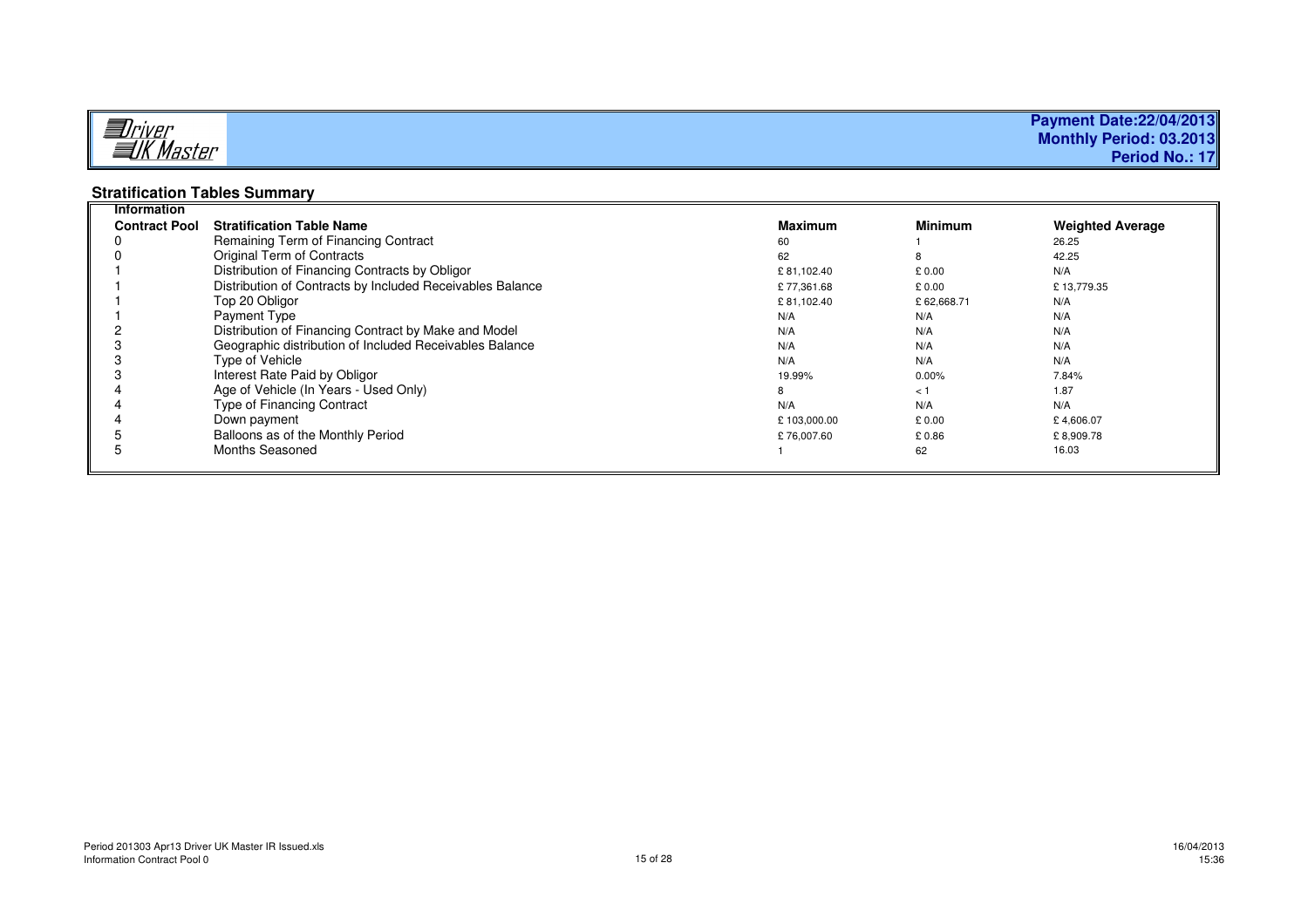

|                 |                                                      |            | <b>Distribution of Financing Contracts by Obligor</b>              |                 |                              |         |                        |                 |                                        |                 | <b>Financing Contract</b>              |                      |                                    |                 | Person                          |                 |                                        |                 |                                        | <b>Vehicle Status</b> |                                        |
|-----------------|------------------------------------------------------|------------|--------------------------------------------------------------------|-----------------|------------------------------|---------|------------------------|-----------------|----------------------------------------|-----------------|----------------------------------------|----------------------|------------------------------------|-----------------|---------------------------------|-----------------|----------------------------------------|-----------------|----------------------------------------|-----------------------|----------------------------------------|
|                 | Cut-Off Date prior to Closing Date (31/10/2012)      |            |                                                                    |                 | <b>End Of Monthly Period</b> |         |                        |                 | <b>Hire Purchase</b>                   |                 | <b>PCP Agreements</b>                  |                      | <b>Lease Purchase</b>              |                 | Corporate                       |                 | Retai                                  |                 | тег                                    |                       | <b>Usec</b>                            |
| No of Contracts | <b>Included Receivables</b><br><i><b>Balance</b></i> | % of Total | <b>Distribution of</b><br><b>Financing Contract by</b><br>Customer | lo of Contracts | Included Receivables Balance |         | % of Total change in % | No of Contracts | <b>Included Receivables</b><br>Balance | No of Contracts | <b>Included Receivables</b><br>Balance | No of Contracts      | Included<br>Receivables<br>Balance | No of Contracts | Included<br>Receivables Balance | No of Contracts | <b>Included Receivables</b><br>Balance | No of Contracts | <b>Included Receivables</b><br>Balance | No of<br>Contracts    | <b>Included Receivables</b><br>Balance |
| 236,263         | 2.277.448.982.4                                      | 96.89%     |                                                                    | 238.905         | 2.281.289.387.               | 97.06%  | 0.16%                  | 97,754          | 538,102,575.0                          | 141.036         | 1,742,655,764.63                       | $115 -$              | 531.048                            | 6,820           | 62,012,745                      | 232.085         | 2.219.276.643                          | 139.367         | 1,548,433,982                          | 99.538                | 732,855,406                            |
| 7,238           | 72,652,734.24                                        | 3.09%      | $2 - 10$                                                           | 6,972           | 68,891,718.96                |         |                        | 3.241           | 20,898,684.1                           | 3,738           | 48.132.022.02                          |                      | 11,778                             | .769            | 13.913.651                      | 5,203           | 54,978,068                             | 4.375           | 48,793,066                             | 2.619                 | 20,240,293                             |
| 80              | 366,860.66                                           |            | $11 - 20$                                                          |                 | 290,009.1                    |         |                        |                 | 162,799.5                              |                 |                                        |                      |                                    |                 | 162,800                         |                 | 127,210                                |                 | 148.370                                |                       |                                        |
|                 |                                                      | 0.00%      | $21 - 50$                                                          |                 |                              | 0.00%   |                        |                 |                                        |                 |                                        |                      |                                    |                 |                                 |                 |                                        |                 |                                        |                       |                                        |
|                 |                                                      | 0.00%      | > 50                                                               |                 |                              | 0.00%   | 0.00                   |                 |                                        |                 |                                        |                      |                                    |                 |                                 |                 |                                        |                 |                                        |                       |                                        |
| 243,581         | 2,350,468,577.37                                     | 100.00%    | Total                                                              | 245,936         | £2,350,471,115.80            | 100.00% | 0.00                   | 101.036         | 559.164.058.7                          | 144.774         | 1,790,787,786.65                       | $126$ $\frac{15}{2}$ | 519,270.44                         | $8,630$ $E$     | 76,089,195.41                   | 237.306         | 2.274.381.920.39                       | 143.779         | 1.597.375.417.                         | 102.157               | 753,095,698.13                         |

|                 |     |                                                 |            | Distribution of Contracts by Included Receivables Balance |                 |                              |            |           |                 |                                        | <b>Financing Contract</b> |                                        |                 |                                    |            |                 | Person                         |                |                                        |                 |                                        | <b>Vehicle Status</b> |                                        |
|-----------------|-----|-------------------------------------------------|------------|-----------------------------------------------------------|-----------------|------------------------------|------------|-----------|-----------------|----------------------------------------|---------------------------|----------------------------------------|-----------------|------------------------------------|------------|-----------------|--------------------------------|----------------|----------------------------------------|-----------------|----------------------------------------|-----------------------|----------------------------------------|
|                 |     | Cut-Off Date prior to Closing Date (31/10/2012) |            |                                                           |                 | <b>End Of Monthly Period</b> |            |           |                 | <b>Hire Purchase</b>                   |                           | <b>PCP Agreements</b>                  |                 | <b>Lease Purchase</b>              |            | Corporate       |                                |                | Retail                                 |                 | New                                    |                       | <b>Used</b>                            |
| No of Contracts |     | <b>Included Receivables</b><br>Balance          | % of Total | <b>Included Receivables</b><br>Balance                    | No of Contracts | ncluded Receivables Balance  | % of Total | change i  | No of Contracts | <b>Included Receivables</b><br>Balance | No of Contracts           | <b>Included Receivables</b><br>Balance | No of Contracts | Included<br>Receivables<br>Balance |            | No of Contracts | Included<br>Receivables Balanc | o of Contracts | <b>Included Receivables</b><br>Balance | No of Contracts | <b>Included Receivables</b><br>Balance | No of<br>Contracts    | <b>Included Receivables</b><br>Balance |
| 76,578          |     | 251,641,908.0                                   |            | <b>Up to GBP 7.000</b>                                    | 77,384          | 250,316,445.98               | 10.65%     | $0.06\%$  | 64,820          | 192,225,143.56                         | 12,468                    | 57,827,025.0                           | 96              |                                    | 264,277.4  | 3.073           | 10.077.353.4                   | 74,311         | 240,239,092.5                          | 27.523          | 92,042,329.66                          | 49,861                | 158,274,116.32                         |
| 68,758          |     | 548,173,243.0                                   | 23.32%     | Up to GBP 10,000                                          | 70,272          | 557,642,041.56               | 23.72%     | $-0.40\%$ | 22,351          | 173,119,009.61                         | 47,895                    | 384,334,537.1                          |                 |                                    | 188,494.7  | 2,384           | 18,955,186.3                   | 67,888         | 538,686,855.2                          | 44,392          | 354,276,056.1                          | 25,880                | 203,365,985.39                         |
| 24,797          |     | 272,043,945.41                                  | 1.57%      | Up to GBP 12,000                                          | 25,887          | 284,627,990.36               | 12.11%     |           | 5,627           | 61,639,916.34                          | 20,258                    | 222,966,347.90                         |                 |                                    | 21,726.1   | 977             |                                | 24,910         | 273,854,379.6                          | 17.416          | 191,656,555.95                         | 8.471                 | 92,971,434.41                          |
| 30,054          |     | 402,991,712.93                                  | 17.15%     | Up to GBP 15,000                                          | 29,911          | 401,009,875.61               | 7.06%      |           | 4,490           | 59,832,209.82                          | 25,420                    | 341, 165, 665. 23                      |                 |                                    | 12,000.    | 1,039           | 13.944.31                      | 28,872         | 387,065,563.6                          | 21,551          | 289,084,921.8                          | 8,360                 | 11,924,953.80                          |
| 13,391          |     | 213,550,840.6                                   | 9.09%      | Up to GBP 17,000                                          | 12,769          | 203,679,178.69               | 8.67%      |           | 1.510           | 24,048,508.99                          | 11,259                    | 179,630,669.7                          |                 |                                    |            | 443             | 057,863.7                      | 12,326         | 196,621,314.95                         | 9,357           | 149,265,044.63                         | 3,412                 | 54,414,134.06                          |
| 12,613          |     | 231,794,807.3                                   | 9.86%      | Up to GBP 20,000                                          | 12,586          | 231,563,244.87               | 9.85%      |           | 1,183           | 21,747,392.23                          | 11,403                    | 209,815,852.64                         |                 |                                    |            | 368             | 6,772,080.44                   | 12,218         | 224,791,164.43                         | 9.497           | 74,769,375.20                          | 3,089                 | 56,793,869.67                          |
| 11,143          |     | 246,765,289.6                                   | 10.50%     | Up to GBP 25,000                                          | 11,228          | 248,910,003.47               | 10.59%     | $0.09\%$  | 700             | 15,333,706.92                          | 10,528                    | 233,576,296.55                         |                 |                                    |            | 239             | 5,270,778.93                   | 10,989         | 243,639,224.54                         | 9,108           | 202,159,567.3                          | 2,120                 | 46,750,436.12                          |
| 4,316           |     | 116,726,736.6                                   | 4.97%      | Up to GBP 30,000                                          | 4,133           | 111.600.883.44               | 4.75%      | 0.22%     | 220             | 5.963.981.89                           | 3,913                     | 105.636.901.5                          |                 |                                    |            | 73              | 2,007,599.63                   | 4,060          | 109,593,283.8                          | 3.471           | 93,797,387.30                          | 662                   | 7,803,496.14                           |
| 1,291           |     | 41,281,129.82                                   |            | Up to GBP 35,000                                          | 1,187           | 38,072,974.22                | 1.62%      | 14%       |                 | 352,788.73                             | 1,129                     | 36, 187, 413.89                        |                 |                                    | 32,771.    |                 | 589,864.                       | 1,169          | 37,483,110.14                          | 1,005           | 32,227,474.32                          | 182                   | 5,845,499.90                           |
|                 | 413 | 15,241,046.86                                   | 0.65%      | Up to GBP 40,000                                          | 390             | 14,457,340.36                | 0.62%      |           |                 | .309,774.37                            | 355                       | 13,147,565.99                          |                 |                                    |            |                 | 264,400.4                      | 383            | 14,192,939.87                          | 316             | 11,711,645.99                          | 74 £                  | 2,745,694.37                           |
|                 |     | 8,295,450.91                                    | 0.35%      | Up to GBP 50,000                                          | 156             | 6,755,664.31                 | 0.29%      |           |                 | .321,932.07                            |                           | 5,433,732.24                           |                 |                                    |            |                 | 376,145.65                     | 147            | 6,379,518.66                           | 122             | 5,269,004.67                           |                       | 1,486,659.64                           |
|                 |     | 1,962,466.0                                     |            | More th. GBP 50,000                                       | 33              | 1,835,472.93                 | 0.08%      |           |                 | 769,694.18                             |                           | .065,778.7                             |                 |                                    |            |                 |                                |                | 1.835.472.9                            |                 | 116,054.62                             |                       | 719,418.31                             |
| 243.581         |     | 2.350.468.577.37                                | 100.00%    | Total                                                     | 245.936         | 2.350.471.115.80             | 100.00%    |           | 101.036         | 559.164.058.71                         | 144.774                   | 1.790.787.786.65                       | 126             |                                    | 519.270.44 | 8.630           | 76.089.195.4                   | 237.306        | 2,274,381,920.3                        | 143.779         | 1.597.375.417.67                       | 102.157               | 753,095,698.13                         |

|                 |     |                                                 |            |           | Top 20 Obligor  |                              |                              |         |                        |                 |                                        | <b>Financing Contract</b> |                                        |                 |                                    |                 |                                 | Person          |                                        |                 | <b>Vehicle Status</b>                  |                    |                                        |
|-----------------|-----|-------------------------------------------------|------------|-----------|-----------------|------------------------------|------------------------------|---------|------------------------|-----------------|----------------------------------------|---------------------------|----------------------------------------|-----------------|------------------------------------|-----------------|---------------------------------|-----------------|----------------------------------------|-----------------|----------------------------------------|--------------------|----------------------------------------|
|                 |     | Cut-Off Date prior to Closing Date (31/10/2012) |            |           |                 |                              | <b>End Of Monthly Period</b> |         |                        |                 | <b>Hire Purchase</b>                   |                           | <b>PCP Agreements</b>                  |                 | <b>Lease Purchase</b>              |                 | Corporate                       |                 | Retail                                 |                 | New                                    |                    | <b>Used</b>                            |
| No of Contracts |     | <b>Included Receivables</b><br>Balance          | % of Total | Rank      | No of Contracts | Included Receivables Balance |                              |         | % of Total change in ? | No of Contracts | <b>Included Receivables</b><br>Balance | No of Contracts           | <b>Included Receivables</b><br>Balance | No of Contracts | Included<br>Receivables<br>Balance | No of Contracts | Included<br>Receivables Balance | No of Contracts | <b>Included Receivables</b><br>Balance | No of Contracts | <b>Included Receivables</b><br>Balance | No of<br>Contracts | <b>Included Receivables</b><br>Balance |
|                 |     | 86,023.7                                        | 3.30%      |           |                 |                              | 81,102.40                    | 5.82%   |                        |                 | 81,102.40                              |                           |                                        |                 |                                    |                 | 81,102.40                       |                 |                                        |                 | 81,102.40                              |                    |                                        |
|                 |     | 77,909.92                                       | 5.71%      |           |                 |                              | 79,547.14                    | 5.70%   |                        |                 | 79,547.14                              |                           |                                        |                 |                                    |                 | 79,547.14                       |                 |                                        |                 | 65,117.3                               |                    | 14,429.78                              |
|                 |     | 75,773.94                                       | 5.55%      |           |                 |                              | 77,361.68                    | 5.55%   |                        |                 | 77,361.68                              |                           |                                        |                 |                                    |                 |                                 |                 | 77,361.6                               |                 |                                        |                    | 77,361.68                              |
|                 |     | 74,122.40                                       | 5.43%      |           |                 |                              | 75,410.68                    | 5.41%   | U.UZ7                  |                 | 75,410.68                              |                           |                                        |                 |                                    |                 | 75,410.6                        |                 |                                        |                 | 55.921.47                              |                    | 19,489.21                              |
|                 |     | 72,928.16                                       | 5.34%      |           |                 |                              | 74,641.88                    | 5.35%   | ∙v.∪ i                 |                 | 74,641.88                              |                           |                                        |                 |                                    |                 |                                 |                 | 74,641.8                               |                 |                                        |                    | 74,641.88                              |
|                 |     | 71,548.33                                       | 5.24%      |           |                 |                              | 73,509.43                    | 5.27%   | u.ua                   |                 | 73,509.43                              |                           |                                        |                 |                                    |                 |                                 |                 | 73,509.43                              |                 | 34,773.42                              |                    | 38,736.01                              |
|                 |     | 68,320.72                                       | 5.01%      |           |                 |                              | 71,661.98                    | 5.14%   |                        |                 |                                        |                           | 71,661.98                              |                 |                                    |                 |                                 |                 | 71,661.98                              |                 | 71,661.9                               |                    |                                        |
|                 |     | 67,947.99                                       |            |           |                 |                              | 71,225.58                    | 5.11%   |                        |                 | 19,737.1                               |                           | 51,488.40                              |                 |                                    |                 |                                 |                 | 71,225.58                              |                 | 51,488.40                              |                    | 19,737.18                              |
|                 |     | 67,315.97                                       | 4.93%      |           |                 |                              | 70,821.64                    | 5.08%   |                        |                 |                                        |                           | 70,821.64                              |                 |                                    |                 |                                 |                 | 70,821.64                              |                 | 70,821.64                              |                    |                                        |
|                 |     | 67,278.39                                       | 4.93%      |           |                 |                              | 67,515.74                    | 4.84%   |                        |                 |                                        |                           | 67,515.74                              |                 |                                    |                 |                                 |                 | 67,515.74                              |                 | 67,515.74                              |                    |                                        |
|                 |     | 321,684.7                                       | 23.57%     | $11 - 15$ |                 |                              | 333,351.1                    | 23.90%  |                        |                 | 133,384.1                              |                           | 199,966.9                              |                 |                                    |                 | 66,822.7                        |                 | 266,528.3                              |                 | 191,973.47                             |                    | 141,377.64                             |
|                 |     | 313,753.3                                       | 22.99%     | $16 - 20$ |                 |                              | 318,378.28                   | 22.83%  |                        |                 | 46,930.49                              |                           | 271,447.7                              |                 |                                    |                 | 63.749.43                       |                 | 254,628.8                              |                 | 223,529.7                              |                    | 94,848.49                              |
|                 | 100 | 1,364,607.65                                    | 100.00%    | Total     | 63              |                              | 1,394,527.54                 | 100.00% | 0.00%                  |                 | 661,625.00                             | $25$ $E$                  | 732,902.54                             |                 |                                    |                 | 366,632.44                      | 30 E            | 1,027,895.10                           |                 | 913,905.67                             | 19 £               | 480,621.87                             |

|                 |                                                 |          | <b>Payment Type</b> |                |                                   |         |       |                 |                                        |                 | <b>Financing Contract</b>              |                 |                                         |                    | Person                          |                 |                                 |                 | <b>Vehicle Status</b>           |         |                                |
|-----------------|-------------------------------------------------|----------|---------------------|----------------|-----------------------------------|---------|-------|-----------------|----------------------------------------|-----------------|----------------------------------------|-----------------|-----------------------------------------|--------------------|---------------------------------|-----------------|---------------------------------|-----------------|---------------------------------|---------|--------------------------------|
|                 | Cut-Off Date prior to Closing Date (31/10/2012) |          |                     |                | <b>End Of Monthly Period</b>      |         |       |                 | <b>Hire Purchase</b>                   |                 | <b>PCP Agreements</b>                  |                 | <b>Lease Purchase</b>                   | Corporate          |                                 |                 | Retail                          |                 | New                             |         | <b>Used</b>                    |
| No of Contracts | Included Receivables<br>Balance                 | % of Tot | Payment Type        | No of Contrau. | included Receivables Balance Inc. |         |       | No of Contracts | <b>Included Receivables</b><br>Balance | No of Contracts | <b>Included Receivables</b><br>Balance | No of Contracts | Included<br><i>Receivable</i><br>Balanc | No of Contracts    | Included<br>Receivables Balance | lo of Contracts | Included Receivables<br>Balance | No of Contracts | Included Receivables<br>Balance |         | Included Receivable<br>Balance |
| 241,012         | 2,330,854,619.09                                | 99.179   | Direct Deb          | 243,545        | 2,331,999,808.1                   | 99.21%  |       | 99,724          | 552,753,161.                           | 143,710         | 778,785,831.39                         | 111             | 460,814.8                               | $8,536$ $\sqrt{5}$ | 5,355,659.                      | 235,009         | 2.256.644.149.08                |                 | 1.586.963.682.                  | 100,792 | 745,036,125.4                  |
| 2.569           | 19,613,958.28                                   | J.83%    | <b>Others</b>       |                | 18,471,307.68                     | 0.79%   |       | 1.312           | 6,410,896.8                            | 064             | 12,001,955.26                          |                 | 58,455.                                 |                    | 733,536.3                       |                 | 7.737.771.31                    |                 | 10.411.734.95                   | 365     | 8.059.572.73                   |
| 243.581         | 2.350.468.577.37                                | 100.00%  | Total               | 245.936        | 2,350,471,115.80                  | 100.00% | 0.00% | 101.036         | 559.164.058.                           | 144.774         | 1,790,787,786.65                       | 126             | 519.270.44                              | 8.630              | 76 089 195                      | 237.306         | 2,274,381,920.39                | 143.779         | 1.597.375.417.67                | 102.157 | 753,095,698.13                 |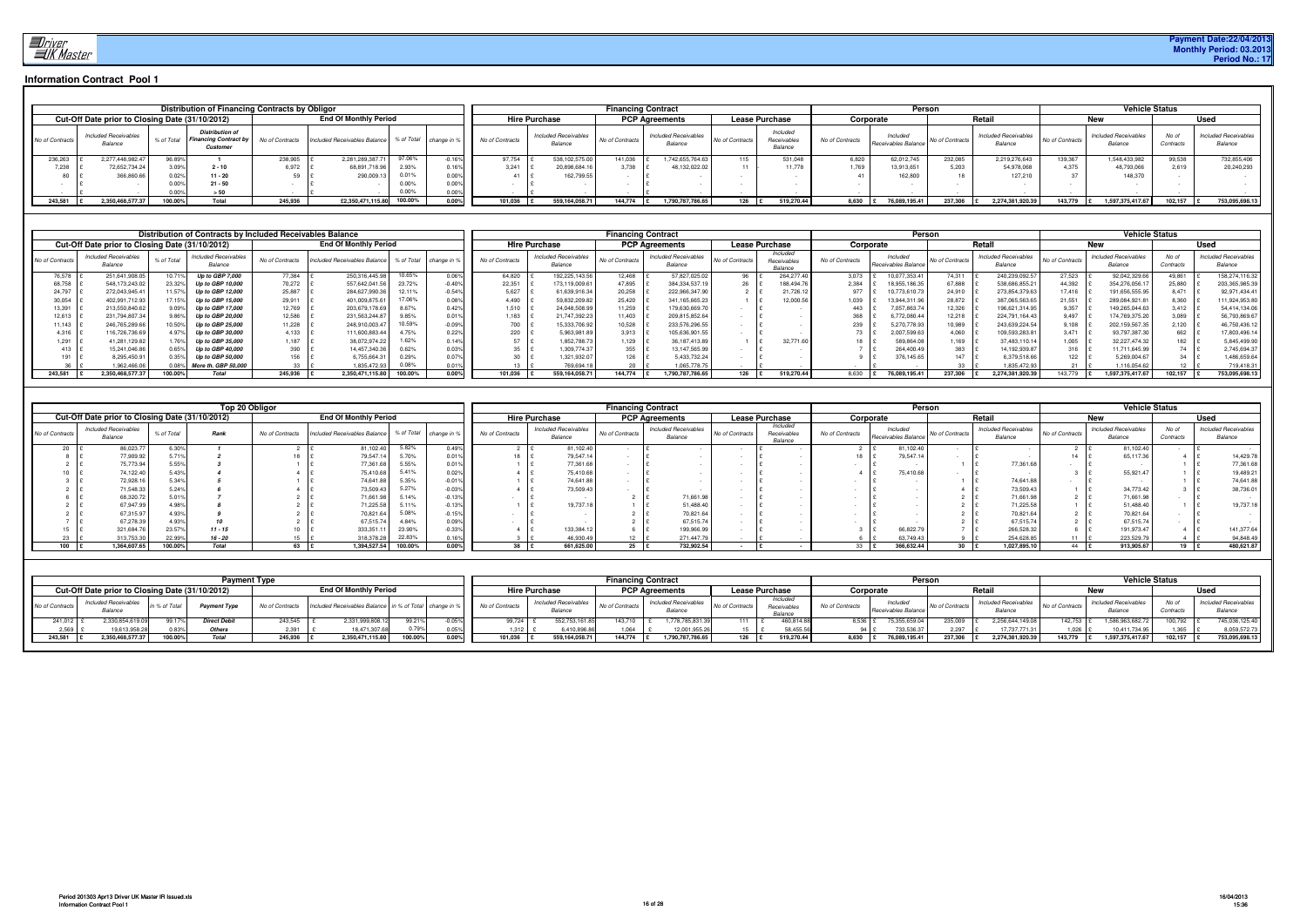# **Payment Date:22/04/2013 Monthly Period: 03.2013 Period No.: 17**

|                 |                                                 |                | Distribution of Financing Contract by Make and Model |                         |                                  |                                        |                       |                                |                               | <b>Financing Contract</b>             |                                  |                       |                |                              | Person                  |                                      |                 | <b>Vehicle Status</b>            |                       |                                           |
|-----------------|-------------------------------------------------|----------------|------------------------------------------------------|-------------------------|----------------------------------|----------------------------------------|-----------------------|--------------------------------|-------------------------------|---------------------------------------|----------------------------------|-----------------------|----------------|------------------------------|-------------------------|--------------------------------------|-----------------|----------------------------------|-----------------------|-------------------------------------------|
|                 | Cut-Off Date prior to Closing Date (31/10/2012) |                |                                                      |                         | <b>End of Monthly Period</b>     |                                        |                       | <b>Hire Purchase</b>           |                               | <b>PCP Agreements</b>                 |                                  | <b>Lease Purchase</b> |                | Corporate                    |                         | Retail                               |                 | New                              |                       | <b>Used</b>                               |
| No of           | Included Receivables                            | in % of        |                                                      | No of                   | ncluded Receivables Balance      | n % of                                 | No of                 | Included Receivables           | No of                         | Included Receivables                  | No of                            | ncluded Receivable    | No of          | <b>Included Receivables</b>  | No of                   | <b>Included Receivables</b>          | No of           | <b>Included Receivables</b>      | No of                 | <b>Included Receivables</b>               |
| Contracts       | <b>Balance</b>                                  | Total          | Make/Model                                           | Contracts               |                                  | change in 9<br>Total                   | Contracts             | Balance                        | Contracts                     | Balance                               | Contracts                        | Balance               | Contracts      | Balance                      | Contracts               | <b>Balance</b>                       | Contracts       | Balance                          | Contracts             | Balance                                   |
| 2,493           | 15,927,215.94<br>108,851.21                     | 0.68%          | Beetle                                               | 2,389                   | 16,008,321.33                    | 0.00%<br>0.68%                         | 1,279                 | 4,941,078.86                   | 1,108                         | 11,060,881.45<br>$\mathbf{f}$         |                                  | 6,361.0               | 24             | 181,974.1                    | 2,365                   | 15,826,347.1                         | 1,230           | 10,560,911.67                    | 1,159                 | 5,447,409.66<br>75,891.3                  |
| 52<br>108       | 2,333,947.33                                    | 0.00%<br>0.10% | Bora<br>California                                   | 45<br>114               | 75,891.3<br>2,216,844.53         | 0.00%<br>0.00%<br>0.00%<br>0.09%       | 45<br>56              | 75,891.31<br>841,567.62        | 58                            | 1,375,276.91<br>∣£                    |                                  |                       | 13             | 157,413.36                   | 45<br>101               | 75,891.3<br>2,059,431.1              | 83              | 1,745,926.84                     | 45<br>31              | 470,917.69                                |
| 129             | 1,569,070.55<br>$\mathbf{f}$                    | 0.07%          | Caravelle                                            | 129                     | 1,498,030.72                     | 0.06%<br>0.00%                         | 124                   | 1,367,513.47                   | $5\overline{5}$               | E<br>130,517.25                       | $\sim$                           |                       | 19             | 279,458.65                   | 110                     | 1,218,572.07<br>l £                  | 33              | 498,481.79                       | 96                    | 999,548.93<br>$\mathbf{f}$                |
| 1,699           | 15,964,347.99                                   | 0.68%          | Eos                                                  | 1,534                   | 13,287,669.47                    | 0.11%<br>0.57%                         | 833                   | 4,396,483.70                   | 695                           | l £<br>8,858,028.79                   | -6                               | 33,156.98             | 19             | 204,283.83                   | 1,515                   | 13,083,385.64                        | 683             | 7,590,312.36                     | 851                   | 5,697,357.1                               |
| 4,553           | 15,826,915.10                                   | 0.67%          | Fox                                                  | 3,654                   | 11,492,406.20                    | 0.18%<br>0.49%                         | 1,393                 | 3,044,042.39                   | 2,258                         | ∣£<br>8,443,542.57                    |                                  | 4,821.24              | 29             | 87,646.98                    | 3.625                   | 11,404,759.22                        | 2,407           | 8,390,052.50                     | 1.247                 | 3,102,353.70                              |
| 35,997          | 328,978,907.98                                  | 14.00%         | Golf                                                 | 36,413                  | 331,955,141.06                   | $-0.13%$<br>14.12%                     | 16,053                | 79,833,872.27                  | 20,324                        | l £<br>251,923,582.20                 | 36                               | 197,686.5             | 709            | 6,261,010.87                 | 35,704                  | 325,694,130.1                        | 19,424          | 233, 139, 649.51                 | 16,989                | 98,815,491.55                             |
| 1,301<br>11     | 8,507,618.69<br>£                               | 0.36%<br>0.00% | Jetta                                                | 1,243<br>$\overline{7}$ | 7,632,661.96                     | 0.04%<br>0.32%<br>0.00%<br>0.00%       | 867<br>$\overline{7}$ | 3,799,125.78                   | 372                           | 3,815,653.17<br>l £<br>$\mathbf{f}$   | $\overline{4}$                   | 17,883.0              | 37             | 252,327.68                   | 1,206<br>$\overline{7}$ | 7,380,334.28                         | 477             | 4,177,696.50                     | 766<br>$\overline{7}$ | 3,454,965.46<br>10,196.29<br>$\mathbf{f}$ |
| 8,444           | 14,429.19<br>63,746,185.1                       | 2.71%          | Lupo<br>Passat                                       | 7,745                   | 10,196.29<br>58,396,888.96       | 2.48%<br>0.23%                         | 5,478                 | 10,196.29<br>30,106,893.82     | 2,256                         | l £<br>28,244,125.70                  | 11                               | 45,869.44             | 425            | 3,100,574.35                 | 7,320                   | 10,196.29<br>55,296,314.6            | 2,452           | 23,495,789.93                    | 5,293                 | 34,901,099.03                             |
| 84              | 821,391.70                                      | 0.03%          | Phaeton                                              | 79                      | 746,884.45                       | 0.03%<br>0.00%                         | 78                    | 720,745.18                     | $\overline{1}$                | l £<br>26,139.27                      |                                  |                       |                | 64,583.71                    | 73                      | 682,300.7                            | $\overline{2}$  | 39,056.60                        | 77                    | 707,827.85                                |
| 36,044          | 252,034,321.94                                  | 10.72%         | Polo                                                 | 35,929                  | 245,468,797.17                   | 0.28%<br>10.44%                        | 9,126                 | 33,967,385.58                  | 26,798                        | E<br>211,486,250.82                   | 5                                | 15,160.77             | 213            | 1,493,817.11                 | 35,716                  | 243,974,980.06                       | 26,639          | 205,940,257.57                   | 9,290                 | 39,528,539.60                             |
| 4,395           | 55,437,544.77                                   | 2.36%          | <b>Scirocco</b>                                      | 4,371                   | 52,202,607.64                    | 2.22%<br>0.14%                         | 1,378                 | 11,065,683.1                   | 2,992                         | ∣£<br>41,128,290.45                   |                                  | 8,634.02              | 56             | 526,452.19                   | 4,315                   | 51,676,155.45                        | 2,696           | 36,022,800.62                    | 1,675                 | $\mathbf{f}$<br>16,179,807.02             |
| 854             | 8,957,535.76                                    | 0.38%          | Sharan                                               | 896                     | 9,348,717.69                     | $-0.02%$<br>0.40%                      | 573                   | 4,226,956.36                   | 321                           | l £<br>5,113,046.72                   | 2                                | 8,714.61              | 36             | 374,849.89                   | 860                     | 8,973,867.80                         | 357             | 5,466,056.25                     | 539                   | 3,882,661.44<br>$\mathbf{F}$              |
| 4,588           | 57,202,140.22                                   | 2.43%          | Tiguan                                               | 4,732                   | 57,098,366.68                    | 2.43%<br>0.00%                         | 1,901                 | 14,511,244.41                  | 2,829                         | l £<br>42,570,001.95                  | $\overline{2}$                   | 17,120.32             | 99             | 1,111,931.61                 | 4,633                   | 55,986,435.0                         | 2,657           | 37,986,466.38                    | 2,075                 | 19,111,900.30                             |
| 865             | 8,912,961.48<br>$\mathbf{c}$                    | 0.38%          | <b>Touareg</b>                                       | 823                     | 8,146,742.62                     | 0.35%<br>0.03%                         | 806                   | 7,751,473.67                   | 14                            | l £<br>371,101.26                     | $\mathcal{R}$                    | 24,167.69             | 33             | 391,955.69                   | 790                     | 7,754,786.93                         | 92              | 1,416,231.84                     | 731                   | 6,730,510.78<br>$\mathbf{c}$              |
| 3,631           | 30,328,987.75                                   | 1.29%          | Touran<br><b>VW00</b>                                | 3,558                   | 28,527,777.01                    | 1.21%<br>0.08%<br>0.00%<br>0.00%       | 2,111                 | 11,899,724.34                  | 1,444                         | 16,614,208.09<br>l £<br>$\mathbf{f}$  |                                  | 13,844.58             | 62             | 558,569.47                   | 3,496                   | 27,969,207.54<br>ΙP                  | 1,721           | 17,827,053.24                    | 1,837                 | 10,700,723.77                             |
| 2,192           | 17,615,698.54                                   | 0.75%          | <b>VWUP</b>                                          | 3,779                   | 28,690,084.17                    | 1.22%<br>$-0.47%$                      | 165                   | 897,231.87                     | 3,614                         | Ι£<br>27,792,852.30                   |                                  |                       | 35             | 279,644.41                   | 3,744                   | 28,410,439.76                        | 3,593           | 27,393,103.24                    | 186                   | 1,296,980.93                              |
| 5,151           | 39,491,128.19                                   | 1.68%          | <b>VW Commercial</b>                                 | 5,446                   | 41,124,718.28                    | $-0.07%$<br>1.75%                      | 5,440                 | 41.108.805.37                  |                               |                                       |                                  | 15,912.9              | 3,637          | 28,735,957.83                | 1.809                   | 12,388,760.45                        | 1.524           | 13,484,530.33                    | 3,922                 | 27,640,187.95                             |
| 112.596         | 923,779,199.44                                  | 39.30%         | vw                                                   | 112.887                 | 913.928.747.54                   | 38.88%<br>0.42%                        | 47,714                | 254.565.915.46                 | 65.089                        | 658.953.498.90                        | 84                               | 409.333.18            | 5,453          | 44.062.451.80                | 107.434                 | 869,866,295.74                       | 66.071          | 635, 174, 377. 17                | 46.816                | 278,754,370.37                            |
| 10,602          | 133,695,086.53                                  | 5.69%          | A1                                                   | 12,109                  | 145,272,538.78                   | $-0.49%$<br>6.18%                      | 826                   | 5,959,898.55                   | 11,283                        | 139,312,640.23<br>Ι£                  |                                  |                       | 171            | 1,903,591.66                 | 11,938                  | 143,368,947.1                        | 10,567          | 129,123,911.06                   | 1,542                 | 16, 148, 627. 72                          |
| 21              | 32,169.94                                       | 0.00%          | A2                                                   | 13                      | 15,120.90                        | 0.00%<br>0.00%                         | 13                    | 15,120.90                      |                               | l £                                   |                                  |                       |                |                              | 13                      | 15,120.90                            |                 |                                  | 13                    | 15,120.90                                 |
| 21,470          | 241,949,288.1                                   | 10.29%         | A3                                                   | 20,677                  | 230,701,777.42                   | 0.48%<br>9.82%                         | 6,421                 | 38,903,171.86                  | 14,248                        | Ι£<br>191,795,759.60                  | -8                               | 2,845.96              | 447            | 4,464,555.09                 | 20,230                  | 226,237,222.33                       | 11,231          | 151, 166, 769. 22                | 9,446                 | 79,535,008.20                             |
| 14,878          | 188,396,152.69                                  | 8.02%<br>6.85% | <b>A4</b><br>A5                                      | 14,284                  | 178,547,570.03                   | 7.60%<br>0.42%<br>0.06%                | 5,338                 | 36,682,365.84                  | 8,939                         | l £<br>141,845,818.74<br>l £          |                                  | 19,385.45             | 531<br>267     | 5,411,628.88                 | 13,753                  | 173,135,941.1                        | 5,881<br>4,823  | 100,231,388.54                   | 8,403<br>4.047        | 78,316,181.49<br>58,802,729.33            |
| 8,675<br>8,454  | 160,976,427.03<br>£<br>133,913,952.53           | 5.70%          | A6                                                   | 8,870<br>8,644          | 159,493,791.75<br>136,813,579.50 | 6.79%<br>5.82%<br>$-0.12%$             | 2,147<br>2,163        | 21,453,777.10<br>15,975,082.36 | 6,721<br>6,476                | 138,040,014.65<br>E<br>120,824,337.05 | $\overline{2}$<br>5 <sup>5</sup> | 14,160.09             | 311            | 3,665,692.94<br>3,765,687.96 | 8,603<br>8,333          | 155,828,098.8<br>133,047,891.54      | 5,070           | 100,691,062.42<br>100,128,672.41 | 3,574                 | E<br>36,684,907.09<br>E                   |
| 819             | 23,525,039.20                                   | 1.00%          | <b>A7</b>                                            | 1,003                   | 27,232,525.81                    | 1.16%<br>$-0.16%$                      | 109                   | 1,742,638.54                   | 894                           | ∣£<br>25,489,887.27                   |                                  |                       | 33             | 803,674.62                   | 970                     | 26,428,851.1                         | 689             | 20,241,747.33                    | 314                   | 6,990,778.48                              |
| 345             | £<br>4,156,088.67                               | 0.18%          | <b>A8</b>                                            | 318                     | 3,644,107.41                     | 0.02%<br>0.16%                         | 316                   | 3,644,107.41                   |                               | l £                                   | 2                                | $\sim$                | 25             | 309,559.86                   | 293                     | 3,334,547.55                         | 6               | 98,819.94                        | 312                   | 3,545,287.47                              |
| 257             | $\mathbf{f}$<br>2,350,958.72                    | 0.10%          | Allroad                                              | 259                     | 2,351,996.34                     | 0.00%<br>0.10%                         | 255                   | 2,297,424.13                   | $\overline{4}$                | E<br>54,572.21                        |                                  |                       | 21             | 266,720.17                   | 238                     | 2,085,276.1                          | 26              | 230,642.40                       | 233                   | 2,121,353.94                              |
| 702             | 15,473,959.62<br>£                              | 0.66%          | Q3                                                   | 1,312                   | 28,014,547.64                    | $-0.53%$<br>1.19%                      | 147                   | 1,810,999.01                   | 1,165                         | ∣£<br>26,203,548.63                   |                                  | $\sim$                | 17             | 299,878.11                   | 1,295                   | 27,714,669.53                        | 1,170           | 25,464,549.45                    | 142                   | 2,549,998.19<br>$\mathbf{F}$              |
| 2,774           | 52,241,767.09<br>£                              | 2.22%          | Q5                                                   | 2,972                   | 56,106,927.73                    | 2.39%<br>$-0.16%$                      | 942                   | 10,841,960.01                  | 2,030                         | E<br>45,264,967.72                    |                                  | $\sim$                | 102            | 1,635,311.70                 | 2,870                   | 54,471,616.03<br>∣ £                 | 1,858           | 38, 158, 444. 24                 | 1,114                 | 17,948,483.49<br>$\mathbf{F}$             |
| 1,070           | £<br>13,393,912.53                              | 0.57%          | <b>O7</b>                                            | 995                     | 12,014,840.34                    | 0.51%<br>0.06%                         | 993                   | 12,014,840.34                  |                               | $\mathbf{f}$                          | $\overline{2}$                   |                       | 55             | 789,879.61                   | 940                     | 11,224,960.73                        | 58              | 774,203.52                       | 937                   | 11,240,636.82<br>$\mathbf{f}$             |
| 786<br>7,487    | 19,266,261.97<br>£<br>113,633,293.0             | 0.82%<br>4.83% | <b>R</b> Models<br>T                                 | 792<br>7,380            | 19,860,982.22<br>111,342,375.60  | 0.84%<br>$-0.03%$<br>4.74%<br>0.10%    | 358                   | 5,911,690.86<br>16,586,675.52  | 431<br>5,178                  | Ι£<br>13.943.370.41<br>94,736,625.83  | $\mathbf{3}$                     | 5,920.95<br>19,074.2  | 23<br>100      | 462,762.93<br>1,157,810.04   | 769                     | 19,398,219.29                        | 328             | 10,333,174.66                    | 464<br>3,479          | 9,527,807.56<br>37,923,759.46             |
| 78.340          | 1,103,004,357.64                                | 46.93%         | Audi                                                 | 79,628                  | 1,111,412,681.47                 | 47.28%<br>$-0.36%$                     | 2,198<br>22,226       | 173,839,752.43                 | 57,369                        | 937.511.542.34                        | 33                               | 61,386.70             | 2,103          | 24,936,753.57                | 7,280<br>77,525         | 110,184,565.56<br>1,086,475,927.90   | 3,901<br>45.608 | 73,418,616.1<br>750,062,001.33   | 34.020                | 361,350,680.14                            |
| 361             | 4,026,600.29                                    | 0.17%          | Alhambra                                             | 437                     | 5,001,461.57                     | 0.21%<br>$-0.04%$                      | 301                   | 2,829,459.95                   | 136                           | 2,172,001.62                          |                                  |                       | 24             | 268,250.45                   | 413                     | 4,733,211.1                          | 221             | 3,159,652.59                     | 216                   | 1,841,808.98                              |
| $\mathbf{3}$    | 2,242.1                                         | 0.00%          | Arosa                                                | $\overline{4}$          | 3,634.41                         | 0.00%<br>0.00%                         | $\overline{4}$        | 3,634.41                       |                               |                                       |                                  |                       |                |                              | $\overline{4}$          | 3,634.4                              |                 |                                  | $\overline{4}$        | 3,634.4                                   |
| 916             | 4,812,802.67                                    | 0.20%          | Altea                                                | 817                     | 4,196,274.77                     | 0.03%<br>0.18%                         | 624                   | 2,532,827.58                   | 191                           | l £<br>1,656,743.92                   | $\overline{2}$                   | 6,703.27              | -8             | 42,785.80                    | 809                     | 4,153,488.97                         | 178             | 1,267,628.77                     | 639                   | 2,928,646.00                              |
| $\overline{2}$  | 3,469.16                                        | 0.00%          | Cordoba                                              | $\overline{1}$          | 2,353.9                          | 0.00%<br>0.00%                         | $\overline{1}$        | 2,353.91                       |                               | £                                     |                                  |                       |                |                              | $\overline{1}$          | 2,353.9                              |                 |                                  |                       | 2,353.9                                   |
| 460             | 4,181,540.48                                    | 0.18%          | Exeo                                                 | 460                     | 3,966,241.25                     | 0.01%<br>0.17%                         | 262                   | 1,717,625.96                   | 198                           | ∣£<br>2,248,615.29                    |                                  |                       | 23             | 162,087.26                   | 437                     | 3,804,153.99                         | 177             | 1,514,367.72                     | 283                   | 2,451,873.53                              |
| 15,331          | 100,419,180.27<br>£                             | 4.27%          | Ibiza                                                | 15,219                  | 97,932,036.58                    | 4.17%<br>0.11%                         | 4,982                 | 17,664,059.16                  | 10,236                        | 80,263,639.74<br>l £<br>∣£            |                                  | 4,337.68              | 99<br>82       | 594,251.82                   | 15,120                  | 97,337,784.76<br>I £                 | 11,525          | 78,921,295.83                    | 3,694                 | 19,010,740.75<br>$\mathbf{f}$             |
| 5,299<br>224    | 39,388,504.61<br>1.852.886.39<br>£              | 1.68%<br>0.08% | Leon<br>Mii                                          | 5,233<br>440            | 38,051,790.98<br>3,441,079.18    | 1.62%<br>0.06%<br>$-0.07%$<br>0.15%    | 2,928<br>32           | 14,576,935.63<br>159,347.79    | 2,305<br>408                  | 23,474,855.35<br>E<br>3,281,731.39    | $\sim$                           |                       | $\overline{4}$ | 553,058.43<br>32,940.19      | 5,151<br>436            | 37,498,732.55<br>3,408,138.99<br>l £ | 2,393<br>404    | 20,191,152.30<br>3,203,241.53    | 2,840<br>36           | 17,860,638.68<br>237,837.65               |
| 35              | 105,610.49                                      | 0.00%          | Toledo                                               | 31                      | 102,135.45                       | 0.00%<br>0.00%                         | 31                    | 102,135.45                     |                               |                                       |                                  |                       |                |                              | 31                      | 102,135.4                            |                 | 14,552.37                        | 30                    | 87,583.08                                 |
| 22,631          | 154.792.836.47                                  | 6.59%          | Seat                                                 | 22,642                  | 152.697.008.10                   | 6.50%<br>0.09%                         | 9,165                 | 39.588.379.84                  | 13.474                        | 113.097.587.31                        | $3^{\circ}$                      | 11,040.95             | 240            | 1,653,373.95                 | 22,402                  | 151,043,634.15                       | 14,899          | 108,271,891.11                   | 7,743                 | 44,425,116.99                             |
| 478             | 3,682,159.62                                    | 0.16%          | <b>CITIGO</b>                                        | 1,090                   | 7,407,430.03                     | $-0.16%$<br>0.32%                      | 244                   | 863,264.39                     | 846                           | 6,544,165.64                          |                                  |                       | $\mathbf{3}$   | 21,499.63                    | 1,087                   | 7,385,930.40                         | 1,042           | 7,097,706.10                     | 48                    | 309,723.93                                |
| 10,486          | 48,502,380.65                                   | 2.06%          | Fabia                                                | 10,177                  | 47,284,351.02                    | 2.01%<br>0.05%                         | 6,364                 | 18,519,132.07                  | 3,813                         | ∣£<br>28,765,218.95                   |                                  |                       | 74             | 316,738.87                   | 10,103                  | 46,967,612.15                        | 7,126           | 35,691,885.01                    | 3,051                 | 11,592,466.0                              |
| 8,920           | 52,773,257.52                                   | 2.25%          | Octavia                                              | 8,937                   | 53,161,080.95                    | 2.26%<br>$-0.02%$                      | 6,519                 | 27,758,239.80                  | 2,418                         | Ι£<br>25,402,841.15                   | $\sim$                           |                       | 393            | 2,422,936.33                 | 8,544                   | 50,738,144.62                        | 5,797           | 35,903,132.31                    | 3,140                 | 17,257,948.64                             |
| 1,048           | £<br>4,985,777.56                               | 0.21%          | Roomster                                             | 1,062                   | 4,825,621.87                     | 0.21%<br>0.01%                         | 734                   | 2,324,769.79                   | 328                           | E<br>2,500,852.08                     | $\sim$                           |                       | 10             | 61,572.93                    | 1,052                   | 4,764,048.94                         | 644             | 3,226,415.42                     | 418                   | 1,599,206.45<br>$\mathbf{f}$              |
| 1,535           | 13,639,109.45                                   | 0.58%          | Superb                                               | 1,760                   | 14,588,765.34                    | 0.62%<br>$-0.04%$                      | 1,282                 | 8,125,968.28                   | 478                           | l £<br>6,462,797.06                   |                                  | $\sim$                | 74             | 624,524.90                   | 1,686                   | 13,964,240.44                        | 1,074           | 9,235,757.49                     | 686                   | 5,353,007.85                              |
| 1,800<br>24,267 | 16,258,542.05<br>139,841,226.85                 | 0.69%<br>5.95% | Yeti<br>Skoda                                        | 1,951<br>24,977         | 16.683.188.74<br>143,950,437.95  | 0.71%<br>$-0.02%$<br>6.12%<br>$-0.17%$ | 1,002<br>16,145       | 5,270,974.47<br>62.862.348.80  | 949<br>$8.832 \quad \text{E}$ | 11.412.214.27<br>81.088.089.15        |                                  |                       | 24<br>578      | 190,397.13<br>3,637,669.79   | 1,927<br>24,399         | 16,492,791.61<br>140,312,768.16      | 1,452<br>17,135 | 12,274,113.92<br>103,429,010.25  | 499<br>7,842          | 4,409,074.82<br>40,521,427.70             |
| 5.747           | 29.050.957                                      | 1.24%          | other                                                | 5,802                   | 28.482.240.74                    | 0.02%<br>1.21%                         | 5,786                 | 28.307.662.18                  | 10 £                          | 137.068.95                            | 6                                | 37,509.6              | 256            | 1.798.946.3                  | 5,546                   | 26.683.294.4                         | 66              | 438,137.8                        | 5,736                 | 28,044,102.93                             |
| 243,581         | 2,350,468,577.37                                | 100.00%        | Total                                                | 245,936                 | 2.350.471.115.80                 | 0.00%<br>100.00%                       | 101,036               | 559,164,058.71                 | 144,774                       | 1,790,787,786.65                      | 126                              | 519.270.44            | 8.630          | 76,089,195.41                | 237,306                 | 2,274,381,920.39                     | 143,779         | 1.597.375.417.67                 | 102.157               | 753,095,698.13                            |
|                 |                                                 |                |                                                      |                         |                                  |                                        |                       |                                |                               |                                       |                                  |                       |                |                              |                         |                                      |                 |                                  |                       |                                           |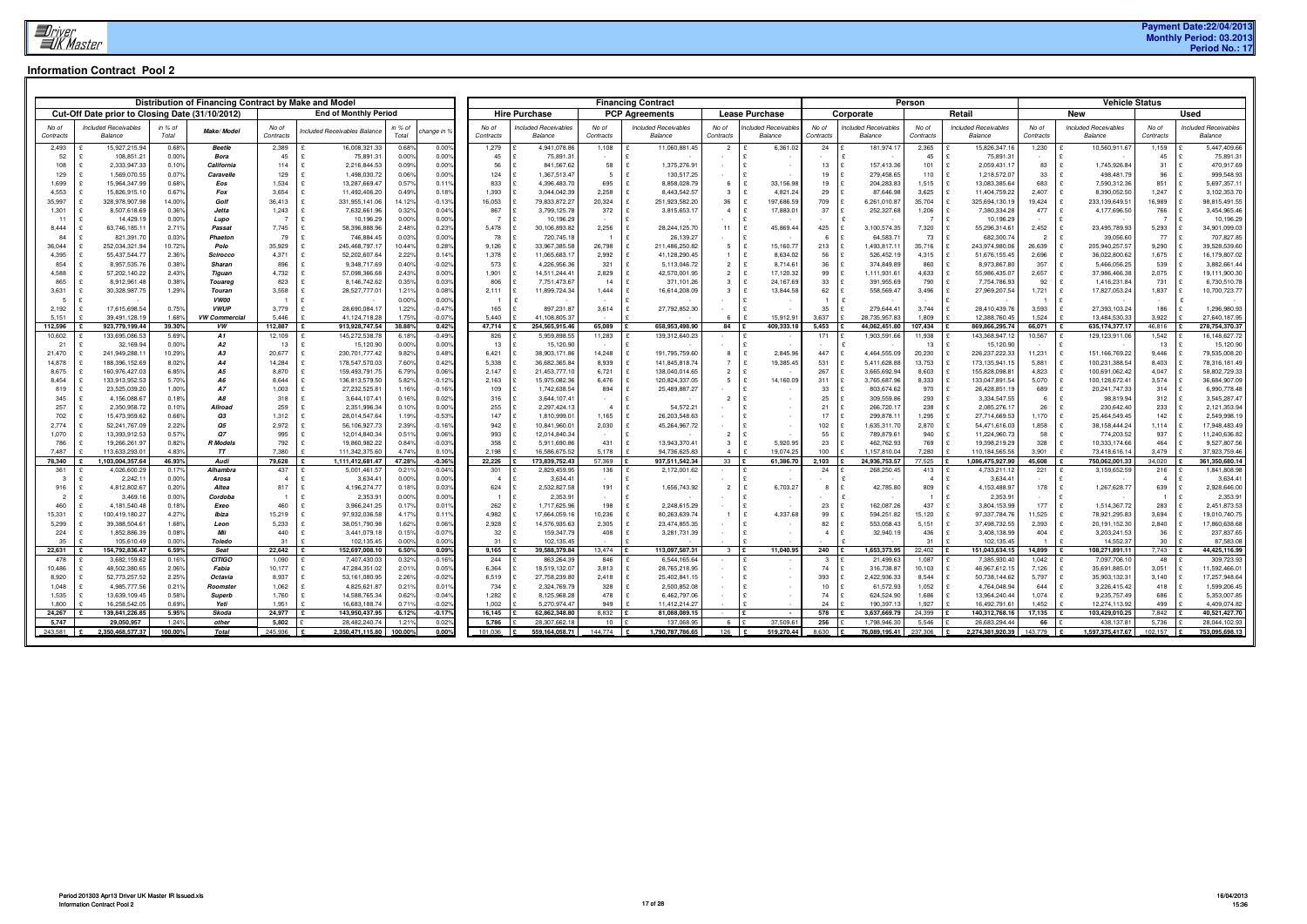|                    |                                        |                | Geographic distribution of Included Receivables Balance                             |                    |                                        |           |          |                    |                      |                                        |                 | <b>Financing Contract</b>              |                    |                                        |                    |           |                                 | Person          |        |                                        |                    |            | <b>Vehicle Status</b>                  |                    |             |                                        |
|--------------------|----------------------------------------|----------------|-------------------------------------------------------------------------------------|--------------------|----------------------------------------|-----------|----------|--------------------|----------------------|----------------------------------------|-----------------|----------------------------------------|--------------------|----------------------------------------|--------------------|-----------|---------------------------------|-----------------|--------|----------------------------------------|--------------------|------------|----------------------------------------|--------------------|-------------|----------------------------------------|
|                    |                                        |                | Cut-Off Date prior to Closing Date (31/10/2012)                                     |                    | <b>End of Monthly Period</b>           |           |          |                    | <b>Hire Purchase</b> |                                        |                 | <b>PCP Agreements</b>                  |                    | <b>Lease Purchase</b>                  |                    | Corporate |                                 |                 | Retail |                                        |                    | <b>New</b> |                                        |                    | <b>Used</b> |                                        |
| No of<br>Contracts | <b>Included Receivables</b><br>Balance | % of Total     | Statistical regions of<br>England, Wales,<br>Scotland, Northern<br>Ireland (NUTS 1) | No of<br>Contracts | <b>Included Receivables</b><br>Balance | % of Tota | change i | No of<br>Contracts |                      | <b>Included Receivables</b><br>Balance | No of Contracts | <b>Included Receivables</b><br>Balance | No of<br>Contracts | <b>Included Receivables</b><br>Balance | No of<br>Contracts |           | Included<br>Receivables Balance | No of Contract: |        | <b>Included Receivables</b><br>Balance | No of<br>Contracts |            | <b>Included Receivables</b><br>Balance | No of<br>Contracts |             | <b>Included Receivables</b><br>Balance |
| 12.975             | 119,726,217.33                         | 5.09%          | <b>North East, England</b>                                                          | 13.229             | 119,918,324.6                          | 5.10%     | $-0.01%$ | 6.223              |                      | 34,770,465.26                          | 7.004           | 85,138,057.                            |                    | 9.801.67                               | 283                |           | 2,621,677.1                     | 12,946          |        | 117.296.647.52                         | 7.602              |            | 80,021,919.45                          | 5.627              |             | 39,896,405.22                          |
| 30,527             | 295,539,101.67                         | 12.57%         | <b>North West, England</b>                                                          | 30,445             | 292,618,903.8                          | 12.45%    | 0.12%    | 11,806             |                      | 63,676,253.69                          | 18,620          | 228,866,073.07                         | 19                 | 76,577.09                              | 838                |           | 7,555,662.05                    | 29,607          |        | 285,063,241.80                         | 18,376             |            | 206,003,070.87                         | 12,069             |             | 86,615,832.98                          |
| 23,281             | 210,411,067.40                         | 8.95%          | Yorkshire and the<br>Humber. England                                                | 23,578             | 210,849,662.93                         | 8.97%     | $-0.02%$ | 11.212             |                      | 62,733,355.05                          | 12,355          | 148,068,906.05                         | 11                 | 47.401.83                              | 833                |           | 7,518,900.74                    | 22,745          |        | 203,330,762.19                         | 13,506             |            | 140,771,281.97                         | 10,072             |             | 70,078,380.96                          |
| 12,947             | 130,510,416.21                         | 5.55%          | <b>East Midlands.</b><br><b>England</b>                                             | 13.140             | 131,134,618.12                         | 5.58%     | $-0.03%$ | 5,219              |                      | 30,196,187.53                          | 7.915           | 100,920,525.62                         | 6                  | 17,904.9                               | 551                |           | 5,306,344.38                    | 12,589          |        | 125,828,273.74                         | 7,854              |            | 90,761,439.7                           | 5,286              |             | 40,373,178.33                          |
| 24,668             | 246,479,573.00                         | 10.49%         | <b>West Midlands.</b><br><b>England</b>                                             | 24.904             | 246,554,500.47                         | 10.49%    | 0.00%    | 8.970              |                      | 48,178,195.56                          | 15,919          | 198,335,105.15                         | 15                 | 41,199.76                              | 953                |           | 8,432,487.35                    | 23,951          |        | 238,122,013.12                         | 15,378             |            | 175,727,937.07                         | 9,526              |             | 70,826,563.40                          |
| 20,855             | 211,564,266.84                         | 9.00%          | <b>East of England</b>                                                              | 21.124             | 212,531,840.0                          | 9.04%     | $-0.04%$ | 7.757              |                      | 43,520,544.93                          | 13,356          | 168,948,043.07                         | 11                 | 63,252.07                              | 828                |           | 7,108,806.                      | 20,296          |        | 205,423,033.56                         | 12,631             |            | 147,057,300.97                         | 8,493              |             | 65,474,539.10                          |
| 9,896              | 102,950,279.79                         | 4.38%          | London, England                                                                     | 9.849              | 102,066,018.90                         | 4.34%     | 0.04%    | 3,824              |                      | 22,397,898.61                          | 6,023           | 79,662,830.3                           | $\overline{2}$     | 5,289.94                               | 427                |           | 3,876,078.5                     | 9,422           |        | 98,189,940.39                          | 5,352              |            | 65,983,184.07                          | 4,497              |             | 36,082,834.83                          |
| 50,781             | 498,592,025.98                         | 21.21%         | South East, England                                                                 | 51,233             | 497,813,842.53                         | 21.18%    | 0.03%    | 20,232             |                      | 112,610,016.24                         | 30,971          | 385,063,664.55                         | 30                 | 140,161.74                             | 2,066              |           | 17,747,820.93                   | 49,167          |        | 480,066,021.60                         | 29,712             |            | 333,369,684.38                         | 21,521             |             | 164,444,158.15                         |
| 20,587             | 191.167.501.22                         | 8.13%          | South West, England                                                                 | 20.774             | 191.582.777.87                         | 8.15%     | $-0.02%$ | 8.720              |                      | 46,703,831.38                          | 12,047          | 144.852.868.82                         |                    | 26,077.67                              | 839                |           | 7,596,153.82                    | 19,935          |        | 183,986,624.05                         | 11,659             |            | 126,796,757.94                         | 9,115              |             | 64,786,019.93                          |
| 11,252             | 97.585.903.50                          | 4.15%          | Wales                                                                               | 11.314             | 97.523.382.92                          | 4.15%     | 0.00%    | 5.477              |                      | 29.633.623.33                          | 5,823           | 67.836.332.8                           | 14                 | 53.426.7                               | 393                |           | 3,197,729.67                    | 10,921          |        | 94.325.653.25                          | 6.197              |            | 62.997.380.35                          | 5.117              |             | 34,526,002.57                          |
| 25,809             | 245,930,766.90                         | 10.46%         | Scotland                                                                            | 26.327             | 247.766.290.8                          | 10.54%    | $-0.08%$ | 11.583             |                      | 64.669.235.7                           | 14.736          | 183.058.878.1                          |                    | 38,176.96                              | 615                |           | 5,106,873.6                     | 25.712          |        | 242.659.417.2                          | 15.505             |            | 167.835.792.66                         | 10.822             |             | 79,930,498.22                          |
|                    |                                        | 0.00           | <b>Northern Ireland</b>                                                             |                    | 45.179.84                              | 0.00%     | 0.00%    |                    |                      | 30,295.                                |                 | 14.884.6                               |                    |                                        |                    |           |                                 |                 |        | 45.179.84                              |                    |            | 32.702.04                              |                    |             | 12,477.80                              |
|                    | 11.457.53                              | $0.00^{\circ}$ | <b>Not Available</b>                                                                |                    | 65,772.                                | 0.00%     | 0.00%    |                    |                      | 44.156.21                              |                 | 21.616.5                               |                    |                                        |                    |           | 20.660.6                        |                 |        | 45.112.1                               |                    |            | 16.966.1                               |                    |             | 48,806.64                              |
| 243,581            | 2.350.468.577.37                       | 100.00%        | Total                                                                               | 245.936            | 2.350.471.115.80                       | 100.00%   | $0.00\%$ | 101.036            |                      | 559.164.058.71                         | 144.774         | 1.790.787.786.65                       | 126                | 519.270.44                             | 8,630              |           | 76.089.195.41                   | 237.306         |        | 2.274.381.920.39                       | 143.779            |            | 1.597.375.417.67                       | 102.157            |             | 753,095,698.13                         |

|                    |                                                 |         | <b>Type of Vehicle</b> |                    |                                 |               |           |         |                                        | <b>Financing Contract</b> |                                 |                |                             |                    |                                 | Persor          |                           |                   | <b>Vehicle Status</b>           |                    |                                        |
|--------------------|-------------------------------------------------|---------|------------------------|--------------------|---------------------------------|---------------|-----------|---------|----------------------------------------|---------------------------|---------------------------------|----------------|-----------------------------|--------------------|---------------------------------|-----------------|---------------------------|-------------------|---------------------------------|--------------------|----------------------------------------|
|                    | Cut-Off Date prior to Closing Date (31/10/2012) |         |                        |                    | <b>End of Monthly Period</b>    |               |           |         | <b>Hire Purchase</b>                   |                           | <b>PCP Agreements</b>           |                | Lease Purchase              |                    | Corporate                       |                 | Retai                     |                   | New                             |                    | <b>Used</b>                            |
| No of<br>Contracts | Included Receivables in % of<br>Balance         | Total   | <b>Type of Vehicle</b> | No o.<br>Contracts | Included Receivables<br>Balance | in % of Total |           | No ا    | <b>Included Receivables</b><br>Balance | No of Contracts           | Included Receivables<br>Balance | ۸Ιο<br>Contrac | Included Receiva<br>Balance | No of<br>Contracts | Included<br>Receivables Balance | No of Contract. | Included Recei<br>Balance | No o<br>Contracts | Included Receivables<br>Balance | No of<br>Contracts | <b>Included Receivables</b><br>Balance |
| 140,644            | 1.573.147.413.25                                | 66.93%  | <b>New Vehicles</b>    | 143.779            | 1.597.375.417.6                 | 67.96%        | .03%      |         | 123.490.454.51                         | 118.705                   | 1.473.730.150.32                |                | 154.812.8                   | 3.904              | 38.863.724.8                    | 139.875         | 1.558.511.692.87          | 143,779           | 1.597.375.417.67                |                    |                                        |
| 102,937            | 777,321,164.12                                  | 33.07   | <b>Used Vehicles</b>   | 102,157            | 753,095,698.1                   | 32.04%        | U3%<br>uu | 75,997  | 435,673,604.20                         | 26.069                    | 317,057,636.3                   |                | 364,457.6                   |                    | 37,225,470.61                   | 97,431          | 715,870,227.52            |                   |                                 | 102,157            | 753,095,698.1                          |
|                    | 2.350.468.577.37                                | 100.00% | <b>Total</b>           | 245.93             | 2,350,471,115.80                | 100.00%       | $0.00\%$  | 101.036 | 559.164.058.71                         | 144,774                   | .790.787.786.65                 |                | 519.270.44                  | 8.630              | 76.089.195.41                   | 237.306         | 2.274.381.920.39          | 143,779           | 1.597.375.417.67                | 102.157            | 753,095,698.13                         |

|                    |                                                 |         | <b>Interest Rate Paid by Obligor</b> |                    |                                        |              |          |           |                                        |                 | <b>Financing Contract</b>                     |                  |                                        |                    |                                | Person          |                                       |                    | <b>Vehicle Status</b>                  |                    |                                        |
|--------------------|-------------------------------------------------|---------|--------------------------------------|--------------------|----------------------------------------|--------------|----------|-----------|----------------------------------------|-----------------|-----------------------------------------------|------------------|----------------------------------------|--------------------|--------------------------------|-----------------|---------------------------------------|--------------------|----------------------------------------|--------------------|----------------------------------------|
|                    | Cut-Off Date prior to Closing Date (31/10/2012) |         |                                      |                    | <b>End of Monthly Period</b>           |              |          |           | <b>Hire Purchase</b>                   |                 | <b>PCP Agreements</b>                         |                  | <b>Lease Purchase</b>                  |                    | Corporate                      |                 | Retail                                |                    | <b>New</b>                             |                    | Used                                   |
| No c'<br>Contracts | Included Receivables<br>Balance                 |         | Customer Paid Interes<br>Rate        | No of<br>Contracts | <b>Included Receivables</b><br>Balance | n % of Total | :hange   | Contracts | <b>Included Receivables</b><br>Balance | No of Contracts | <b>Included Receivables</b><br><i>Balance</i> | No of<br>Contrac | <b>Included Receivables</b><br>Balance | No of<br>Contract. | Included<br>Receivables Balanc | No of Contracts | <b>Included Receivable</b><br>Balance | No of<br>Contracts | <b>Included Receivables</b><br>Balance | No of<br>Contracts | <b>Included Receivables</b><br>Balance |
| 8.450              | 45,754,008.84                                   | 1.95%   | Zero                                 | 7.871              | 44.648.371.41                          | 1.90%        |          | .795      | 25,362,188.28                          | 1.076           | 19,286,183.1                                  |                  |                                        | 196                | 983,373.55                     | 7,675           | 43,664,997.8b                         | 7.644              | 43,929,270.94                          | 227                | 719,100.47                             |
| 522                | 3,183,479.1                                     | 0.14%   | up to $2%$                           |                    | 3,457,846.20                           | 0.15%        | $-0.01%$ | 545       | 2,458,432.67                           | 132             | 999,413.53                                    |                  |                                        |                    | 170,146.64                     | 634             | 3,287,699.56                          |                    | 149,608.58                             | 499                | 2,308,237.62                           |
| 2.180              | 9.218.602.91                                    | 0.399   | 2% to 4%                             | 1.669              | 12.297.260.55                          | 0.52%        |          | 794       | 1,735,721.54                           | 875             | 10,561,539.0                                  |                  |                                        | 123                | 569,361.46                     | 1,546           | 11.727.899.09                         | 1.232              | 7,839,217.08                           | 437                | 4,458,043.47                           |
| 23,196             | 282.156.182.22                                  | 12.00%  | 4% to 6%                             | 26,319             | 298,413,507.43                         | 12.70%       | 0.69%    | .757      | 18, 168, 114. 21                       | 20,561          | 280,245,393.22                                |                  |                                        |                    | 6,265,572.23                   | 25,680          | 292,147,935.20                        | 23,593             | 283.727.554.42                         | 2.726              | 14,685,953.01                          |
| 96,926             | 112.584.577.9                                   | 47.33%  | 6% to 8%                             | 103.815            | 177.819.495.46                         | 50.11%       | $-2.78$  | 3.573     | 56,758,471.7                           | 94.242          | 121,061,023.7                                 |                  |                                        | 2,37'              | 24,361,532.25                  | 101.444         | 1,153,457,963.2                       | 92.064             | 171.613.49                             | 11.751             | 107,647,881.97                         |
| 35,39              | 267, 191, 281. 68                               | 11.379  | 8% to 10%                            | 32,070             | 234,856,262.28                         | 9.99%        | 1.38%    | 25,422    | 149,476,627.20                         | 6,619           | 85,230,853.83                                 |                  | 148,781.25                             | 2,534              | 20,969,896.0                   | 29,536          | 213,886,366.2                         | 7,862              | 1,271,742.98                           | 24,208             | 163,584,519.30                         |
| 50,487             | 434.481.659.43                                  | 18.48%  | 10% to 12%                           | 48,066             | 399, 155, 514. 12                      | 16.989       | 1.50%    | 33,534    | 206,574,332.61                         | 14.469          | 192,339,679.8                                 |                  | 241,501.70                             | 2.091              | 17,855,162.32                  | 45,975          | 381,300,351.80                        | 8,373              | 90,418,630.64                          | 39,693             | 308,736,883.48                         |
| 20,03              | 155.379.775.75                                  | 6.61    | 12% to 14%                           | 19.273             | 142.684.845.63                         | 6.07%        | 0.54%    | 704       | 75.593.502.05                          | 5,455           | 66,984,378.9                                  | $\sim$           | 106.964.64                             | 511                | 3.989.882.90                   | 18,762          | 138.694.962.73                        | 2.344              | 24,440,573.7                           | 16.929             | 118,244,271.86                         |
| 6.386              | 40.519.009.40                                   |         | <b>Over 14%</b>                      | 6.176              | 37.138.012.7                           | 1.58%        | 0.14%    | 4.825     | 23.036.668.44                          | 1.345           | 14.079.321.43                                 |                  | 22.022.85                              |                    | 924,267.99                     | 6.054           | 36.213.744.73                         |                    | 4.427.205.7                            | 5.687              | 32,710,806.95                          |
| 243,581            | 2.350.468.577.37                                | 100.00% | <b>Total</b>                         | 245.936            | 2.350.471.115.80                       | 100.00%      |          | 101.036   | 559,164,058.71                         | 144.774         |                                               | 126              | 519.270.44                             | 8.630              | 76.089.195.4                   | 237.306         | 2.274.381.920.39                      | 143.779            | .597.375.417.67                        | 102.157            | 753,095,698.13                         |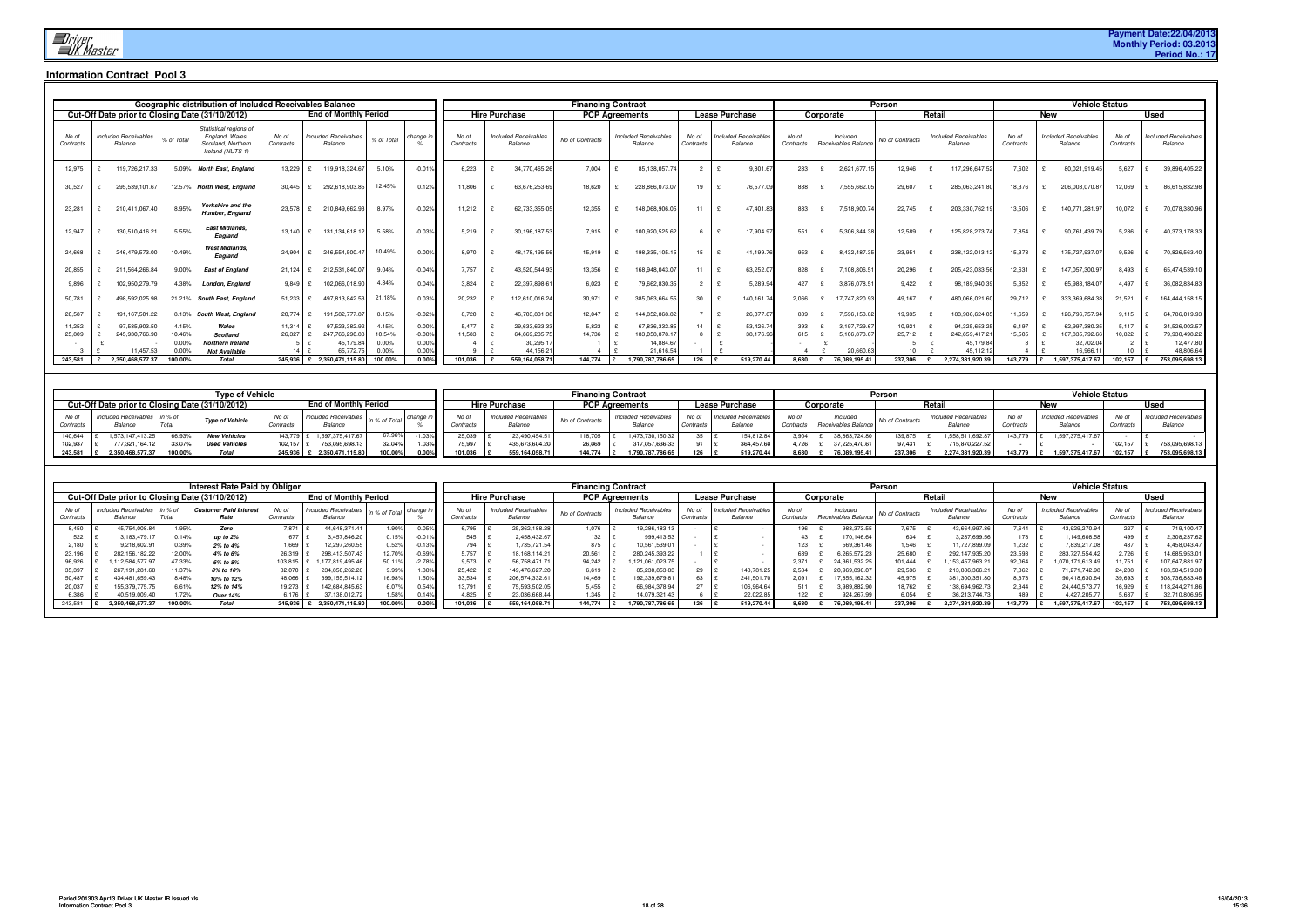

|                    |                                                 |                    | <b>Age of Vehicle</b> |                    |                              |                         |       |                    |                                    |                 | <b>Financing Contract</b>              |                    |                                    |            |                 | <b>Person</b>                      |                    |                                    |                   | <b>Vehicle Status</b>           |                    |                                    |
|--------------------|-------------------------------------------------|--------------------|-----------------------|--------------------|------------------------------|-------------------------|-------|--------------------|------------------------------------|-----------------|----------------------------------------|--------------------|------------------------------------|------------|-----------------|------------------------------------|--------------------|------------------------------------|-------------------|---------------------------------|--------------------|------------------------------------|
|                    | Cut-Off Date prior to Closing Date (31/10/2012) |                    |                       |                    | <b>End of Monthly Period</b> |                         |       |                    | <b>Hire Purchase</b>               |                 | <b>PCP Agreements</b>                  |                    | <b>Lease Purchase</b>              |            |                 | Corporate                          |                    | Retail                             |                   | New                             |                    | <b>Used</b>                        |
| No of<br>Contracts | <b>Included Receivables</b><br>Balance          | in $%$ of<br>Total | <b>Age of Vehicle</b> | No of<br>Contracts | Included Receivables Balance | in % of change<br>Total |       | No of<br>Contracts | Included<br>Receivables<br>Balance | No of Contracts | <b>Included Receivables</b><br>Balance | No of<br>Contracts | Included<br>Receivables<br>Balance |            | No of Contract: | Included<br>Receivables<br>Balance | No of<br>Contracts | Included<br>Receivables<br>Balance | No o<br>Contracts | Included<br>Receivables Balance | No of<br>Contracts | Included<br>Receivables<br>Balance |
| 140,644            | 1.573.147.413.25                                | 66.93%             | <b>New Vehicle</b>    | 143.779            | 1.597.375.417.6              | 67.96%                  | 1.03% | 25.039             | 123.490.454.51                     | 118,705         | 1,473,730,150.32                       | $35 \pm$           |                                    | 154,812.84 | 3.904           | 38,863,724.80                      | 139.875            | £1,558,511,692.87                  | 143.779           | £ 1,597,375,417.67              |                    |                                    |
| 14,769             | 148,606,471.                                    | 6.32%              | $\leq$ 1 year         | 15,365             | 152,291,722.87               | 6.48%                   |       |                    | 55,207,105.8                       | 7,223           | 96,951,482.38                          | 16                 |                                    | 133,134.6  | 1,095           | 9,882,798.7                        | 14.270             | 142,408,924.08                     |                   |                                 | 15.365             | 152,291,722.8                      |
| 32.803             | 287.748.648.64                                  | 12.24%             | $1-2$ yrs             | 32.299             | 276,333,251.06               | 11.76%                  | 0.49% | 19.597             | 122.265.467.16                     | 12,659          | 153,906,613.70                         | 43.                |                                    | 161,170.20 | 2.043           | 16.983.428.7                       | 30.256             | 259.349.822.29                     |                   |                                 | 32.299             | 276.333.251.06                     |
| 16.110             | 121.629.036.21                                  | 5.17%              | $2-3$ vrs             | 15.847             | 115,711,840.28               | 4.92%                   | 0.25% | 11.535             | 68.349.719.56                      | 4.289           | 47,293,969.92                          | 23                 |                                    | 68,150.80  | 7091            | 5.035.530.61                       | 15.138             | 110.676.309.67                     |                   |                                 | 15.847             | 115.711.840.28                     |
| 39,255             | 219,337,007.51                                  | 9.33%              | > 3vrs                | 38,646             | 208,758,883.92               | 8.88%                   | 0.45% | 36,739             | 189,851,311.67                     | 1,898           | 18,905,570.33                          |                    |                                    | 2,001.9    |                 | 5,323,712.44                       |                    | 203,435,171.48                     |                   |                                 | 38.646             | 208,758,883.92                     |
| 102,937            | 777,321,164.12                                  | 33.07%             | <b>Used vehicles</b>  | 102.157            | 753,095,698.1                | 32.04%                  |       | 75.99              | 435.673.604.20                     | 26,069          | 317.057.636.33                         | 91E                |                                    | 364,457.60 | 4.726           | 37.225.470.6                       | 97.431             | 715.870.227.52                     |                   |                                 | 102.157            | 753,095,698.1                      |
| 243,581            | 2,350,468,577.37                                | 100.00%            | Total                 | 245,936            | 2,350,471,115.80             | 100.00%                 | 0.00% | 101.036            | 559,164,058.71                     | 144,774         | 1,790,787,786.65                       | $126$ £            |                                    | 519,270.44 | 8,630           | 76,089,195.41                      | 237.306            | £2,274,381,920.39                  | 143,779           | £ 1,597,375,417.67              | 102,157            | 753,095,698.1                      |

|                    |                                                 |                  | <b>Type of Financing Contract</b>    |                    |                              |         |          |                    |                                   |                 | <b>Financing Contract</b>              |                    |                                    |             | Persor                             |                    |                                    |           |                                 | <b>Vehicle Status</b> |                                    |
|--------------------|-------------------------------------------------|------------------|--------------------------------------|--------------------|------------------------------|---------|----------|--------------------|-----------------------------------|-----------------|----------------------------------------|--------------------|------------------------------------|-------------|------------------------------------|--------------------|------------------------------------|-----------|---------------------------------|-----------------------|------------------------------------|
|                    | Cut-Off Date prior to Closing Date (31/10/2012) |                  |                                      |                    | <b>End of Monthly Period</b> |         |          |                    | <b>Hire Purchase</b>              |                 | <b>PCP Agreements</b>                  |                    | <b>Lease Purchase</b>              |             | Corporate                          |                    | Retai                              |           |                                 |                       | <b>Used</b>                        |
| No of<br>Contracts | Included Receivables<br>Balance                 | in % of<br>Total | <b>Type of Financing</b><br>Contract | No of<br>Contracts | Included Receivables Balance | in % of | change   | No of<br>Contracts | Included<br>Receivable<br>Balance | No of Contract. | <b>Included Receivables</b><br>Balance | No of<br>Contracts | Included<br>Receivables<br>Balance | of Contract | Included<br>Receivables<br>Balance | No of<br>Contracts | Included<br>Receivables<br>Balance | Contracts | Included<br>Receivables Balance | No of<br>Contracts    | Included<br>Receivables<br>Balance |
| 104,008            | 592.735.450.91                                  | 25.22%           | <b>Hire Purchase</b>                 | 101.036            | 559, 164, 058.7              | 23.79%  |          | 101,036            | 559.164.058.71                    |                 |                                        |                    |                                    | 6,765       | 52.695.310.77                      | 94,27              | 506.468.747.94                     | 25.039    | 123,490,454.51                  | 75.997                | 435,673,604.20                     |
| 139,258            | ,755,825,586.24                                 | 74.70%           | Personal Contract<br>Purchase        | 144.774            | 1,790,787,786.65             | 76.19%  | 1.49%    |                    |                                   | 144.774         | ,790,787,786.65                        |                    |                                    | .858        | 23,379,825.9                       | 142,916            | £1,767,407,960.7                   | 18,705    | <sup>€</sup> 1,473,730,150.3≿   | 26,069                | £ 317,057,636.33                   |
|                    | 907,540.22                                      |                  | <b>Lease Purchase</b>                | 1261               | 519,270.44                   | 0.02%   | $0.06\%$ |                    |                                   |                 |                                        |                    | 519,270.44                         |             | 14,058.74                          |                    | 505,211.70                         |           | 154,812.84                      |                       | 364,457.60                         |
| 243,581            | 2,350,468,577.37                                | 100.00%          | <b>Total</b>                         | 245,936            | 2,350,471,115.80             | 100.00% |          | 101,036            | 559,164,058.7                     | 144,774         | 1,790,787,786.65                       | 126                | 519,270.44                         | 8,630       | 76,089,195.41                      | 237,306            | £2,274,381,920.39                  | 143,779   | £1,597,375,417.67               | 102.157               | 753,095,698.13                     |

|                   |                                                 |              | Down payment      |                    |                              |                |                 |                    |                                    |                 | <b>Financing Contract</b>              |                    |                                    |                          | Persor                             |                    |                                    |                    | <b>Vehicle Status</b>           |                    |                                    |
|-------------------|-------------------------------------------------|--------------|-------------------|--------------------|------------------------------|----------------|-----------------|--------------------|------------------------------------|-----------------|----------------------------------------|--------------------|------------------------------------|--------------------------|------------------------------------|--------------------|------------------------------------|--------------------|---------------------------------|--------------------|------------------------------------|
|                   | Cut-Off Date prior to Closing Date (31/10/2012) |              |                   |                    | <b>End of Monthly Period</b> |                |                 |                    | <b>Hire Purchase</b>               |                 | <b>PCP Agreements</b>                  |                    | Lease Purchase                     |                          | Corporate                          |                    | Retai                              |                    | <b>New</b>                      |                    | <b>Used</b>                        |
| No of<br>Contract | <b>Included Receivables</b><br>Balance          | % of Total   | Down Payment(£)   | No of<br>Contract. | Included Receivables Balance | % of Total     | chano           | No of<br>Contracts | Included<br>Receivables<br>Balance | No of Contract. | <b>Included Receivables</b><br>Balance | No of<br>Contracts | Included<br>Receivables<br>Balance | No of Contract           | Included<br>Receivables<br>Balance | No of<br>Contracts | Included<br>Receivables<br>Balance | No of<br>Contracts | Included<br>Receivables Balance | No of<br>Contracts | Included<br>Receivables<br>Balance |
| 9,677             | 63,212,529.9                                    | 2.69%        | <b>No Deposit</b> | 9.290              | 59,304,663.7                 | 2.52%          |                 | 7.435              | 38,365,877.0                       | 1,838           | 20,876,645.8                           | 17                 | 62,140.82                          | 368                      | 2,756,997.22                       | 8.922              | 56,547,666.                        | .431               | 14,835,401.8                    | 7,859              | 44,469,261.8                       |
| 75,844            | 667, 145, 934.3                                 | 28.38%       | Less than 2,000   | 76,835             | 662,738,606.3                |                | 19%             | 28,26              | 169, 152, 936.9                    | 48,514          | 493,369,613.23                         | 58                 | 216,056.1                          | 1,685                    |                                    | 75,150             | 648,549,217                        | 42.748             | 414,298,596.22                  | 34.087             | 248,440,010.1                      |
| 82,182            | 818,317,765.6                                   | 34.82%       | $2,000 - 5,000$   | 82,788             | 821,380,686.                 |                |                 | 26,783             | 150,614,078.7                      | 55,977          | 670,658,691.62                         | 28                 | 107,916.3                          | 3,211                    |                                    | 79,577             | 792,822,378                        | 52.489             | 585,079,153.1                   | 30,299             | 236,301,533.5                      |
| 31,679            | 348,064,669.62                                  | 14.81%       | 5,000 - 7,000     | 32,237             | 351,763,518.4                | 14.97          | $-0.16%$        | 12,56              | 64,268,241.0                       | 19,667          | 287,430,371.69                         |                    | 64,905.6                           | 1,221                    | 1,850,011.                         | 31,016             | 339,913,506.                       | 21,200             | 264,196,926.6                   | 11,037             | 87,566,591.                        |
| 22,951            | 245,613,889.4                                   | 10.45%       | 7,000 - 10,000    | 23,339             | 246,684,971.65               | 10.50%         | $-0.05^{\circ}$ | 12,304             | 63,086,557.27                      | 11,025          | 183,562,934.53                         | 10                 | 35,479.85                          | 1,048                    | 9,420,722.                         | 22,29              | 237,264,249.4                      | 14,209             | 178,094,255.6                   | 9,130              | 68,590,716.0                       |
| 7,625             | 75,212,928.9                                    | 3.20%        | 10,000 - 12,000   | 7,793              | 76,334,504.08                | 3.25%          | $-0.05%$        | 4,887              | 25,420,752.9                       | 2,905           | 50,913,751.1                           |                    |                                    | 386                      | 3,364,576.8                        | 7,407              | 72,969,927.2                       | 4.316              | 51,938,199.5                    | 3.477              | 24,396,304.5                       |
|                   | 64,636,979.9                                    | 2.75%        | 12,000 - 15,000   | 6,744              | 65,049,549.48                | $2.77^{\circ}$ | $-0.02%$        | 4.154              | 21,484,698.87                      | 2,589           | 43,564,850.61                          |                    |                                    | 344                      | 2,888,085.62                       | 6.400              | 62,161,463.8                       | 3.703              | 43,985,448.9                    | $3,04^{\circ}$     | 21,064,100.50                      |
| 2,553             | 25,023,410.41                                   | 1.06%        | 15,000 - 17,000   | 2,581              | 25,092,423.1                 | 1.07%          | 0.00%           | 1.554              | 8,087,225.92                       | 1,027           | 17,005,197.7                           |                    |                                    | 141                      | 142.492.8                          | 2.440              | 23,949,930.                        | .480               | 17,474,790.7                    | 1.101              | 7,617,632.92                       |
| 2,159             | 21,283,461.43                                   | 0.91%        | 17,000 - 20,000   | 2,179              | 21,214,222.1                 | $0.90^\circ$   | 0.00%           | 1.446              | 8,093,796.26                       | 733             | 13,120,425.89                          |                    |                                    | 122                      | 1.045.158.6                        | 2,05               | 20,169,063.5                       | .138               | 14,172,269.7                    | 1,041              | 7,041,952.3                        |
| 1,450             | 14,635,293.37                                   | 0.62%        | 20,000 - 25,000   | 1,454              | 14,253,231.62                | 1.61°          | 0.02%           | 1.038              | 6,077,214.47                       | 416             | 8,176,017.                             |                    |                                    | $\overline{\phantom{a}}$ | 632.011.                           | .378               | 13,621,219.8                       | 760                | 9,589,209.82                    | 694                | 4,664,021.8                        |
| 452               | 4,214,289.5                                     | 0.18%        | 25,000 - 30,000   |                    | 4,192,535.9                  | .18%           | $0.00\%$        |                    | 2,475,554.88                       | 69              | 1,716,981.0,                           |                    |                                    |                          | 18,625.                            |                    | 4,073,910.9                        | 204                | 2,632,921.                      | 244                | 1,559,614.9                        |
|                   | 3.107.424.72                                    | 1.13%        | Over 30,000       | 248                | 2.462.202.02                 |                |                 |                    | 2.037.124.3                        |                 | 392,306.05                             |                    | 32.771.f                           |                          | 22.816.4                           |                    | 2.339.385.5                        | 101                | 1.078.244.25                    |                    | 1,383,957.                         |
|                   | 2,350,468,577.37                                | $0.00^\circ$ | Total             | 245,936            | 2,350,471,                   |                |                 |                    | 559,164,058.                       | 44,774          | ,790,787,786.65                        | 126                | 519,270.4                          | 8,630                    | 76,089,195.41                      | 237,306            |                                    | 143,779            |                                 | 102,157            | 753,095,698.1                      |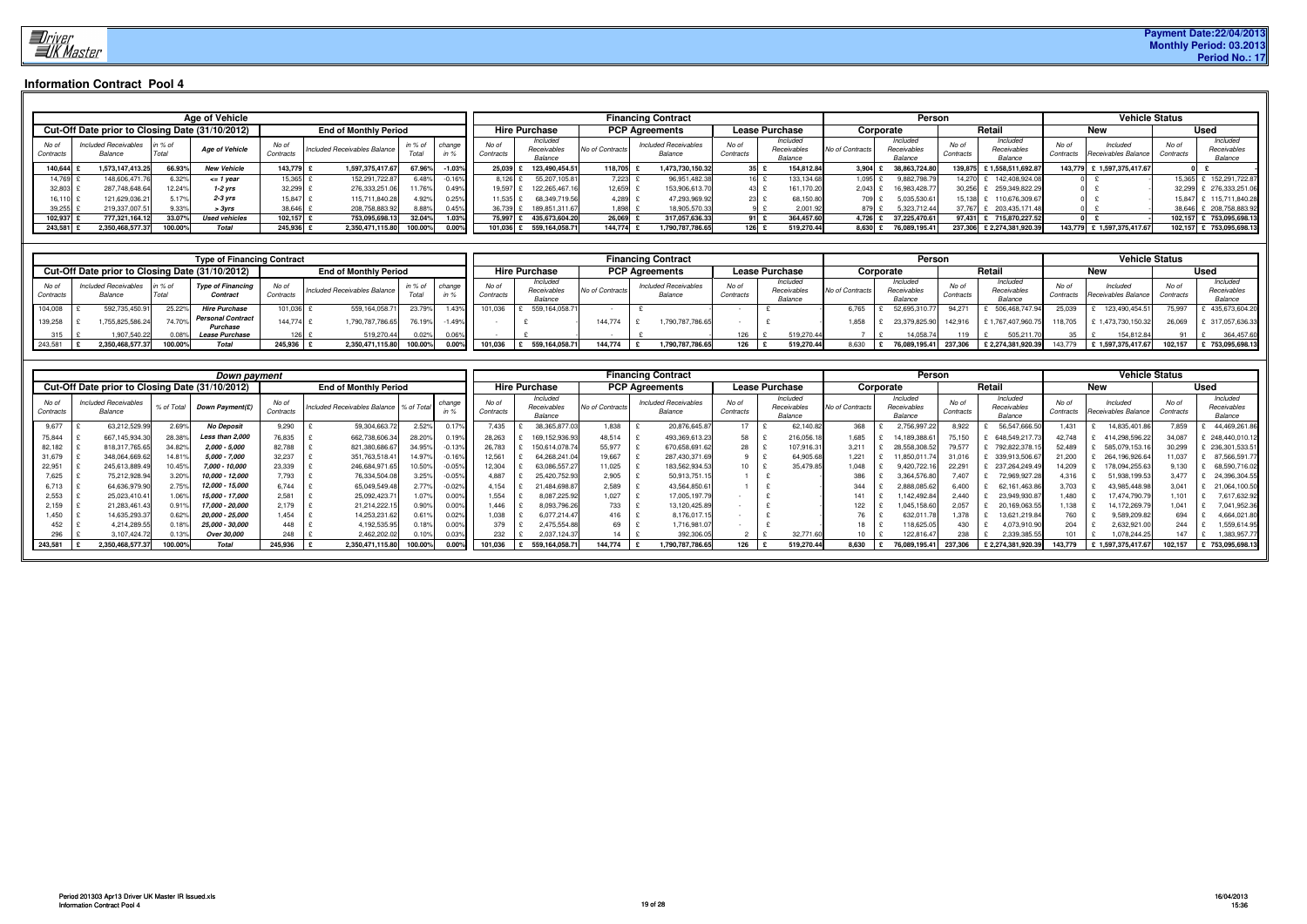**Payment Date:22/04/2013 Monthly Period: 03.2013 Period No.: 17**

|                 |                                        |                                                 | <b>Balloons as of the Monthly Period</b> |                    |                                        |                        |                 |                 |                                        | <b>Financing Contract</b> |                                        |                   |                                |                   |                                 | Person             |                                        |                    |                                        | <b>VehicleStatus</b> |                                        |
|-----------------|----------------------------------------|-------------------------------------------------|------------------------------------------|--------------------|----------------------------------------|------------------------|-----------------|-----------------|----------------------------------------|---------------------------|----------------------------------------|-------------------|--------------------------------|-------------------|---------------------------------|--------------------|----------------------------------------|--------------------|----------------------------------------|----------------------|----------------------------------------|
|                 |                                        | Cut-Off Date prior to Closing Date (31/10/2012) |                                          |                    | <b>End of Monthly Period</b>           |                        |                 |                 | <b>Hire Purchase</b>                   | <b>PCP Agreements</b>     |                                        |                   | <b>Lease Purchase</b>          |                   | Corporate                       |                    | Retai.                                 |                    | <b>New</b>                             |                      | <b>Used</b>                            |
| No of Contracts | <b>Included Receivables</b><br>Balance | % of Total                                      | Remaining term                           | No of<br>Contracts | <b>Included Receivables</b><br>Balance | % of Total change in % |                 | No of Contracts | <b>Included Receivables</b><br>Balance | No of Contracts           | <b>Included Receivables</b><br>Balance | No of<br>Contract | ncluded Receivables<br>Balance | No o<br>Contracts | Included Receivables<br>Balance | No of<br>Contracts | <b>Included Receivables</b><br>Balance | No of<br>Contracts | <b>Included Receivables</b><br>Balance | No of<br>Contracts   | <b>Included Receivables</b><br>Balance |
| 8.426           | 50,941,520                             | 4.94%                                           |                                          | 9,939              | 66,320,785.05                          | 6.13%                  | $-1.20^{\circ}$ |                 |                                        | 9,838                     | 66,024,337.52                          | 101               | 296,447.53                     | 223               | 1,389,914.23                    | 9.716              | 64,930,870.82                          | 7.628              | 52,229,364.28                          | 2,311                | 14,091,420.7                           |
| 12,299          | 92,218,072                             | 8.93%                                           | $6 - 10$                                 | 14.070             | 101,899,087.83                         | 9.42%                  | $-0.49%$        |                 |                                        | 14,047                    | 101.784.782.71                         | 23                | 114,305.1                      | 254               | 1,882,082.53                    | 13,816             | 100,017,005.30                         | 11.350             | 83,576,003.1                           | 2,720                | 18,323,084.66                          |
| 16,188          | 117,272,526                            | 11.36%                                          |                                          | 19,578             | 141,788,723.23                         | 13.11%                 | $-1.759$        |                 |                                        | 19,576                    | 141.777.146.53                         |                   | 11,576.7                       | 325               | 2,477,970.88                    | 19,253             | 139,310,752.35                         | 16.472             | 120,123,313.42                         | 3,106                | 21,665,409.8                           |
| 21,028          | 152,524,279                            | 14.78%                                          | $16 - 20$                                | 20,160             | 144,884,601.94                         | 13.40%                 | 1.38%           |                 |                                        | 20,160                    | 144,884,601.94                         |                   |                                | 268               | 1,962,701.41                    | 19,892             | 142,921,900.53                         |                    | 119,694,316.03                         | 3,519                | 25,190,285.9                           |
| 20,396          | 146,740,932                            | 14.22%                                          | $21 - 25$                                | 22,790             | 168,839,403.27                         | 15.61%                 | 1.40%           |                 |                                        | 22,790                    | 168.839.403.27                         |                   |                                | 289               | 2,123,172.15                    | 22,501             | 166,716,231.12                         | 19.439             | 145,521,178.15                         | 3,351                | 23,318,225.1                           |
| 21,246          | 156,664,281                            | 15.18%                                          | $26 - 30$                                | 26,491             | 196,580,303.07                         | 18.18%                 | $-3.00%$        |                 |                                        | 26,491                    | 196.580.303.07                         |                   |                                | 284               | 2,102,513.33                    | 26,207             | 194.477.789.7                          |                    | 167, 355, 134.65                       | 4.114                | 29,225,168.42                          |
| 22,40           | 167,501,590                            | 16.23%                                          | $-35$                                    | 14.424             | 106,527,208.7                          | 9.85%                  | 6.38%           |                 |                                        | 14.424                    | 106,527,208.7                          |                   |                                | 18                | 817,490.27                      | 14.306             | 105,709,718.46                         | 11,060             | 82,661,667.12                          | 3,364                | 23,865,541.61                          |
| 7,047           | 52,379,336                             | 5.07%                                           | $36 - 40$                                | 11,285             | 93,572,017.29                          | 8.65%                  | $-3.58%$        |                 |                                        | 11,285                    | 93,572,017.29                          |                   |                                |                   | 551,704.70                      | 11,211             | 93,020,312.59                          | 9,006              | 76,878,478.80                          | 2,279                | 16,693,538.49                          |
| 7,953           | 70,433,904                             | 6.82%                                           | $-45$                                    | 5.569              | 54,693,422.45                          | 5.06%                  | 1.77%           |                 |                                        | 5,569                     | 54,693,422.45                          |                   |                                |                   | 259,842.15                      | 5,540              | 54,433,580.30                          | 1,333              | 44,326,106.74                          | 1,236                | 10,367,315.7                           |
| 2,589           | 25,525,168                             | 2.47°                                           | $46 - 50$                                | 594                | 6,234,567.62                           | 0.58%                  | 1.90%           |                 |                                        | 594                       | 3,234,567.62                           |                   |                                |                   | 9,405.00                        | 593                | 6,225,162.62                           |                    | 1,860,236.15                           | 160                  | 1,374,331.47                           |
|                 |                                        | 0.00%                                           | - 55                                     |                    |                                        |                        | 0.00%           |                 |                                        |                           |                                        |                   |                                |                   |                                 |                    |                                        |                    |                                        |                      |                                        |
|                 |                                        | 0.00%                                           | $56 - 60$                                |                    |                                        |                        | 0.00%           |                 |                                        |                           |                                        |                   |                                |                   |                                 |                    |                                        |                    |                                        |                      |                                        |
|                 |                                        | 0.00                                            |                                          |                    |                                        |                        | $0.00^{\circ}$  |                 |                                        |                           |                                        |                   |                                |                   |                                 |                    |                                        |                    |                                        |                      |                                        |
| 139.573         | 1,032,201,608.97                       | 100.00%                                         | <b>Total</b>                             | 144.900            | 1,081,340,120.48                       | 100.00%                | 0.00%           |                 |                                        | 144.774                   | £1,080,917,791.13                      | 126               | 422.329.35                     | 1.865             | 13,576,796.65                   | 143.035            | £ 1,067,763,323.83                     | 118,740            | 897,225,798.51                         | 26,160               | 184,114,321.97                         |

|                                                        | 0.007<br>0.00%<br>0.00% | ິນ - ນິນ<br>$56 - 60$<br>> 60 | l £                          |                                  | 0.007<br>0.00%<br>0.00% | v.vv<br>0.00%<br>0.00% |                  |                                      |                           |                                  |                      | Ι£<br>$\sim$                        | $\sim$         | $\sim$                        |                  | £                                       |                  |                                  |                      |                                 |
|--------------------------------------------------------|-------------------------|-------------------------------|------------------------------|----------------------------------|-------------------------|------------------------|------------------|--------------------------------------|---------------------------|----------------------------------|----------------------|-------------------------------------|----------------|-------------------------------|------------------|-----------------------------------------|------------------|----------------------------------|----------------------|---------------------------------|
| 139,573 £ 1,032,201,608.97                             | 100.00%                 | Total                         |                              | 144,900 £ 1,081,340,120.48       | 100.00%                 | $0.00\%$               | $\sim$           | £<br>$\sim$ $-$                      |                           | 144,774 £ 1,080,917,791.13       | 126 £                | 422,329.35                          | $1,865$   £    | 13,576,796.65                 |                  | 143,035 £ 1,067,763,323.83              | 118,740          | £ 897,225,798.51                 | 26,160 E             | 184,114,321.97                  |
|                                                        |                         |                               |                              |                                  |                         |                        |                  |                                      |                           |                                  |                      |                                     |                |                               |                  |                                         |                  |                                  |                      |                                 |
| Cut-Off Date prior to Closing Date (31/10/2012)        |                         | <b>Months Seasoned</b>        |                              | <b>End of Monthly Period</b>     |                         |                        |                  | <b>Hire Purchase</b>                 | <b>Financing Contract</b> | <b>PCP Agreements</b>            |                      | <b>Lease Purchase</b>               |                | Corporate                     | Person           | Retail                                  |                  | <b>New</b>                       | <b>VehicleStatus</b> | <b>Used</b>                     |
| ncluded Receivables                                    |                         |                               | No of                        | <b>Included Receivables</b>      |                         |                        |                  | <b>Included Receivables</b>          |                           | Included Receivables             | No of                | Included Receivable.                | No of          | <b>Included Receivables</b>   | No of            | Included Receivables                    | No of            | Included Receivables             | No of                | <b>Included Receivables</b>     |
| No of Contracts<br>Balance                             | % of Total              | Seasoned                      | Contracts                    | Balance                          | % of Total              | change in %            | No of Contracts  | Balance                              | No of Contracts           | Balance                          | Contracts            | Balance                             | Contracts      | Balance                       | Contracts        | Balance                                 | Contracts        | Balance                          | Contracts            | Balance                         |
| 464,798,546.88<br>33,445<br>38,622<br>473,668,013.40   | 19.77%<br>20.15%        | < 6<br>$6 - 10$               | 17,265<br>46,212             | 221,732,847.90<br>577,072,245.23 | 9.43%<br>24.55%         | 10.34%<br>$-4.40%$     | 6,484<br>14,133  | 56,396,212.54<br>111,745,288.74      | 10,781<br>32,079          | 165,336,635.36<br>465,326,956.49 |                      | $\sim$                              | 554<br>1,353   | 7,073,827.48<br>16,194,345.87 | 16,711<br>44,859 | 214,659,020.42<br>560,877,899.36        | 9,779<br>30,472  | 142,274,184.04<br>419,576,604.24 | 7,486<br>15,740      | 79,458,663.86<br>157,495,640.99 |
| 39,191<br>418,752,985.67                               | 17.82%<br>16.05%        | $11 - 15$                     | 42,729<br>38,107             | 484,323,327.55<br>368,579,731.13 | 20.61%                  | $-2.79%$<br>0.36%      | 15,375           | 108,656,429.68<br>£                  | 27,354                    | 375,666,897.87                   |                      | l £<br>$\sim$<br>l £<br>$\sim$      | 1,684          | 17,642,694.01                 | 41,045<br>36,617 | 466,680,633.54<br>£                     | 26,440           | 339,751,189.97                   | 16,289               | 144,572,137.58                  |
| 39,420<br>377, 158, 126.75<br>31,710<br>252,826,377.50 | 10.76%                  | $16 - 20$<br>$21 - 25$        | 35,366                       | 308,213,587.73                   | 15.68%<br>13.11%        | $-2.36%$               | 15,121<br>13,660 | 90,644,345.55<br>71,311,983.69       | 22,986<br>21,706          | 277,935,385.58<br>236,901,604.04 |                      | l £<br>$\sim$                       | 1,490<br>1,180 | 13,603,426.47<br>9,659,882.08 | 34,186           | 354,976,304.66<br>298,553,705.65<br>∣£  | 22,169<br>21,814 | 245,549,474.75<br>213,956,953.33 | 15,938<br>13,552     | 123,030,256.38<br>94,256,634.40 |
| 25,098<br>180,579,472.52<br>19,500<br>111,024,990.40   | 7.68%<br>4.72%          | $26 - 30$<br>$31 - 35$        | 26,776<br>20,369             | 191,229,934.14<br>118,595,727.96 | 8.14%<br>5.05%          | $-0.45%$<br>$-0.32%$   | 11,378<br>10,981 | 46,809,892.77<br>£<br>34,962,987.58  | 15,398<br>9,387           | 144,420,041.37<br>83,620,739.82  | $1 \quad \mathbf{E}$ | l £<br>12,000.56                    | 978<br>795     | 6,073,888.31<br>3,571,844.52  | 25,798<br>19,574 | 185, 156, 045.83<br>115,023,883.44<br>£ | 15,485<br>10,172 | 124,149,840.84<br>70,540,296.75  | 11,291<br>10,197     | 67,080,093.30<br>48,055,431.21  |
| 44,240,454.18<br>8,126                                 | 1.88%                   | $36 - 40$                     | 8,171                        | 45,476,618.40                    | 1.93%                   | $-0.05%$               | 5,052            | 18,823,479.77                        | 3,110                     | 26,594,570.83                    | $9$ $\epsilon$       | 58,567.80                           | 268            | 1,382,718.54                  | 7,903            | 44,093,899.86<br>£                      | 3,789            | 25,358,763.56                    | 4,382                | 20,117,854.84                   |
| 4,791<br>19,735,969.19<br>5,565,546.87<br>1,965        | 0.84%<br>0.24%          | 41 - 45<br>$46 - 50$          | 5,925<br>l £<br>2,921<br>l £ | 24,191,123.81<br>8,693,020.65    | 1.03%<br>0.37%          | $-0.19%$<br>$-0.13%$   | 4,517<br>2,389   | 12,691,617.67<br>£<br>4,898,390.54   | 1,380<br>482              | 11,335,774.17<br>3,555,137.77    | 28<br>50             | 163,731.97<br>E<br>Ι£<br>239,492.34 | 165<br>79      | 603,536.21<br>188,931.24      | 5,760<br>2,842   | 23,587,587.60<br>£<br>8,504,089.41<br>£ | 2,343<br>783     | 11,863,597.15<br>3,635,664.59    | 3,582<br>2,138       | 12,327,526.66<br>5,057,356.06   |
| 1,117<br>1,837,129.36<br>529<br>299,796.42             | 0.08%<br>0.01%          | $51 - 55$<br>$56 - 60$        | 1,201<br>l £<br>794          | 1,873,799.43<br>485,973.27       | 0.08%<br>0.02%          | 0.00%<br>$-0.01%$      | 1,131<br>762     | 1,726,319.59<br>£<br>485,233.08<br>£ | 56<br>25                  | 93,906.48                        | $14$ £<br>7 £        | 53,573.36<br>740.19                 | 43<br>29       | 78,526.14<br>15,574.54        | 1,158<br>765     | 1,795,273.29<br>£<br>470,398.73<br>£    | 300<br>188       | 593,907.80<br>£<br>120,289.52    | 901<br>606           | 1,279,891.63<br>365,683.75      |
| 67<br>18,831.77                                        | 0.00%                   | > 60                          | 100                          | 3,178.60                         | 0.00%                   | 0.00%                  | 53               | 11,877.51                            | 30                        | 136.87                           | 17                   | 8,835.78                            | 12             |                               | 88               | 3,178.60                                | 45               | 4,651.13                         | 55                   | 1,472.53                        |
| £ 2,350,468,577.37<br>243,581                          | 100.00%                 | <b>Total</b>                  | 245,936                      | £ 2,350,471,115.80               | 100.00%                 | 0.00%                  | 101,036          | 559,164,058.71                       |                           | 144,774 £ 1,790,787,786.65       | $126$ £              | 519,270.44                          | 8,630          | 76,089,195.41                 | 237,306          | £ 2,274,381,920.39                      | 143,779          | £ 1,597,375,417.67               | 102,157 £            | 753,095,698.13                  |
|                                                        |                         |                               |                              |                                  |                         |                        |                  |                                      |                           |                                  |                      |                                     |                |                               |                  |                                         |                  |                                  |                      |                                 |
| Period 201303 Apr13 Driver UK Master IR Issued.xls     |                         |                               |                              |                                  |                         |                        |                  |                                      |                           |                                  |                      |                                     |                |                               |                  |                                         |                  |                                  |                      | 16/04/201                       |
| Information Contract Pool 5                            |                         |                               |                              |                                  |                         |                        |                  |                                      | 20 of 28                  |                                  |                      |                                     |                |                               |                  |                                         |                  |                                  |                      | 15:3                            |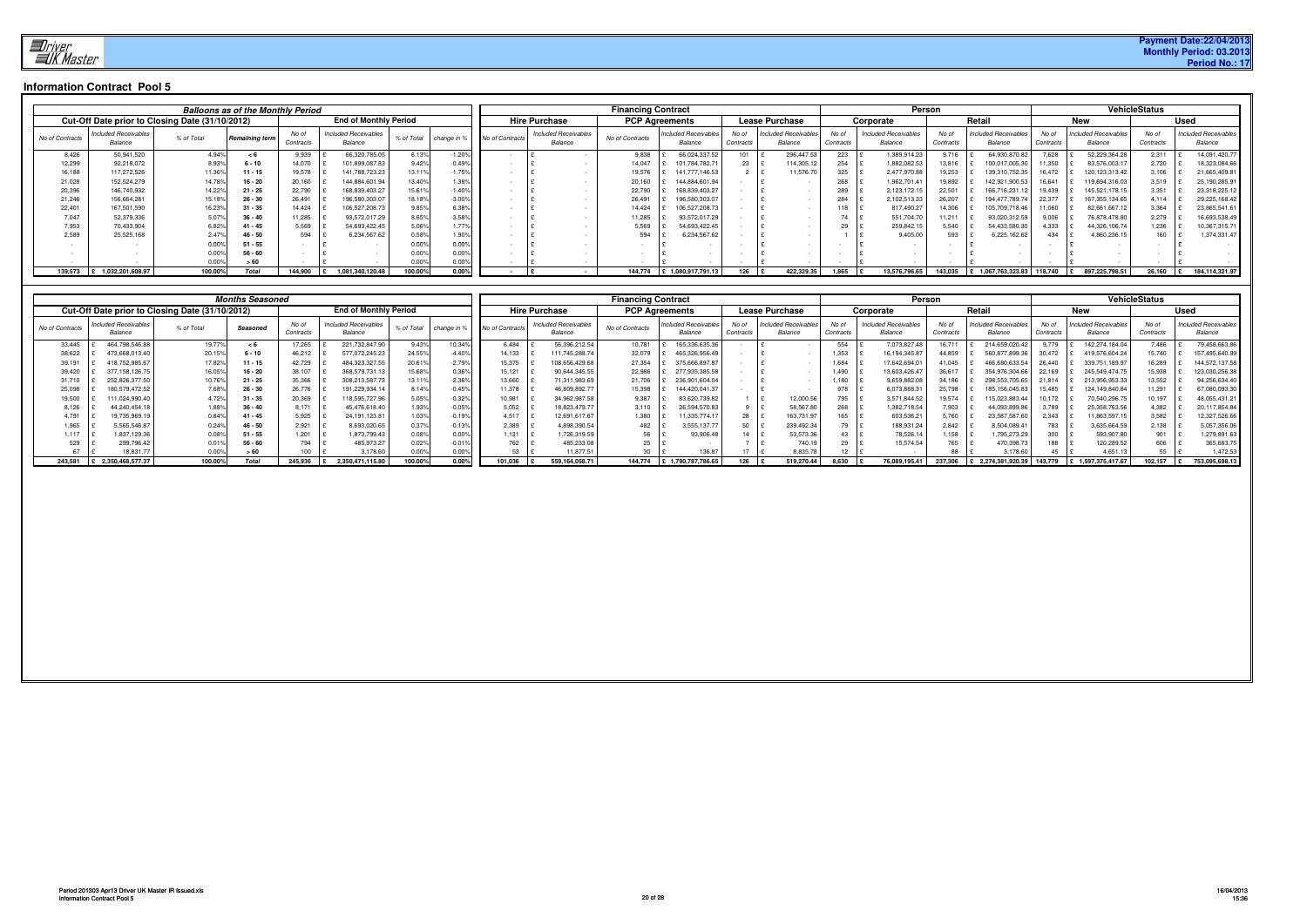

# **Contracts in Arrears**

|                                                    |                                                                                                |               | Contracts in Arrears at the end of the Monthly Period |                |                                        |                |                                    | <b>Financing Contract</b> |                                    |                                    |                            |                                                          |            | Person                                 |                             |                                    | <b>Vehicle Status</b> |                                                             |              |
|----------------------------------------------------|------------------------------------------------------------------------------------------------|---------------|-------------------------------------------------------|----------------|----------------------------------------|----------------|------------------------------------|---------------------------|------------------------------------|------------------------------------|----------------------------|----------------------------------------------------------|------------|----------------------------------------|-----------------------------|------------------------------------|-----------------------|-------------------------------------------------------------|--------------|
|                                                    |                                                                                                |               |                                                       |                |                                        |                | <b>Hire Purchase</b>               |                           | <b>PCP Agreements</b>              |                                    | <b>Lease Purchase</b>      | Corporate                                                |            | Retail                                 |                             | New                                |                       | <b>Used</b>                                                 |              |
| <b>Months in Arrears</b>                           | % of Total Pool by<br><b>Included Receivables</b><br>Arrears Value<br>Balance<br>Arrears Value |               | % of Total Pool by<br>Balance                         | Arrears Value  | <b>Included Receivables</b><br>Balance | Arrears Value  | Included<br>Receivables<br>Balance | <b>Arrears Value</b>      | Included<br>Receivables<br>Balance | Included<br>Receivables<br>Balance | Corporate<br>Arrears Value | Included Receivables Retail Arrears Value I""<br>Balance |            | <b>Included Receivables</b><br>Balance | <b>New Arrears</b><br>Value | Included<br>Receivables<br>Balance | <b>Used Arrears</b>   |                                                             |              |
| Greater than 0 days, less than 1-<br>month overdue |                                                                                                | 7,784,225.44  | 0.33%                                                 | 103,111,264.09 | 4.39%                                  | 1.883.274.44 £ | 28,155,216.07                      | 5,895,565.91              | 74.917.022.88                      | 5,385.09                           | 39,025.14                  | 3,993,614.81                                             | 320.414.83 | 99,117,649.28 \$                       | 7,463,810.61 £              |                                    |                       | 63,254,130.52 £ 5,094,466.34 £ 39,857,133.57 £ 2,689,759.10 |              |
| 2-month overdue                                    |                                                                                                | 988,543.59    | 0.04%                                                 | 8,240,083.85   | 0.35%                                  | 259.101.48     | 2,734,864.72                       | 721,377.12                | 5,497,065.7                        | 8,064.99                           | 8,153.38 £                 | 336,342.77                                               | 48,375.57  | 7,903,741.08 \$                        | 940,168.02 £                | 4.662.706.01 £                     | 513,564.40 \$         | 3.577.377.84                                                | 474,979.19   |
| 3-month overdue                                    |                                                                                                | 532,333.9     | 0.02%                                                 | 3,196,036.64   | 0.14%                                  | 162.802.88     | 1,396,838.73                       | 341,960.41                | .771.896.28                        | 27,570.62                          | 27,301.63 \$               | 174,690.57                                               | 40.312.84  | 3,021,346.07                           | 492,021.07                  | 1.597.960.51                       | 277,681.79            | 1,598,076.13                                                | 254,652.12   |
| 4-month overdue                                    |                                                                                                | 394,035.83    | 0.02%                                                 | 1,696,345.17   | 0.07%                                  | 114,064.41     | 579,387.35                         | 262,283.79                | 099,319.64 £                       | 17,687.63                          | 17,638.18 ±                | 38,556.86                                                | 12,028.10  | 1,657,788.31                           | 382,007.73                  | 955,005.09                         | 252,568.39            | 741,340.08                                                  | 141,467.44   |
| 5-month overdue                                    |                                                                                                | 508,921.57    | 0.02%                                                 | 1,151,526.79   | 0.05%                                  | 125.419.42     | 360,589.63                         | 383,502.15                | 790,937.16 £                       |                                    |                            | 23.977.27                                                | 7,362.82   | 1.127.549.52                           | 501,558.75                  | 634,602.29                         | 338,549.09            | 516,924.50                                                  | 170.372.48   |
| 6-month overdue                                    |                                                                                                | 241,591.06    | 0.01%                                                 | 485,804.25     | 0.02%                                  | 59,357.10      | 177,179.81                         | 182,054.46                | 305,154.48                         | 179.50                             | 3,469.96                   |                                                          |            | 485,804.25                             | 241,591.06 \$               | 246,079.53                         | 144,892.38            | 239,724.72                                                  | 96,698.68    |
| > 6-month overdue                                  |                                                                                                | 476,294.7     | $0.02\%$                                              | 810,285.20     | 0.03%                                  | 179,797.0      | 291.777.65                         | 273.912.65 \$             | 496.296.22 \$                      | 22.585.09                          | 22.211.33                  | 32,140.20                                                | 17.504.66  | 778.145.00 \$                          | 458,790.09                  | 419.936.91                         | 238.256.98            | 390,348.29                                                  | 238.037.77   |
|                                                    |                                                                                                | 10,925,946.15 | 0.46%                                                 | 118,691,345.99 | 5.05%                                  | 2,783,816.74   | 33,695,853.96                      | 8,060,656.49              | 84,877,692.41                      | 81,472.92                          | 117,799.62                 | 4,599,322.48                                             | 445,998.82 | 114,092,023.51                         | 10,479,947.33               | 71,770,420.86 £                    | 6,859,979.37          | 246,920,925.13                                              | 4,065,966.78 |

|                                                   |               | Live Contracts in Arrears at the end of the Monthly Period |                                 |               |                               |                |                                        | <b>Financing Contract</b>      |                                    |                      |                                    |                                    |                                   | <b>Person</b>                                              |                |                                        | <b>Vehicle Status</b>        |                                                      |                     |
|---------------------------------------------------|---------------|------------------------------------------------------------|---------------------------------|---------------|-------------------------------|----------------|----------------------------------------|--------------------------------|------------------------------------|----------------------|------------------------------------|------------------------------------|-----------------------------------|------------------------------------------------------------|----------------|----------------------------------------|------------------------------|------------------------------------------------------|---------------------|
|                                                   |               |                                                            |                                 |               |                               |                | <b>Hire Purchase</b>                   | <b>PCP Agreements</b>          |                                    |                      | Lease Purchase                     | Corporate                          |                                   | <b>Retail</b>                                              |                | New                                    |                              |                                                      | Used                |
| <b>Months in Arrears</b>                          | Arrears Value | % of Total Pool by<br>Arrears Value                        | Included Receivables<br>Balance |               | % of Total Pool by<br>Balance | Arrears Value  | <b>Included Receivables</b><br>Balance | <b>Arrears Value</b>           | Included<br>Receivables<br>Balance | <b>Arrears Value</b> | Included<br>Receivables<br>Balance | Included<br>Receivables<br>Balance | Corporate<br><b>Arrears Value</b> | I Included Receivables Retail Arrears Value I""<br>Balance |                | <b>Included Receivables</b><br>Balance | <b>New Arrears</b><br>Value  | Included<br>Receivables<br>Balance                   | <b>Used Arrears</b> |
| Greater than 0 days, less than 1<br>month overdue | 3,881,787.50  | 0.03%                                                      |                                 | 99,046,822.53 | 4.21%                         | 1,684,070.83 £ |                                        | 27,911,072.15   £ 2,192,498.35 | 71,096,892.01                      | $5,218.32$   \$      | 38,858.37 £                        | 3,873,550.36                       | 199,624.94                        | 95,173,272.17 \$                                           | 3,682,162.56 £ |                                        |                              | 60,127,994.91   £ 2,023,547.24   £ 38,918,827.62   £ | 1,858,240.26        |
| 2-month overdue                                   | 422,479.7     | 0.01%                                                      |                                 | 7,634,084.00  | 0.32%                         | 212.212.23 £   | 2,674,138.60                           | 210,167.55                     | 4,959,702.58                       | $100.00$ \$          | 242.82                             | 319,407.35                         | 31.296.85                         | 7,314,676.65                                               | 391,182.93 \$  | 4,336,329.87                           |                              | 194,549.49 £ 3,297,754.13 £                          | 227,930.29          |
| 3-month overdue                                   | 239,240.59    | 0.01%                                                      |                                 | 2,864,840.55  | 0.12%                         | 140,918.04     | 1,375,255.20                           | 98,322.55                      | 1,489,585.35                       |                      |                                    | 153,738.39                         | 19,255.37                         | 2,711,102.16                                               | 219,985.22     | 1,416,705.21                           | 94,550.75 £                  | 1,448,135.34                                         | 144,689.84          |
| 4-month overdue                                   | 171,305.9     | 0.00%                                                      |                                 | 1,449,007.58  | 0.06%                         | 88.346.73      | 540,924.90                             | 82,959.21                      | 908,082.68                         |                      |                                    | 36,841.58                          | 10.285.86                         | 1,412,166.00                                               | 161,020.08     | 762,348.52                             | 77.307.43                    | 686,659.06                                           | 93,998.51           |
| 5-month overdue                                   | 111,339.2     | $0.00\%$                                                   |                                 | 725,438.34    | 0.03%                         | 65,455.88      | 283,972.83                             | 45,883.36                      | 441,465.51                         |                      |                                    | 23,330.55                          | 6,702.41                          | 702,107.79 \                                               | 104,636.83     | 342,789.38                             | 48,363.56                    | 382,648.96                                           | 62,975.68           |
| 6-month overdue                                   | 60.543.9      | 0.00%                                                      |                                 | 303,211.81    | 0.01%                         | 34,037.32 £    | 147,014.00                             | 26,327.15                      | 152,727.85                         | 79.50                | 3,469.96                           |                                    |                                   | 303.211.81   9                                             | 60,543.97      | 126,987.23 \$                          | 23.621.77                    | 176,224.58                                           | 36.922.20           |
| > 6-month overdue                                 | 193,154.26    | 0.01%                                                      |                                 | 539,576.08    | 0.02%                         | 107,691.00 \$  | 223,526.00                             | 84,228.03                      | 314.814.85                         | 1,235.23             | 1,235.23                           | 26,060.85                          | 10,996.59                         | 513,515.23                                                 | 182, 157.67    | 275,665.44 £                           | 87,887.74                    | 263,910.64                                           | 105,266.52          |
|                                                   | 5,079,851.28  | $0.07\%$                                                   |                                 | 12,562,980.89 | 4.79%                         | 2.332.732.03   | 33.155.903.68                          | 2.740.386.20                   | 79.363.270.83                      | 6,733.05             | 43,806.38                          | 1.432.929.08                       | 278.162.02                        | 108.130.051.81                                             | 4.801.689.26   |                                        | 67,388,820.56 £ 2,549,827.98 | $E$ 45.174.160.33                                    | 2.530.023.30        |

|                                                   |                 | End of Term Not Paid in Full at the end of the Monthly Period |                                        |                               |                 |                                        | <b>Financing Contract</b> |                                    |                    |                                    |                 |                                    | Person          |                                    |                 | <b>Vehicle Status</b>              |                 |                                    |
|---------------------------------------------------|-----------------|---------------------------------------------------------------|----------------------------------------|-------------------------------|-----------------|----------------------------------------|---------------------------|------------------------------------|--------------------|------------------------------------|-----------------|------------------------------------|-----------------|------------------------------------|-----------------|------------------------------------|-----------------|------------------------------------|
|                                                   |                 |                                                               |                                        |                               |                 | <b>Hire Purchase</b>                   |                           | <b>PCP Agreements</b>              |                    | <b>Lease Purchase</b>              | Corporate       |                                    | Retail          |                                    | <b>New</b>      |                                    |                 | <b>Used</b>                        |
| <b>Months in Arrears</b>                          | No of Contracts | % of Contract Pool by<br>Number                               | <b>Included Receivables</b><br>Balance | % of Total Pool by<br>Balance | No of Contracts | <b>Included Receivables</b><br>Balance | No of Contracts           | Included<br>Receivables<br>Balance | No of<br>Contracts | Included<br>Receivables<br>Balance | No of Contracts | Included<br>Receivables<br>Balance | No of Contracts | Included<br>Receivables<br>Balance | No of Contracts | Included<br>Receivables<br>Balance | No of Contracts | Included<br>Receivables<br>Balance |
| Greater than 0 day, less than 1-<br>month overdue | 353             | 0.14%                                                         | 2,227,157.94                           | 0.09%                         | 22              | 5,763.86                               | 331                       | 2,221,394.08                       |                    |                                    |                 | 112,395.33                         | 340             | 2,114,762.61                       | 273             | £ 1,798,429.50                     | 80              | 428,728.44                         |
| 2-month overdue                                   | $\sim$          | 0.04%                                                         | 432,562.0                              | 0.02%                         | 26              | 8,826.02                               | 69                        | 415,825.50                         |                    | 7,910.56                           |                 | 16,556.18                          | 92              | 416,005.90                         |                 | 253,730.02                         | 50              | 78,832.06                          |
| 3-month overdue                                   |                 | 0.02%                                                         | 245,725.94                             | 0.01%                         |                 | 5,482.00                               | 33                        | 212,942.31                         |                    | 27,301.63                          |                 | 10,497.5                           |                 | 235,228.43                         | 26              | 163,702.64                         | 27              | 82,023.30                          |
| 4-month overdue                                   |                 | 0.02%                                                         | 179,835.54                             | 0.01%                         | 12              | 5,764.08                               | 26                        | 156,433.28                         |                    | 17,638.18                          |                 | 1.715.28                           |                 | 178,120.26                         |                 | 149.341.18                         | 15              | 30,494.36                          |
| 5-month overdue                                   |                 | 0.02%                                                         | 171,918.57                             | 0.01%                         | 1 <sub>0</sub>  | 3,392.10                               | 28                        | 168,526.47                         |                    |                                    |                 |                                    |                 | 171,918.57                         | 22              | 129,057.49                         |                 | 42,861.08                          |
| 6-month overdue                                   |                 | 0.01%                                                         | 79,649.23                              | 0.00%                         |                 | 4,985.61                               | $13 \quad \text{E}$       | 74,663.62                          |                    |                                    |                 |                                    | 20              | 79.649.23                          |                 | 51.910.72                          |                 | 27,738.51                          |
| > 6-month overdue                                 |                 | 0.02%                                                         | 172,455.32                             | 0.01%                         | 24              | 34,431.31                              | $24 \frac{1}{2}$          | 117,941.41                         |                    | 20,082.60                          |                 | 6,079.3                            |                 | 166,375.97                         | 22              | 99,892.67                          | 29              | 72,562.65                          |
|                                                   | 653             | 0.27%                                                         | 3,509,304.62                           | 0.15%                         | 117             | 68,644.98                              | 524                       | 3,367,726.67                       | 12 L               | 72.932.97                          | 22 L            | 147.243.65                         | 631             | 3,362,060.97                       |                 | 427 £ 2,646,064.22                 | 226             | 863,240.40                         |

|                                                   |                 | Early Settlements Not Paid in Full at the end of the Monthly Period |                                        |                               |                 |                                        | <b>Financing Contract</b> |                                    |                    |                                    |                 |                                    | Person          |                                    |                 | <b>Vehicle Status</b>              |                    |                                    |
|---------------------------------------------------|-----------------|---------------------------------------------------------------------|----------------------------------------|-------------------------------|-----------------|----------------------------------------|---------------------------|------------------------------------|--------------------|------------------------------------|-----------------|------------------------------------|-----------------|------------------------------------|-----------------|------------------------------------|--------------------|------------------------------------|
|                                                   |                 |                                                                     |                                        |                               |                 | <b>Hire Purchase</b>                   |                           | <b>PCP Agreements</b>              |                    | <b>Lease Purchase</b>              | Corporate       |                                    | Retail          |                                    | <b>New</b>      |                                    | <b>Used</b>        |                                    |
| <b>Months in Arrears</b>                          | No of Contracts | % of Contract Pool by<br>Number                                     | <b>Included Receivables</b><br>Balance | % of Total Pool by<br>Balance | No of Contracts | <b>Included Receivables</b><br>Balance | No of Contracts           | Included<br>Receivables<br>Balance | No of<br>Contracts | Included<br>Receivables<br>Balance | No of Contracts | Included<br>Receivables<br>Balance | No of Contracts | Included<br>Receivables<br>Balance | No of Contracts | Included<br>Receivables<br>Balance | No of Contracts    | Included<br>Receivables<br>Balance |
| Greater than 0 day, less than 1-<br>month overdue | 246             | 0.10%                                                               | 1,515,006.74                           | 0.06%                         | 58              | 189,544.06                             | 187                       | 1,325,295.9                        |                    | 166.7                              |                 | 7,669.12                           | 243             | 1,507,337.62                       | 169             | 1,128,288.23                       | 77                 | 386,718.51                         |
| 2-month overdue                                   | $\Omega$        | 0.01%                                                               | 93,404.96                              | 0.00%                         |                 | 36,613.81                              | 15                        | 56,791.15                          |                    |                                    |                 | 379.24                             | 29              | 93,025.72                          | 17              | 54,547.48                          | 13                 | 38,857.48                          |
| 3-month overdue                                   |                 | 0.01%                                                               | 28,353.6                               | 0.00%                         |                 | 12,878.55                              |                           | 15.475.12                          |                    |                                    |                 | 10,454.67                          | 13              | 17,899.00                          |                 | 14,774.55                          |                    | 13,579.12                          |
| 4-month overdue                                   |                 | 0.00%                                                               | 29,803.37                              | 0.00%                         |                 | 13,698.35                              |                           | 16,105.02                          |                    |                                    |                 |                                    | 10              | 29,803.37                          |                 | 18,986.44                          |                    | 10,816.93                          |
| 5-month overdue                                   |                 | 0.01%                                                               | 197,558.7                              | 0.01%                         |                 | 51,224.70                              | 16                        | 146,334.0                          |                    |                                    |                 | 646.72                             | 25              | 196,911.99                         | 16              | 145,370.65                         |                    | 52,188.06                          |
| 6-month overdue                                   |                 | 0.01%                                                               | 66,136.45                              | 0.00%                         |                 | 5,118.57                               |                           | 61,017.88                          |                    |                                    |                 |                                    | 14              | 66,136.45                          | 10              | 50,911.29                          |                    | 15,225.16                          |
| > 6-month overdue                                 |                 | $0.00\%$                                                            | 39.479.2                               | 0.00%                         |                 | 20.335.68                              |                           | 19.143.53                          |                    |                                    |                 |                                    |                 | 39.479.21                          |                 | 24.151.88                          |                    | 15.327.33                          |
|                                                   | 34.             | 0.14%                                                               | 1,969,743.11                           | 0.08%                         |                 | 329,413.72                             | 241                       | 1,640,162.62                       |                    | 166.77                             |                 | 19,149.75                          | 342             | .950,593.36                        | 228             | 1,437,030.52                       | $121$ $\mathbf{E}$ | 532,712.59                         |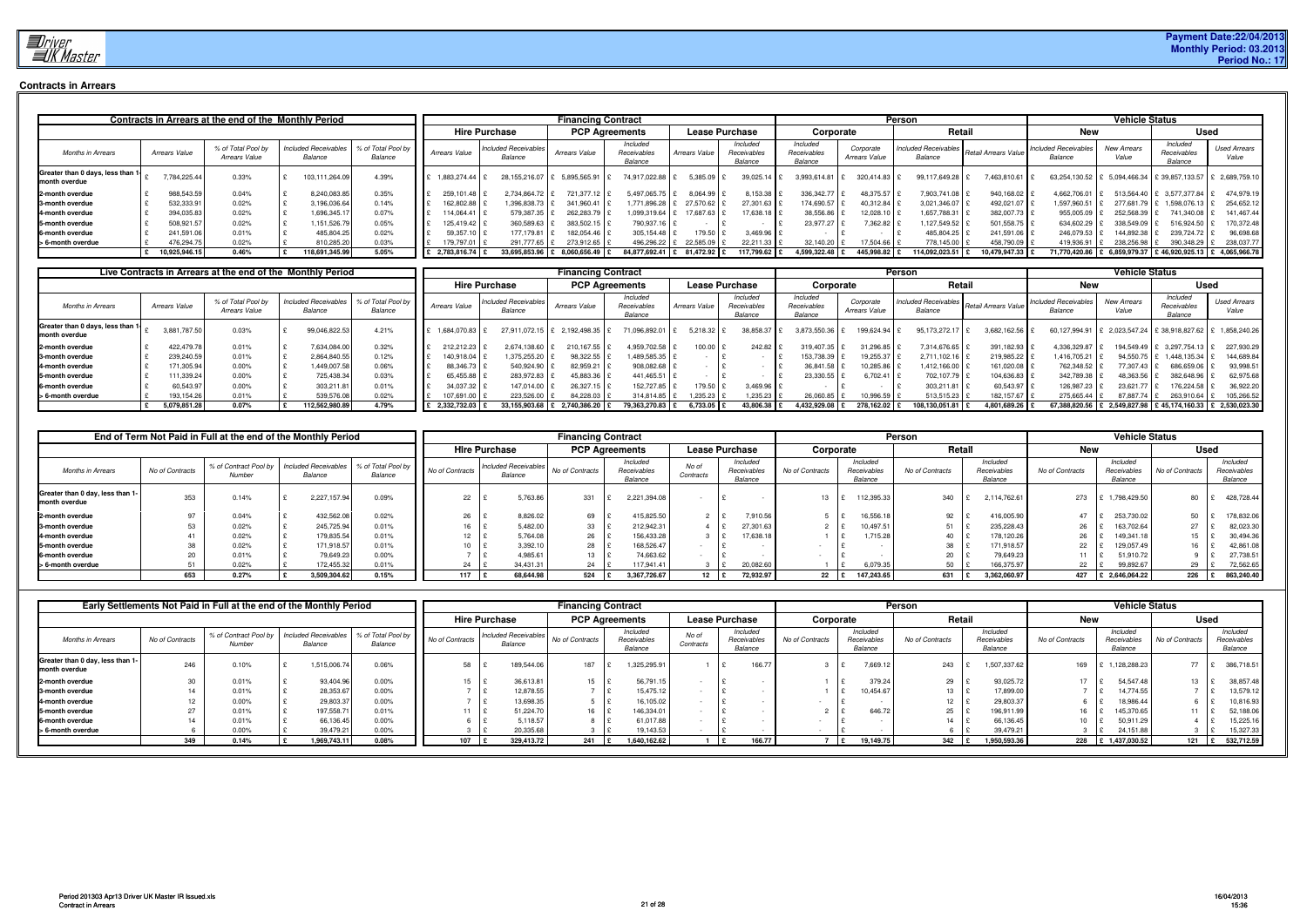

# **Terminated Receivable**

|                                                   |                    | Voluntary Termination Contracts at the end of the Monthly Period |                                        |                               |                 |                                    |                 | <b>Financing Contract</b>          |                 |                                    |                    |                                    | Person                |                                    |                    |                                    | <b>Vehicle Status</b> |                                    |
|---------------------------------------------------|--------------------|------------------------------------------------------------------|----------------------------------------|-------------------------------|-----------------|------------------------------------|-----------------|------------------------------------|-----------------|------------------------------------|--------------------|------------------------------------|-----------------------|------------------------------------|--------------------|------------------------------------|-----------------------|------------------------------------|
|                                                   |                    |                                                                  |                                        |                               |                 | <b>Hire Purchase</b>               |                 | <b>PCP Agreements</b>              |                 | <b>Lease Purchase</b>              |                    | Corporate                          |                       | Retai                              |                    | <b>New</b>                         |                       | <b>Used</b>                        |
| <b>Months from Voluntary Termination</b>          | No of<br>Contracts | % of Contract Pool by<br>Number                                  | <b>Included Receivables</b><br>Balance | % of Total Pool by<br>Balance | No of Contracts | Included<br>Receivables<br>Balance | No of Contracts | Included<br>Receivables<br>Balance | No of Contracts | Included<br>Receivables<br>Balance | No of<br>Contracts | Included<br>Receivables<br>Balance | No of<br>Contracts    | Included<br>Receivables<br>Balance | No of<br>Contracts | Included<br>Receivables<br>Balance | No of<br>Contracts    | Included<br>Receivables<br>Balance |
| <b>Assets in Stock</b>                            | 227                | 0.09%                                                            | 2.249.833.89                           | 0.10%                         | 47              | 317.132.32                         | 179             | .932,701.57                        |                 |                                    |                    | 4.941.01                           | 226                   | 2.244.892.88                       | 122                | 1,354,862.31                       | 105                   | 894,971.58                         |
| Greater than 0 day, less than 1-<br>month overdue | 22                 | 0.01%                                                            | 209,010.36                             | 0.01%                         |                 | 48,836.00                          | 16              | 160,174.36                         |                 |                                    |                    |                                    | 22                    | 209,010.36                         |                    | 88,879.39                          |                       | 120,130.97                         |
| 2-month overdue                                   |                    | 0.00%                                                            | 44,458.28                              | 0.00%                         |                 | 15,286.29                          |                 | 29,171.99                          |                 |                                    |                    |                                    |                       | 44,458.28                          |                    | 7,358.93                           |                       | 37,099.35                          |
| 3-month overdue                                   |                    | 0.00%                                                            | 53,805.19                              | 0.00%                         |                 | 3,222.98                           |                 | 50,582.21                          |                 |                                    |                    |                                    | 10                    | 53,805.1                           |                    | 2,591.32                           |                       | 51,213.87                          |
| 4-month overdue                                   |                    | 0.01%                                                            | 28,134.73                              | 0.00%                         |                 | 19,000.02                          |                 | 9.134.71                           |                 |                                    |                    |                                    | $\overline{1}$<br>5 ا | 28,134.73                          |                    | 24,328.95                          |                       | 3,805.78                           |
| 5-month overdue                                   |                    | 0.01%                                                            | 56,611.17                              | 0.00%                         |                 | 22,000.00                          | 13              | 34,611.17                          |                 |                                    |                    |                                    | 18                    | 56,611.                            |                    | 17,384.77                          |                       | 39,226.40                          |
| 6-month overdue                                   |                    | 0.01%                                                            | 36,806.76                              | 0.00%                         |                 | 20,061.63                          | $-11$           | 16.745.13                          |                 |                                    |                    |                                    | 19                    | 36,806.76                          |                    | 16,270.29                          |                       | 20,536.47                          |
| > 6-month overdue                                 | 32                 | 0.01%                                                            | 58,170.13                              | 0.00%                         | 12              | 13.484.66                          | 19              | 43,791.97                          |                 | 893.50                             |                    |                                    | 32                    | 58.170.13                          |                    | 20,004.21                          |                       | 38,165.92                          |
| <b>Total by Days in Arrears</b>                   | 121                | 0.05%                                                            | 486,996.62                             | 0.02%                         | 42              | 141.891.58                         | 78              | 344.211.54                         |                 | 893.50                             |                    |                                    | 121                   | 486,996.62                         |                    | 176,817.86                         | 70                    | 310,178.76                         |
|                                                   | 348                | 0.14%                                                            | 2,736,830.51                           | 0.12%                         | 89              | 459,023.90                         | 257             | 2,276,913.11                       |                 | 893.50                             |                    | 4.941.01                           | 347                   | 2,731,889.50                       | 173                | 1,531,680.17                       | 175                   | 1,205,150.34<br>$\mathbf{E}$       |

|                                                   |                    | <b>PCP Return Contracts at the end of the Monthly Period</b> |                                        |                               |                 |                                    |                 | <b>Financing Contract</b>          |                       |                                    |                    |                                    | <b>Person</b>      |    |                                    |                    |                                    | <b>Vehicle Status</b> |             |                                    |
|---------------------------------------------------|--------------------|--------------------------------------------------------------|----------------------------------------|-------------------------------|-----------------|------------------------------------|-----------------|------------------------------------|-----------------------|------------------------------------|--------------------|------------------------------------|--------------------|----|------------------------------------|--------------------|------------------------------------|-----------------------|-------------|------------------------------------|
|                                                   |                    |                                                              |                                        |                               |                 | <b>Hire Purchase</b>               |                 | <b>PCP Agreements</b>              | <b>Lease Purchase</b> |                                    |                    | Corporate                          |                    |    | Retail                             |                    | <b>New</b>                         |                       | <b>Used</b> |                                    |
| Months from PCP Return Date                       | No of<br>Contracts | % of Contract Pool by<br>Number                              | <b>Included Receivables</b><br>Balance | % of Total Pool by<br>Balance | No of Contracts | Included<br>Receivables<br>Balance | No of Contracts | Included<br>Receivables<br>Balance | No of Contracts       | Included<br>Receivables<br>Balance | No of<br>Contracts | Included<br>Receivables<br>Balance | No of<br>Contracts |    | Included<br>Receivables<br>Balance | No of<br>Contracts | Included<br>Receivables<br>Balance | No of<br>Contracts    |             | Included<br>Receivables<br>Balance |
| <b>Assets in Stock</b>                            | 83                 | 0.03%                                                        | 663,708                                | 0.03%                         |                 |                                    | 83              | 663,708.14                         |                       |                                    |                    |                                    |                    | 82 | 663,708.1                          |                    | 555.438.87                         |                       |             | 108,269.2                          |
| Greater than 0 day, less than 1-<br>month overdue | 11                 | 0.00%                                                        | 113,266.52                             | 0.00%                         |                 |                                    |                 | 113,266.52                         |                       |                                    |                    |                                    |                    | 11 | 13,266.52                          | 1∩                 | 10,538.49                          |                       |             | 2,728.03                           |
| 2-month overdue                                   |                    | 0.00%                                                        | 35,574.53                              | 0.00%                         |                 |                                    |                 | 35,574.53                          |                       |                                    |                    |                                    |                    |    | 35,574.53                          |                    | 10,739.7                           |                       |             | 24,834.82                          |
| 3-month overdue                                   |                    | 0.00%                                                        | 3,311.29                               | 0.00%                         |                 |                                    |                 | 3,311.29                           |                       |                                    |                    |                                    |                    |    | 3,311.2                            |                    | 186.7                              |                       |             | 3.124.50                           |
| 4-month overdue                                   |                    | $0.00\%$                                                     | 9.563.95                               | 0.00%                         |                 |                                    |                 | 9,563.95                           |                       |                                    |                    |                                    |                    |    | 9,563.9                            |                    |                                    |                       |             | 9,563.95                           |
| 5-month overdue                                   |                    | $0.00\%$                                                     |                                        | 0.00%                         |                 |                                    |                 |                                    |                       |                                    |                    |                                    |                    |    |                                    |                    |                                    |                       |             |                                    |
| 6-month overdue                                   |                    | 0.00%                                                        |                                        | 0.00%                         |                 |                                    |                 |                                    |                       |                                    |                    |                                    |                    |    |                                    |                    |                                    |                       |             |                                    |
| > 6-month overdue                                 |                    | 0.00%                                                        | 604.46                                 | 0.00%                         |                 |                                    |                 | 604.46                             |                       |                                    |                    |                                    |                    |    | 604.4                              |                    | 222.7                              |                       |             | 381.75                             |
| <b>Total by Days in Arrears</b>                   | 21                 | 0.01%                                                        | 162.320.                               | 0.01%                         |                 |                                    | $^{\circ}$      | 162,320.75                         |                       |                                    |                    |                                    | $\sim$             |    | 62.320.                            |                    | 121,687.7                          |                       |             | 40,633.05                          |
|                                                   | 104                | $0.04\%$                                                     | 826,028.89                             | 0.04%                         |                 |                                    | 104             | 826,028.89                         |                       |                                    |                    |                                    | 103                |    | 826,028.89                         | 80                 | 677,126.57                         | 24 $E$                |             | 148,902.32                         |

|                                                |                    | <b>Hostile Terminated Contracts</b> |                                        |                               |                      |                                    | <b>Financing Contract</b> |                                    |                       |                                    |                    |                                    | Person            |                                    |                    |                                    | <b>Vehicle Status</b> |             |                                    |
|------------------------------------------------|--------------------|-------------------------------------|----------------------------------------|-------------------------------|----------------------|------------------------------------|---------------------------|------------------------------------|-----------------------|------------------------------------|--------------------|------------------------------------|-------------------|------------------------------------|--------------------|------------------------------------|-----------------------|-------------|------------------------------------|
|                                                |                    |                                     |                                        |                               | <b>Hire Purchase</b> |                                    | <b>PCP Agreements</b>     |                                    | <b>Lease Purchase</b> |                                    |                    | Corporate                          |                   | Retail                             |                    | <b>New</b>                         |                       | <b>Used</b> |                                    |
| <b>Months from Hostile Termination</b><br>Date | No of<br>Contracts | % of Contract Pool by<br>Number     | <b>Included Receivables</b><br>Balance | % of Total Pool by<br>Balance | No of Contracts      | Included<br>Receivables<br>Balance | No of Contracts           | Included<br>Receivables<br>Balance | No of Contracts       | Included<br>Receivables<br>Balance | No of<br>Contracts | Included<br>Receivables<br>Balance | No o<br>Contracts | Included<br>Receivables<br>Balance | No of<br>Contracts | Included<br>Receivables<br>Balance | No of<br>Contracts    |             | Included<br>Receivables<br>Balance |
| <b>Assets in Stock</b>                         | 31                 |                                     | 258,099.22                             | 0.01%                         | 20                   | 19,169.95                          |                           | 138,929.27                         |                       |                                    |                    |                                    | 31                | 258,099.22                         |                    | 123,793.78                         |                       |             | 134,305.44                         |
| Greater than 0 day, less                       |                    | 0.00%                               | 8,723.71                               | 0.00%                         |                      |                                    |                           | 8,723.7                            |                       |                                    |                    |                                    |                   | 8,723.71                           |                    | 8,723.7                            |                       |             |                                    |
| than 1-month overdue<br>2-month overdue        |                    | 0.00%                               | 20,905.90                              | 0.00%                         |                      |                                    |                           | 20,905.90                          |                       |                                    |                    | 6,306.8                            |                   | 14,599.04                          |                    | 20,905.90                          |                       |             |                                    |
| <b>3-month overdue</b>                         |                    | 0.01%                               | 149,936.67                             | 0.01%                         | 15                   | 68,680.54                          |                           | 81,256.13                          |                       |                                    |                    |                                    | 21                | 149,936.67                         |                    | 59,395.6                           | 17                    |             | 90,541.06                          |
| <b>4-month overdue</b>                         |                    | 0.01%                               | 75.580.71                              | 0.01%                         |                      | 37,893.51                          | 10 <sup>1</sup>           | 137,687.20                         |                       |                                    |                    | 18.209.0                           | 17                | 157,371.66                         |                    | 137,687.20                         |                       |             | 37,893.51                          |
| <b>15-month overdue</b>                        | 55                 | 0.02%                               | 416.897.21                             | 0.02%                         | 26                   | 138,667.28                         | 29                        | 278,229.93                         |                       |                                    |                    | 3.517.85                           | 51                | 413,379.36                         |                    | 204,249.12                         | 36                    |             | 212,648.09                         |
| <b>6-month overdue</b>                         | 44                 | 0.02%                               | 261.731.33                             | 0.01%                         | 19                   | 86,426.59                          | 25                        | 175,304.74                         |                       |                                    |                    | 1,052.89                           | 41                | 260,678.44                         |                    | 157,507.38                         | 25                    |             | 104,223.95                         |
| s 6-month overdue                              | 303                | 0.12%                               | 1.507.476.94                           | 0.06%                         | 192                  | 752.984.12                         | 105                       | 728,609.93                         |                       | 25.882.89                          |                    | 79.945.17                          | 272               | 1.427.531.77                       | 101                | 650,428.38                         | 202                   |             | 857.048.56                         |
| <b>Total by Days in Arrears</b>                | 445                | 0.18%                               | 2,541,252.47                           | $0.11\%$                      | 261                  | 1.084.652.04                       | 178                       | .430.717.54                        |                       | 25.882.89                          |                    | 109.031.82                         | 404               | 2.432.220.65                       | 156                | 1,238,897.30                       | 289                   |             | 1,302,355.17                       |
|                                                | 476                | 0.18%                               | £ 2.799.351.69                         | 0.12%                         | 281                  | 1,203,821.99                       | 189                       | 1.569.646.81                       |                       | 25.882.89                          |                    | 109.031.82                         | 435               | 2.690.319.87                       | 168                | 1,362,691.08                       | 308                   |             | 1,436,660.61                       |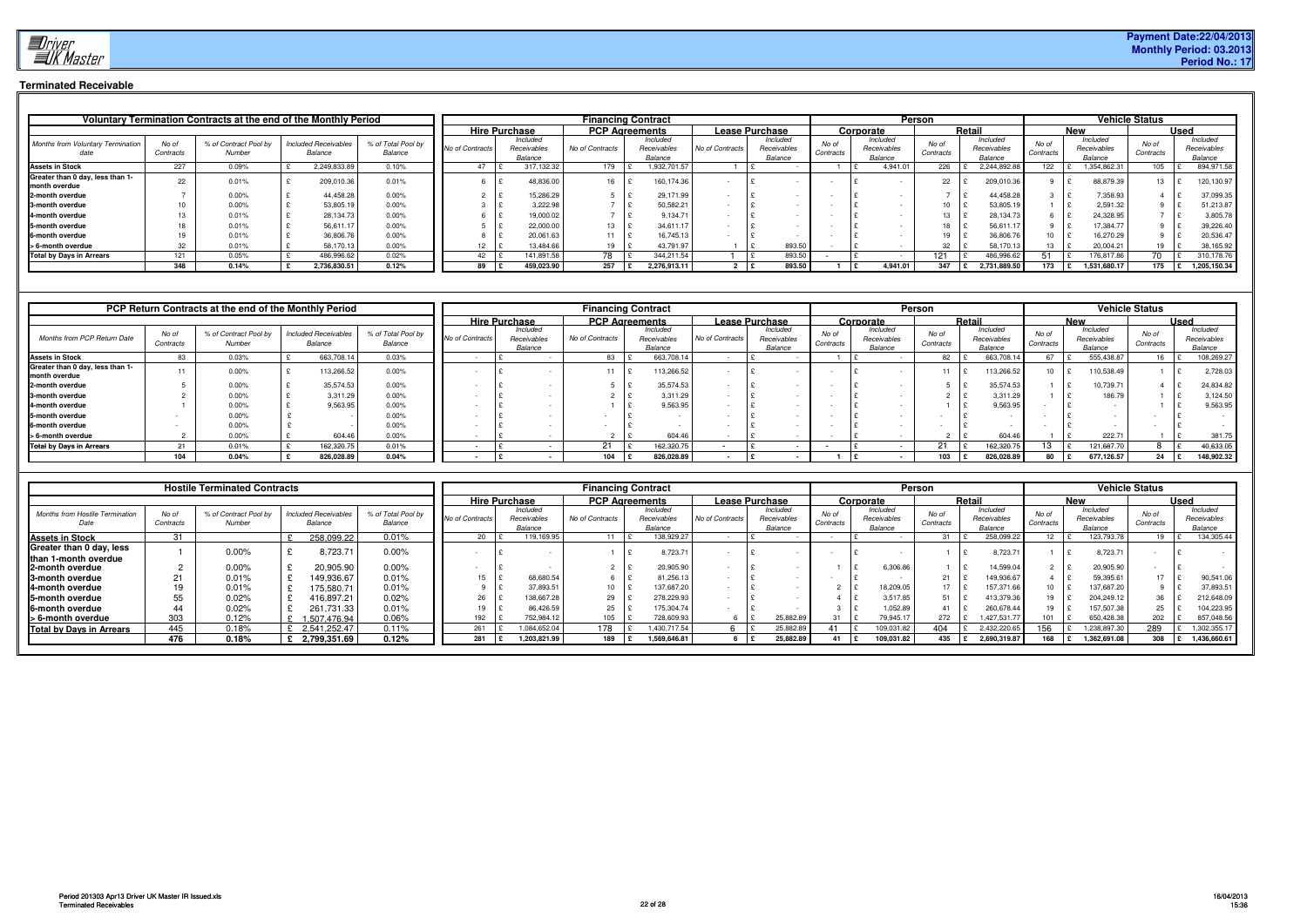|                     | <b>Payment Date:22/04/2013</b> |
|---------------------|--------------------------------|
| Jriver<br>TK Master | Monthly Period: 03.2013        |
|                     | Period No.: 17                 |

# **PCP Return Balance sold in the Monthly Period**

|                                              |                       | 16         |               |                  | 13            |            |
|----------------------------------------------|-----------------------|------------|---------------|------------------|---------------|------------|
| <b>PCP Returns</b>                           | <b>Monthly Period</b> | 28-Feb-13  | $31 - Jan-13$ | $31 - Dec - 13$  | 30-Nov-12     | 31-Oct-12  |
| <b>IPCP Return Balancefor PCP Recoveries</b> | 376.474.78            | 310.874.34 | 434.297.40    | 456.186.54 E     | 751.076.07    | 553.153.89 |
| <b>PCP Recoveries in the Monthly Period</b>  | 382.180.72            | 311.215.18 | 406.911.89    | $392.617.24$   £ | 661.190.49 \$ | 595.596.46 |
| <b>PCP - Net (profit/loss)</b>               | $5,705.94$  -         | 340.84     | 27,385.51     | 63.569.30        | 89.885.58     | 42,442.57  |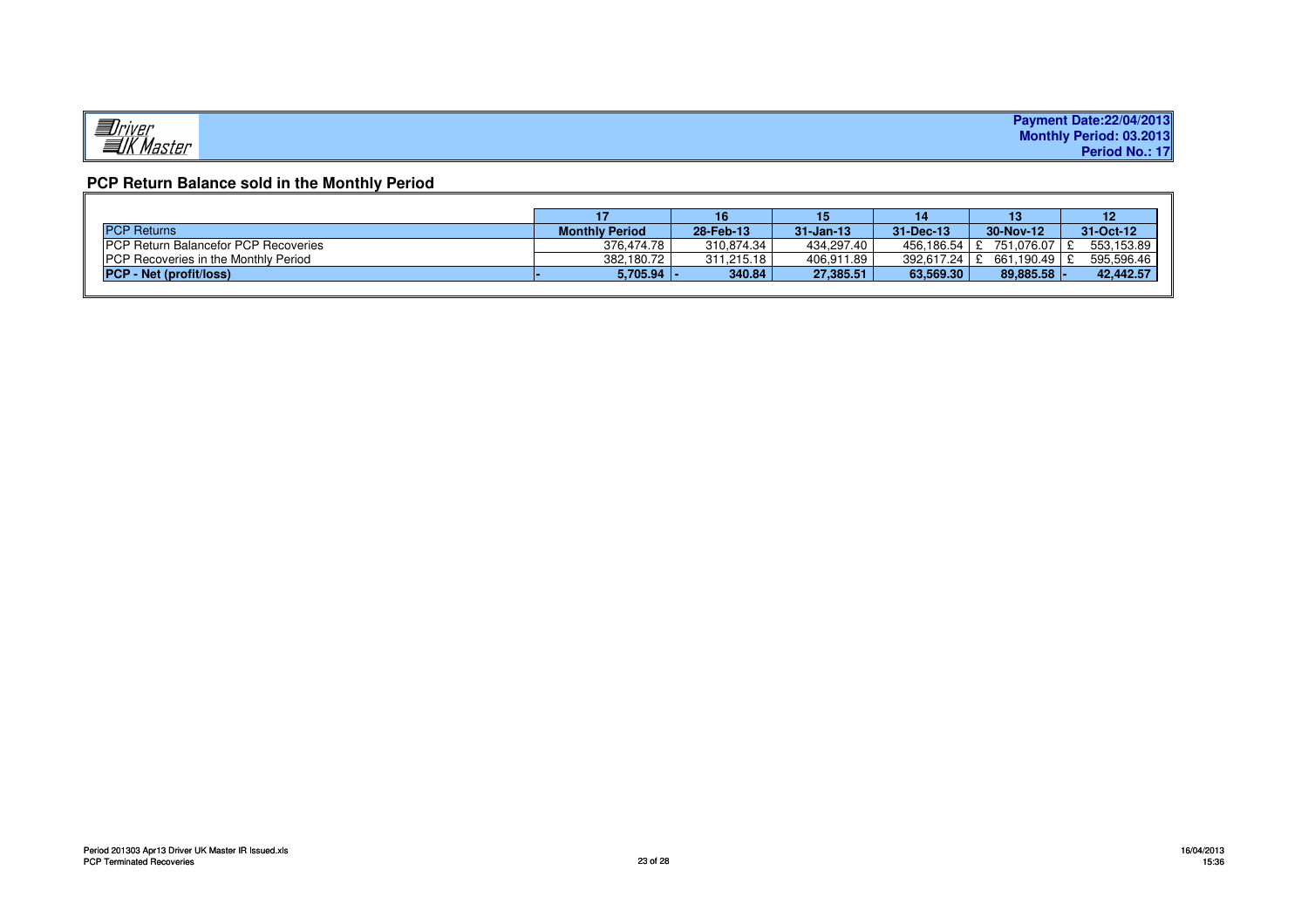

### **Payment Date:22/04/2013 Monthly Period: 03.2013 Period No.: 17**

# **Charged-off receivables**

|                          | Net Charged-off receivables in the Monthly Period |                              | <b>Net Cumulative Charged-off</b> |                             |  |  |  |
|--------------------------|---------------------------------------------------|------------------------------|-----------------------------------|-----------------------------|--|--|--|
| <b>Monthly</b><br>Period | <b>No of Contracts</b>                            | <b>Charged-off</b><br>amount | <b>No of Contracts</b>            | Charged-off<br>amount       |  |  |  |
| Nov-2012                 | 77                                                | 139,424.30                   | 77                                | 139,424.30                  |  |  |  |
| Dec-2012                 | 69                                                | 80,367.13                    | 146                               | 219,791.43                  |  |  |  |
| Jan-2013                 | 89                                                | 91,861.66                    | 235                               | 311,653.09                  |  |  |  |
| Feb-2013                 | 88                                                | 146,382.61                   | 323                               | 458,035.70                  |  |  |  |
| Mar-2013                 | 49                                                | 87,595.33                    | 372                               | 545,631.03                  |  |  |  |
| Apr-2013                 |                                                   |                              |                                   |                             |  |  |  |
| May-2013                 | $\sim$                                            | $\omega$                     | $\sim$                            | $\sim$                      |  |  |  |
| Jun-2013                 | L.                                                | $\blacksquare$               | ä,                                | $\Box$                      |  |  |  |
| Jul-2013                 | L,                                                | $\omega$                     | $\bar{\mathbb{Z}}$                | ä,                          |  |  |  |
| Aug-2013                 | ÷.                                                | $\omega$                     | $\omega$                          | $\omega$                    |  |  |  |
| Sep-2013                 | $\bar{\phantom{a}}$                               | $\blacksquare$               | $\bar{\phantom{a}}$               | $\blacksquare$              |  |  |  |
| Oct-2013                 | ä,                                                | $\overline{a}$               | $\omega$                          | $\sim$                      |  |  |  |
| Nov-2013                 | $\omega$                                          | $\omega$                     | $\omega$                          | $\omega$                    |  |  |  |
| Dec-2013                 | ÷                                                 | ÷                            | ÷.                                | $\sim$                      |  |  |  |
| Jan-2014                 | ÷,                                                | $\blacksquare$               | $\blacksquare$                    | ÷.                          |  |  |  |
| Feb-2014                 | $\mathcal{L}$                                     | $\mathcal{L}$                | $\mathcal{L}$                     | $\omega$                    |  |  |  |
| Mar-2014                 | $\bar{\phantom{a}}$                               | $\bar{\phantom{a}}$          | $\bar{\phantom{a}}$               | $\blacksquare$              |  |  |  |
| Apr-2014                 | ÷.                                                | ÷.                           | $\omega$                          | $\omega$                    |  |  |  |
| May-2014                 | ä,                                                | $\mathcal{L}$                | $\omega$                          | $\omega$                    |  |  |  |
| Jun-2014                 | ä,                                                | $\overline{\phantom{a}}$     | $\sim$                            | $\omega$                    |  |  |  |
| Jul-2014                 | ÷.                                                | $\overline{\phantom{a}}$     | $\sim$                            | $\omega$                    |  |  |  |
| Aug-2014                 | ÷.                                                | ä,                           | $\bar{\phantom{a}}$               | $\blacksquare$              |  |  |  |
| Sep-2014                 | ä,                                                | $\omega$                     | $\omega$                          | $\omega$                    |  |  |  |
| Oct-2014                 | ä,                                                | $\bar{\phantom{a}}$          | $\blacksquare$                    | $\blacksquare$              |  |  |  |
| Nov-2014                 | $\omega$                                          | $\sim$                       | $\sim$                            | $\omega$                    |  |  |  |
| Dec-2014                 | ä,                                                | ä,                           | ä,                                | ä,                          |  |  |  |
| Jan-2015                 | $\omega$                                          | $\overline{\phantom{a}}$     | $\overline{\phantom{a}}$          | $\blacksquare$              |  |  |  |
| Feb-2015                 | $\omega$                                          | $\sim$                       | $\omega$                          | $\mathcal{L}^{\mathcal{A}}$ |  |  |  |
| Mar-2015                 | $\Box$                                            | $\Box$                       | $\overline{\phantom{a}}$          | $\Box$                      |  |  |  |
| Apr-2015                 | ÷.                                                | $\Box$                       | $\omega$                          | $\sim$                      |  |  |  |
| May-2015                 | $\sim$                                            | $\sim$                       | $\sim$                            | $\sim$                      |  |  |  |
| Jun-2015                 | ÷.                                                | $\blacksquare$               | $\blacksquare$                    | ÷.                          |  |  |  |
| Jul-2015                 | ä,                                                | $\Box$                       | ä,                                | $\omega$                    |  |  |  |
| Aug-2015                 | ÷.                                                | $\bar{\phantom{a}}$          | ä,                                | $\omega$                    |  |  |  |
| Sep-2015                 | ÷.                                                | $\bar{\phantom{a}}$          | $\omega$                          | $\omega$                    |  |  |  |
| Oct-2015                 | ä,                                                | $\blacksquare$               | $\bar{\phantom{a}}$               | $\Box$                      |  |  |  |
| Nov-2015                 | $\omega$                                          | $\mathcal{L}$                | $\mathcal{L}$                     | ÷.                          |  |  |  |
| Dec-2015                 | ÷.                                                | $\blacksquare$               | $\blacksquare$                    | $\blacksquare$              |  |  |  |
| Jan-2016                 | ä,                                                | $\omega$                     | $\sim$                            | $\omega$                    |  |  |  |
| Feb-2016                 | ä,                                                | $\mathcal{L}$                | $\omega$                          | $\omega$                    |  |  |  |
| Mar-2016                 | ä,                                                | $\overline{\phantom{a}}$     | $\omega$                          | $\omega$                    |  |  |  |
| Apr-2016                 | $\mathbb{Z}^{\mathbb{Z}}$                         | $\sim$                       | $\sim$                            | $\sim$                      |  |  |  |
| May-2016                 | ä,                                                | ä,                           | $\Box$                            | ÷.                          |  |  |  |
| Jun-2016                 | $\omega$                                          | $\sim$                       | $\bar{\mathbb{Z}}$                | $\omega$                    |  |  |  |
| Jul-2016                 | $\bar{\phantom{a}}$                               | ÷,                           | ÷,                                | $\sim$                      |  |  |  |
|                          | <b>Total</b>                                      | <b>Total</b>                 |                                   |                             |  |  |  |
|                          | 372                                               | 545,631.03                   |                                   |                             |  |  |  |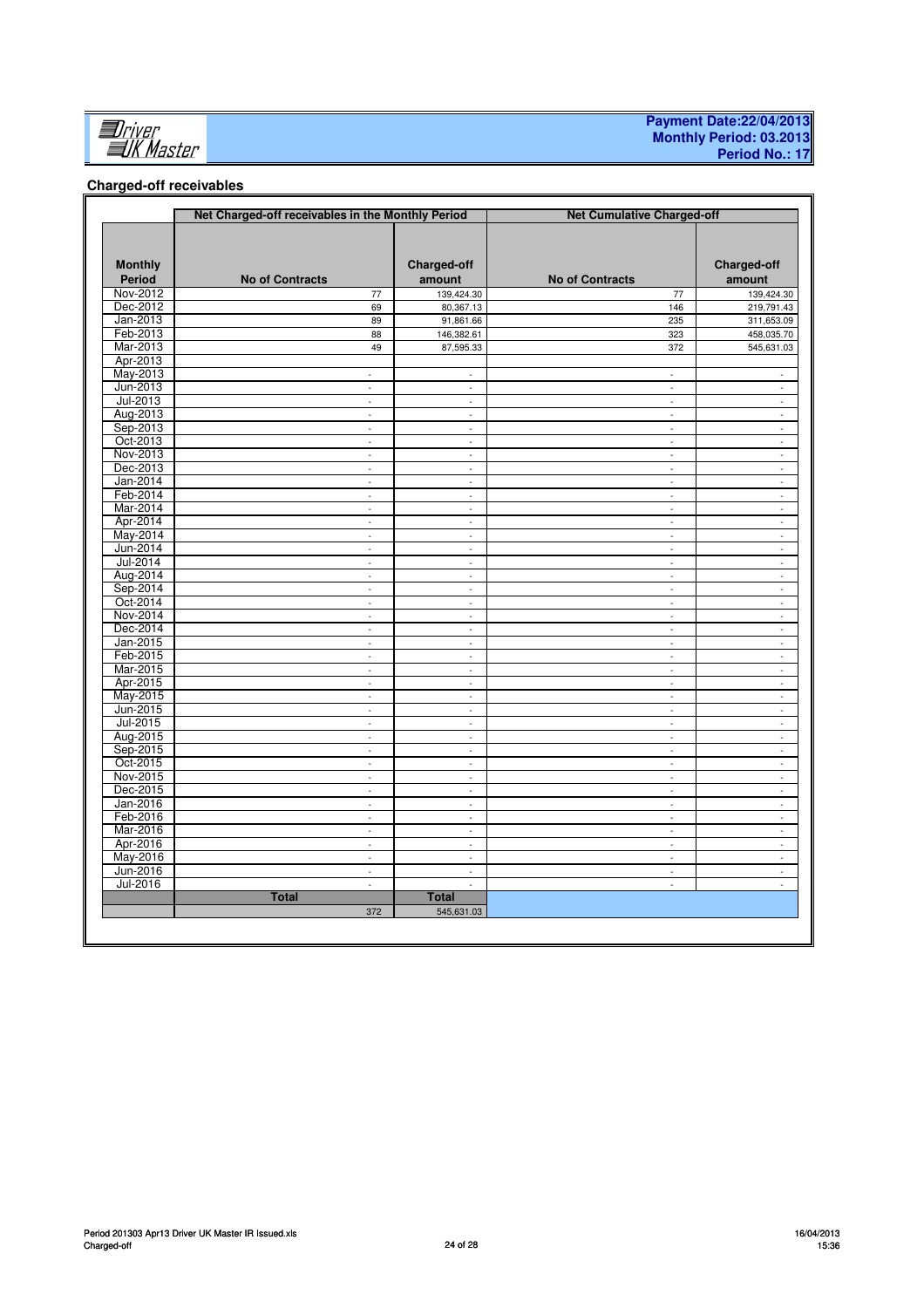

# **Retention**

# **On-Balance Sheet Retention of Net Economic Interest**

# **End of Monthly Period**

| Portfolio<br>description                        | No of<br><b>Contracts</b> |   | <b>Total Oustanding</b><br><b>Included Receivables</b><br><b>Balance in GBP</b> | in $%$ of<br>Total |
|-------------------------------------------------|---------------------------|---|---------------------------------------------------------------------------------|--------------------|
| <b>Driver UK Master</b><br><b>Compartment 1</b> | 245,936                   | £ | 2,350,471,115.80                                                                |                    |
| <b>Asset Retention</b>                          | 12,772                    | £ | 123,709,458.26                                                                  | 5.26%              |
| Total                                           | 258,708                   | £ | 2,474,180,574.06                                                                | 5.26%              |

|                         |   | <b>Total Oustanding</b><br><b>Included Receivables</b><br><b>Balance in GBP</b> | in $%$ |
|-------------------------|---|---------------------------------------------------------------------------------|--------|
| Minimum Retention       | £ | 117,523,555.79                                                                  | 5.00%  |
| <b>Actual Retention</b> | ç | 123,709,458.26                                                                  | 5.26%  |

 **In its capacity as originator and original lender, Volkswagen Financial Services UK Ltd complies with the retention requirement of a material net economic interest in accordance with §122a CRD. By adhering to option c) of the directive, Volkswagen Financial Services UK Limited will keep the exposures designated for retention on its balance sheet on an ongoing basis.**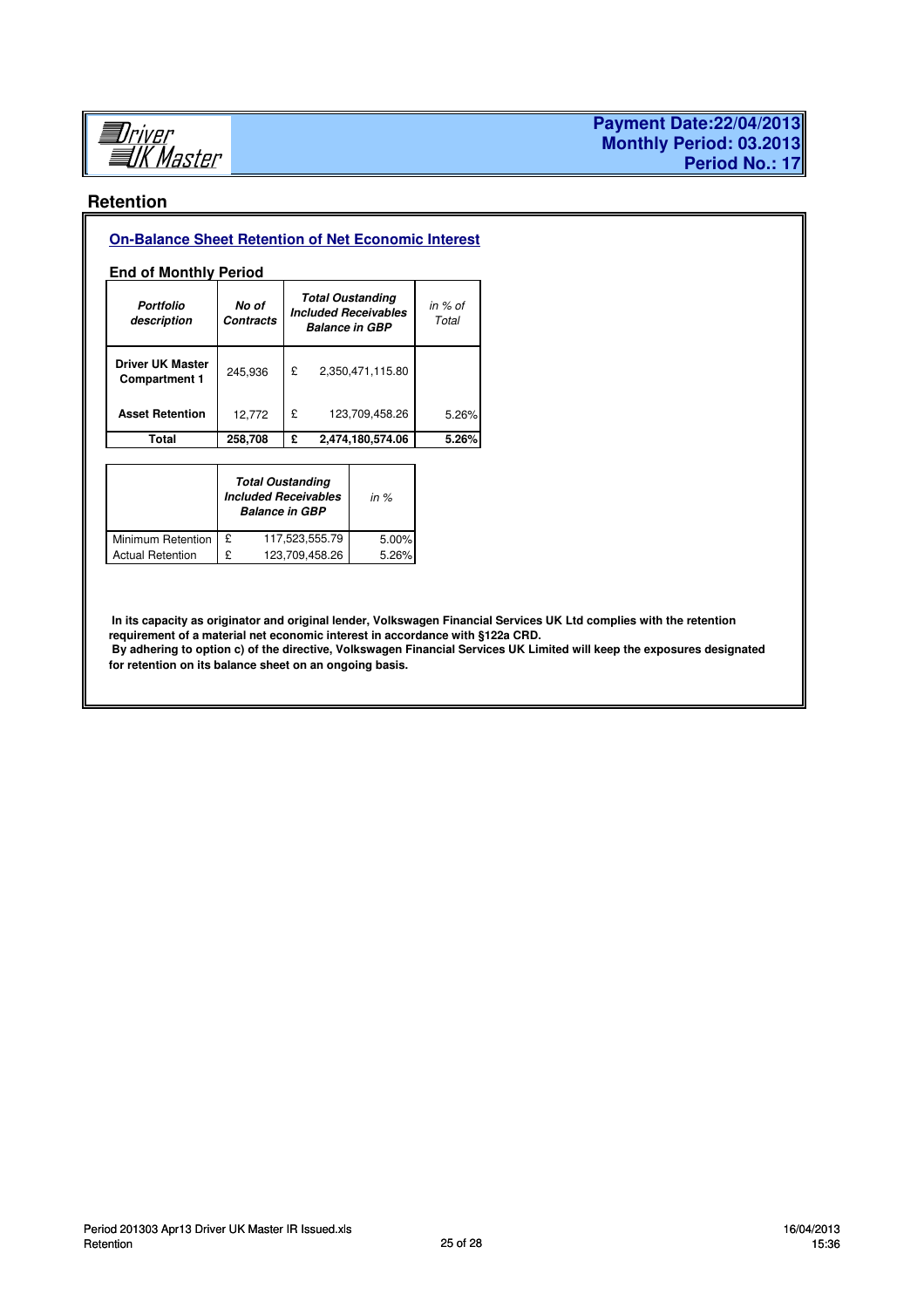|                                        | . . |
|----------------------------------------|-----|
| " <i>Jriver</i><br>" <i>" K Master</i> |     |
| ___                                    |     |

| Payment Date:22/04/2013        |                |  |
|--------------------------------|----------------|--|
| <b>Monthly Period: 03.2013</b> |                |  |
|                                | Period No.: 17 |  |

|     |                          |                          |                           |                        |                        |            |                    |                      |                  |                       |                    | Loss                | Loss           |                              |                          |                        |                                              |                     |                                          |
|-----|--------------------------|--------------------------|---------------------------|------------------------|------------------------|------------|--------------------|----------------------|------------------|-----------------------|--------------------|---------------------|----------------|------------------------------|--------------------------|------------------------|----------------------------------------------|---------------------|------------------------------------------|
|     | Month / Year             |                          | Original                  | Outstanding            |                        |            |                    |                      |                  |                       |                    | Percentage on       | Percentage     | Geographical                 |                          |                        | <b>Contract Type</b>                         |                     |                                          |
|     | of Loan                  | Month / Year             | Principal                 | <b>Balance of Loan</b> |                        |            | Month / Year       | <b>Recovery from</b> | <b>Unsecured</b> |                       |                    | Original            | Current        | <b>Location of</b>           |                          | Manufacturer           | (lease/loan.                                 | <b>Distribution</b> |                                          |
|     |                          | of Default               |                           |                        | <b>Current Balance</b> | Rebate     |                    | sale of Asset        |                  | <b>Total Recovery</b> |                    |                     |                |                              |                          | Make                   |                                              | Channel             |                                          |
| No. | Origination              |                          | <b>Balance</b>            | at Default             |                        |            | of Loss<br>03.2013 |                      | Recovery         |                       | <b>Loss Amount</b> | <b>Balance</b>      | <b>Balance</b> | <b>Borrower</b><br><b>FM</b> | Object Type (new / used) |                        | amortising/balloon)                          |                     | <b>Customer Type</b>                     |
|     | 03/09/2007<br>17/09/2007 | 22/03/2013<br>22/03/2013 | £12,512.00<br>£ 10.949.00 | n/a                    | n/a<br>n/a             | n/a<br>n/a | 03.2013            | n/a<br>n/a           | n/a<br>n/a       | n/a<br>n/a            | £845.0<br>£1.780.9 | $6.8%$ n/a<br>16.3% |                | <b>NW</b>                    | Used<br>Used             | Volkswagen<br>Vauxhall | <b>Hire Purchase</b><br><b>Hire Purchase</b> | n/a                 | Private Individual<br>Private Individual |
|     | 16/07/2008               | 22/03/2013               | £10.771.0                 |                        | n/a                    | n/a        | 03.2013            | n/a                  | n/a              | n/a                   | £433.8             | 4.0% n/a            |                | NE.                          | Used                     | Volkswager             | Lease Purchase                               | n/a<br>n/a          | Private Individua                        |
| 310 |                          |                          |                           | n/a                    |                        |            |                    |                      |                  |                       |                    |                     |                |                              |                          |                        |                                              |                     |                                          |
|     | 25/07/2008               | 22/03/2013               | £16.494.9                 | n/a                    | n/a                    | n/a        | 03.2013            | n/a                  | n/a              | n/a                   | £2.870.6           | $17.4%$ n/a         |                | SC                           | Used                     | Audi                   | Lease Purchase                               | n/a                 | Private Individual                       |
|     | 11/08/2008               | 22/03/2013               | £5,800.0                  | n/a                    | n/a                    | n/a        | 03.2013            | n/a                  | n/a              | n/a                   | £ 256.1            | 4.4% n/a            |                | SE                           | Used                     | <b>SEAT</b>            | Hire Purchase                                | n/a                 | Private Individual                       |
|     | 08/08/2008               | 22/03/2013               | £5,900.00                 | n/a                    | n/a                    | n/a        | 03.2013            | n/a                  | n/a              | n/a                   | £ 499.5            | 8.5% n/a            |                | $\overline{0}$               | Used                     | SFAT                   | Hire Purchase                                | n/a                 | Private Individual                       |
|     | 16/08/2008               | 22/03/2013               | £38,950.00                | n/a                    | n/a                    | n/a        | 03.2013            | n/a                  | n/a              | n/a                   | £2.129.1           | 5.5% n/a            |                | <b>WM</b>                    | Used                     | <b>Land Rover</b>      | Lease Purchase                               | n/a                 | Private Individual                       |
|     | 08/09/2008               | 22/03/2013               | £ 5,400.0                 |                        | n/a                    | n/a        | 03.2013            | n/a                  | n/a              | n/a                   | £1,359.8           | 25.2% n/a           |                | SE                           | Used                     | Skoda                  | <b>Hire Purchase</b>                         | n/a                 | Private Individua                        |
|     | 17/09/200                | 22/03/2013               | £ 25,000.0                | n/a                    | n/a                    | n/a        | 03.2013            | n/a                  | n/a              | n/a                   | £5.720.4           | 22.9% n/a           |                | <b>WM</b>                    | Used                     | Maserati               | Hire Purchase                                | n/a                 | Private Individua                        |
|     | 24/02/2009               | 22/03/2013               | £11,633.7                 | n/a                    | n/a                    | n/a        | 03.2013            | n/a                  | n/a              | n/a                   | £4,816.8           | 41.4% n/a           |                | EA                           | Used                     | Volkswagen             | Solutions                                    | n/a                 | Private Individual                       |
|     | 02/03/2009               | 22/03/2013               | £22,398.00                | n/a                    | n/a                    | n/a        | 03.2013            | n/a                  | n/a              | n/a                   | £3.743.7           | 16.7% n/a           |                | SE                           | New                      | Audi                   | Solutions                                    | n/a                 | Private Individual                       |
|     | 13/03/2009               | 22/03/2013               | £12,929.0                 |                        | n/a                    | n/a        | 03.2013            | n/a                  | n/a              | n/a                   | £4.125.8           | 31.9% n/a           |                | <b>SE</b>                    | New                      | Skoda                  | Solutions                                    | n/a                 | Private Individual                       |
|     | 12/05/2009               | 22/03/2013               | £ 6.495.0                 | n/a                    | n/a                    | n/a        | 03.2013            | n/a                  | n/a              | n/a                   | £ 200.2            | $3.1\%$ n/a         |                | EA                           | Used                     | Volkswagen             | Hire Purchase                                | n/a                 | Private Individual                       |
|     | 28/07/2009               | 22/03/2013               | £17,445.0                 | n/a                    | n/a                    | n/a        | 03.2013            | n/a                  | n/a              | n/a                   | £11.220.2          | 64.3% n/a           |                | <b>SE</b>                    | Used                     | Volkswagen             | Solutions                                    | n/a                 | Private Individua                        |
|     | 10/09/2009               | 22/03/2013               | £12,560.0                 | n/a                    | n/a                    | n/a        | 03.2013            | n/a                  | n/a              | n/a                   | £6,777.2           | 54.0% n/a           |                | YH.                          | New                      | Audi                   | Solutions                                    | n/a                 | Private Individual                       |
|     | 27/07/2009               | 22/03/2013               | £11,910.00                | n/a                    | n/a                    | n/a        | 03.2013            | n/a                  | n/a              | n/a                   | £3,843.9           | 32.3% n/a           |                | SE                           | Used                     | Volkswagen             | Solutions                                    | n/a                 | Private Individua                        |
|     | 25/08/2009               | 22/03/2013               | £23,000.0                 |                        | n/a                    | n/a        | 03.2013            | n/a                  | n/a              | n/a                   | £992.1             | 4.3% n/a            |                | $\overline{0}$               | New                      | Volkswager             | Solutions                                    | n/a                 | Private Individual                       |
|     | 15/09/2009               | 22/03/2013               | £ 10.000.0                |                        | n/a                    | n/a        | 03.2013            | n/a                  | n/a              | n/a                   | £ 327.9            | $3.3%$ n/a          |                | <b>WM</b>                    | Used                     | Skoda                  | Hire Purchase                                | n/a                 | Private Individual                       |
|     | 02/09/2009               | 22/03/2013               | £11,239.00                | n/a                    | n/a                    | n/a        | 03.2013            | n/a                  | n/a              | n/a                   | £4.345.2           | 38.7% n/a           |                | EA                           | New                      | Volkswagen             | Solutions                                    | n/a                 | Private Individual                       |
|     | 01/09/2009               | 22/03/2013               | £16,722.65                | n/a                    | n/a                    | n/a        | 03.2013            | n/a                  | n/a              | n/a                   | £9.263.7           | 55.4% n/a           |                | $\overline{0}$               | New                      | Audi                   | Solutions                                    | n/a                 | Private Individual                       |
|     | 09/09/2009               | 22/03/2013               | £ 8.743.0                 |                        | n/a                    | n/a        | 03.2013            | n/a                  | n/a              | n/a                   | £1,204.0           | 13.8%               |                | <b>NE</b>                    | Used                     | Volkswager             | <b>Hire Purchase</b>                         | n/a                 | Private Individua                        |
|     | 08/03/2010               | 20/09/2012               | £ 6.934.0                 |                        | n/a                    | n/a        | 03.2013            | n/a                  | n/a              | n/a                   | $-£480.3$          | $-6.9%$ n/a         |                | YH                           | New                      | Volkswager             | Solutions                                    | n/a                 | Private Individua                        |
| 329 | 30/12/2009               | 31/08/2012               | £12.435.0                 | n/a                    | n/a                    | n/a        | 03.2013            | n/a                  | n/a              | n/a                   | £901.7             | 7.3% n/a            |                | SE                           | Used                     | Volkswagen             | <b>Hire Purchase</b>                         | n/a                 | Corporate                                |
| 330 | 06/02/2010               | 13/09/2012               | £7.180.00                 | n/a                    | n/a                    | n/a        | 03.2013            | n/a                  | n/a              | n/a                   | $-E$ 185.93        | $-2.6\%$ n/a        |                | <b>NW</b>                    | New                      | Volkswagen             | Solutions                                    | n/a                 | Private Individual                       |
|     | 30/01/2010               | 31/08/2012               | £25,790.00                | n/a                    | n/a                    | n/a        | 03.2013            | n/a                  | n/a              | n/a                   | £3,243.0           | 12.6% n/a           |                | SE                           | Used                     | Volkswagen             | Hire Purchase                                | n/a                 | Private Individual                       |
|     | 14/04/2010               | 06/09/2012               | £7.940.0                  | n/a                    | n/a                    | n/a        | 03.2013            | n/a                  | n/a              | n/a                   | $-E$ 933.3         | $-11.8\%$ n/a       |                | SW                           | New                      | Skoda                  | Solutions                                    | n/a                 | Private Individual                       |
|     | 26/02/2010               | 22/03/2013               | £11,850.0                 |                        | n/a                    | n/a        | 03.2013            | n/a                  | n/a              | n/a                   | £ 283.1            | 2.4% n/a            |                | <b>SE</b>                    | Used                     | Audi                   | Solutions                                    | n/a                 | Private Individua                        |
|     | 26/03/2010               | 22/03/2013               | £11.310.1                 | n/a                    | n/a                    | n/a        | 03.2013            | n/a                  | n/a              | n/a                   | £ 296.3            | $2.6\%$ n/a         |                | NE                           | New                      | Volkswagen             | Solutions                                    | n/a                 | Private Individua                        |
|     | 03/09/2010               | 22/03/2013               | £11.034.99                | n/a                    | n/a                    | n/a        | 03.2013            | n/a                  | n/a              | n/a                   | £10.003.2          | 90.7% n/a           |                | SW                           | New                      | Audi                   | Solutions                                    | n/a                 | Private Individual                       |
|     | 28/07/2010               | 20/09/2012               | £6.126.48                 | n/a                    | n/a                    | n/a        | 03.2013            | n/a                  | n/a              | n/a                   | \$415.5            | $6.8\%$ n/a         |                | SE                           | Used                     | Nissan                 | <b>Hire Purchase</b>                         | n/a                 | Private Individual                       |
|     | 08/09/2010               | 21/09/2012               | £9.295.0                  |                        | n/a                    | n/a        | 03.2013            | n/a                  | n/a              | n/a                   | £148.8             | 1.6% n/a            |                | SW                           | New                      | Volkswagen             | Solutions                                    | n/a                 | Private Individual                       |
|     | 21/09/2010               | 22/03/2013               | £7.092.7                  | n/a                    | n/a                    | n/a        | 03.2013            | n/a                  | n/a              | n/a                   | £ 644.2            | $9.1\%$ n/a         |                | EA                           | Used                     | Audi                   | <b>Hire Purchase</b>                         | n/a                 | Private Individua                        |
|     | 01/10/2010               | 05/09/2012               | £7.750.0                  | n/a                    | n/a                    | n/a        | 03.2013            | n/a                  | n/a              | n/a                   | £1.016.1           | 13.1% n/a           |                | <b>NW</b>                    | Used                     | Audi                   | Hire Purchase                                | n/a                 | Private Individual                       |
|     | 11/10/2010               | 22/03/2013               | £ 24,000.0                | n/a                    | n/a                    | n/a        | 03.2013            | n/a                  | n/a              | n/a                   | £7.376.8           | 30.7% n/a           |                | <b>WM</b>                    | Used                     | Audi                   | Solutions                                    | n/a                 | Private Individual                       |
|     | 09/11/2010               | 06/09/2012               | £5.969.                   | n/a                    | n/a                    | n/a        | 03.2013            | n/a                  | n/a              | n/a                   | £ 632.3            | 10.6% n/a           |                | <b>NE</b>                    | Used                     | Volkswage              | <b>Hire Purchase</b>                         | n/a                 | Corporate                                |
|     | 20/11/2010               | 17/09/2012               | £9.195.0                  |                        | n/a                    | n/a        | 03.2013            | n/a                  | n/a              | n/a                   | £734.7             | $8.0\%$ n/a         |                | SE                           | Used                     | Chrysler               | <b>Hire Purchase</b>                         | n/a                 | Private Individual                       |
|     | 08/03/201                | 19/09/2012               | £9.583.0                  | n/a                    | n/a                    | n/a        | 03.2013            | n/a                  | n/a              | n/a                   | £803.2             | 8.4% n/a            |                | SE                           | Used                     | Volkswagen             | Hire Purchase                                | n/a                 | Private Individual                       |
| 344 | 24/06/201                | 07/09/2012               | £23,010.00                | n/a                    | n/a                    | n/a        | 03.2013            | n/a                  | n/a              | n/a                   | $-£$ 130.0         | $-0.6\%$ n/a        |                | YH.                          | New                      | Audi                   | Solutions                                    | n/a                 | Corporate                                |
|     | 04/03/2011               | 19/09/2012               | £23.294.25                | n/a                    | n/a                    | n/a        | 03.2013            | n/a                  | n/a              | n/a                   | £1,480.0           | $6.4\%$ n/a         |                | $\overline{0}$               | Used                     | Audi                   | Hire Purchase                                | n/a                 | Private Individual                       |
|     | 06/05/2011               | 12/09/2012               | £23.728.7                 | n/a                    | n/a                    | n/a        | 03.2013            | n/a                  | n/a              | n/a                   | £2.019.3           | 8.5% n/a            |                | FA                           | Used                     | Audi                   | <b>Hire Purchase</b>                         | n/a                 | Private Individual                       |
|     | 23/07/2011               | 07/09/2012               | £43.546.                  | n/a                    | n/a                    | n/a        | 03.2013            | n/a                  | n/a              | n/a                   | $-E$ 3,173.4       | $-7.3%$ n/a         |                | SC                           | New                      | Audi                   | Solutions                                    | n/a                 | Private Individual                       |
|     | 04/08/2011               | 28/08/2012               | £14.378.0                 | n/a                    | n/a                    | n/a        | 03.2013            | n/a                  | n/a              | n/a                   | $-E$ 1.526.1       | $-10.6\%$ n/a       |                | <b>SE</b>                    | Used                     | Volkswagen             | <b>Hire Purchase</b>                         | n/a                 | Corporate                                |
| 349 | 09/08/201                | 18/09/2012               | £15,478.00                | n/a                    | n/a                    | n/a        | 03.2013            | n/a                  | n/a              | n/a                   | $-2.761.02$        | $-4.9%$ n/a         |                | <b>NW</b>                    | New                      | Volkswagen             | Solutions                                    | n/a                 | Private Individual                       |
|     | 09/09/2011               | 20/09/2012               | £10.516.69                | n/a                    | n/a                    | n/a        | 03.2013            | n/a                  | n/a              | n/a                   | £ 230.9            | $2.2%$ n/a          |                | YH                           | Used                     | Mazda                  | Hire Purchase                                | n/a                 | Private Individual                       |
|     | 26/09/201                | 12/09/2012               | £18.466.0                 |                        | n/a                    | n/a        | 03.2013            | n/a                  | n/a              | n/a                   | $-£$ 620.6         | $-3.4\%$ n/a        |                | SE                           | Used                     | Audi                   | Solutions                                    | n/a                 | Private Individual                       |
|     | 01/11/201                | 19/09/2012               | £14,490.0                 |                        | n/a                    | n/a        | 03.2013            | n/a                  | n/a              | n/a                   | $-E$ 1.462.6       | $-10.1\%$ n/a       |                | <b>SE</b>                    | Used                     | Audi                   | Solutions                                    | n/a                 | Private Individua                        |
|     | 10/11/201                | 13/09/2012               | £8.063.0                  | n/a                    | n/a                    | n/a        | 03.2013            | n/a                  | n/a              | n/a                   | £538.2             | $6.7\%$ n/a         |                | WM                           | Used                     | Ford                   | Hire Purchase                                | n/a                 | Private Individua                        |
|     | 07/12/2011               | 31/08/2012               | £8.749.1                  | n/a                    | n/a                    | n/a        | 03.2013            | n/a                  | n/a              | n/a                   | $-E$ 513.0         | $-5.9\%$ n/a        |                | <b>SE</b>                    | New                      | SFAT                   | Solutions                                    | n/a                 | Private Individual                       |
|     | 10/12/2011               | 17/09/2012               | £6.750.00 n/a             |                        | n/a                    | n/a        | 03.2013            | n/a                  | n/a              | n/a                   | $-E$ 142.43        | $-2.1\%$ n/a        |                | SE                           | Used                     | Skoda                  | Hire Purchase                                | n/a                 | Corporate                                |
|     |                          |                          |                           |                        |                        |            |                    |                      |                  |                       |                    |                     |                |                              |                          |                        |                                              |                     |                                          |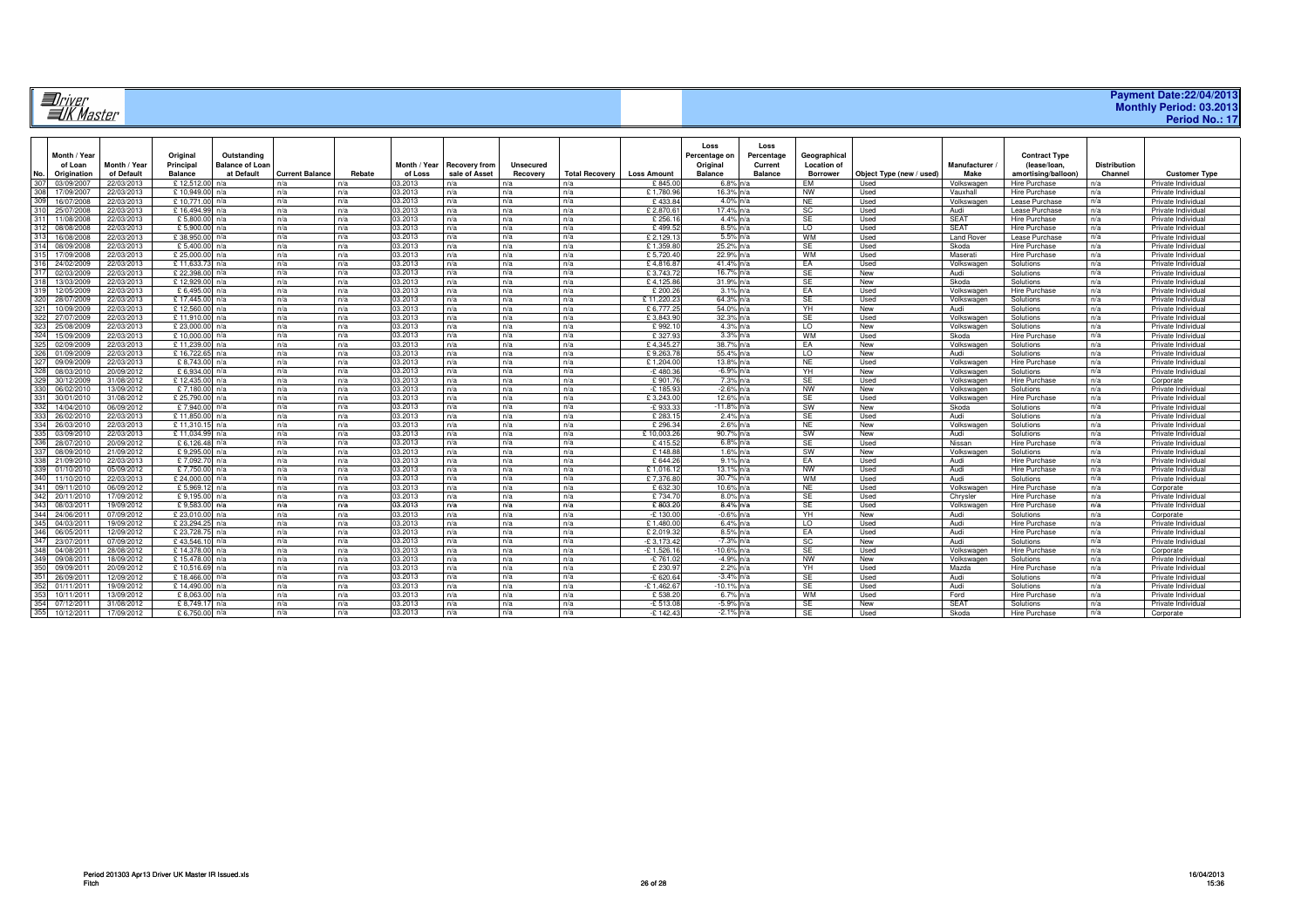

# **Invoice Log**

|                                                                                 | €                           | £                           |
|---------------------------------------------------------------------------------|-----------------------------|-----------------------------|
| Gouvernment De Luxembourg<br><b>Stichting CarLux</b><br><b>Wilmington Trust</b> | 1212.20<br>17.00<br>2400.00 | 1033.21<br>14.49<br>2045.63 |
| <b>Total</b>                                                                    | 3629.20                     | 3,093.33                    |
|                                                                                 |                             |                             |
|                                                                                 |                             |                             |